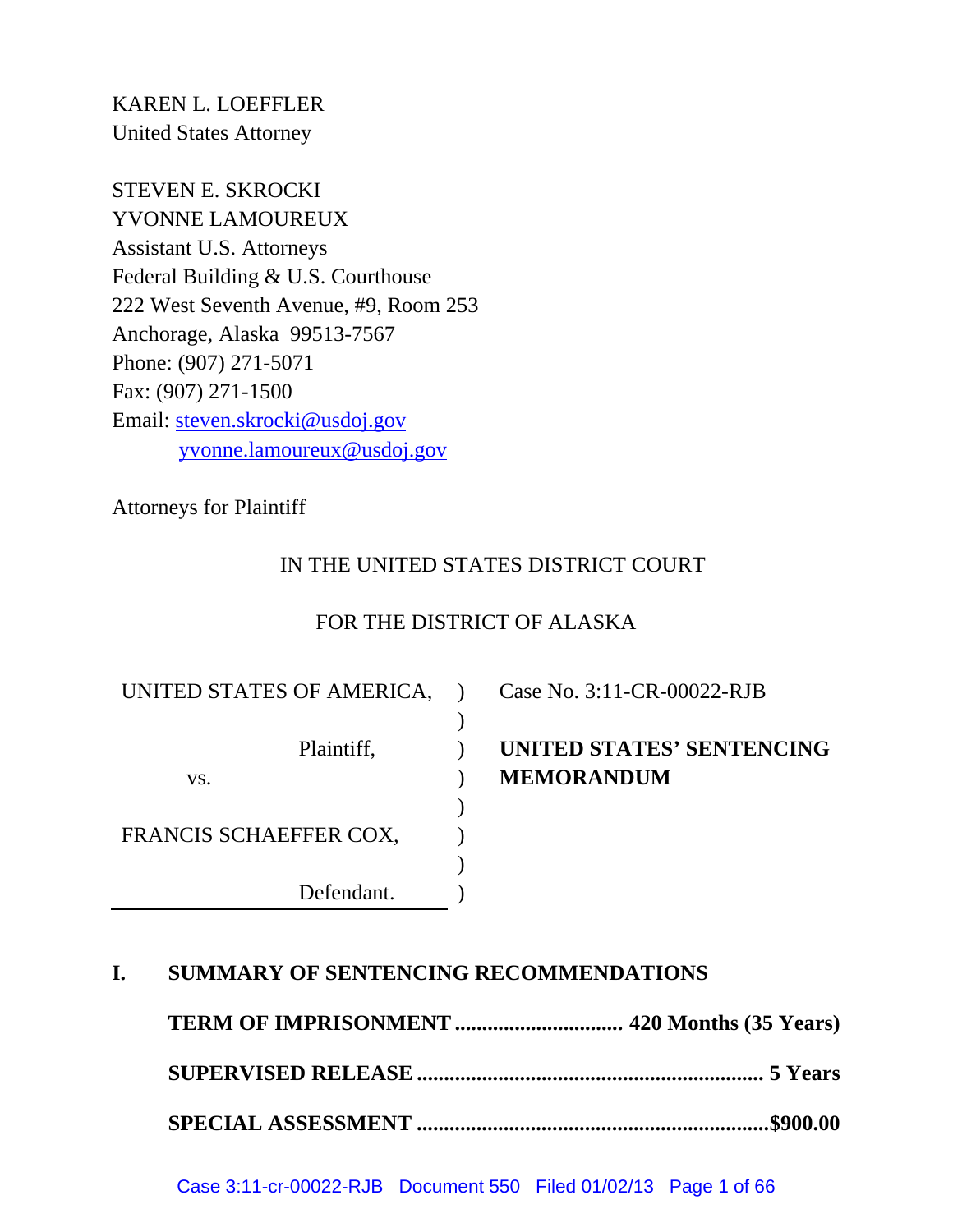# **FORFEITURE .22 Pistol and Silencer, Grenade Parts, Sten Machine Gun, 37mm Launcher and Hornet's Nest Anti-Personnel Rounds. (Not contested)**

 **FINE ......................................................................................... Not requested**

 The United States Probation Office has prepared an extensive presentence investigation report (PSR) in this case. The United States does not dispute the factual findings or legal conclusions of the PSR and hereby incorporates the findings of fact and the conclusions of the PSR herein. It is the government's position that there exists sufficient and in many instances overwhelming evidence to support the factual findings of the PSR given the vast amount of evidence admitted during trial, the guilty verdicts returned by the jury and other evidence relied upon by the presentence report writer.

# **II. BACKGROUND AND COUNTS OF CONVICTION**<sup>1</sup>

Defendant Schaeffer Cox was charged with co-defendants Barney and Vernon in a 16-count indictment for a variety of federal crimes. These included, but were not limited to conspiracy to murder federal officials, solicitation of a crime of violence (murder), possession of unregistered destructive devices and conspiracy to possess unregistered silencers and destructive devices. Trial was

l

<sup>&</sup>lt;sup>1</sup> The PSR appropriately includes a number of facts regarding Cox's co-defendants Barney and Vernon and actions they took during the course of the conspiracy. The government sets forth below a summary of meetings where Cox was present and participated. However, the government agrees that it is proper for the Court to take into account Cox's co-conspirator's actions at Cox's sentencing.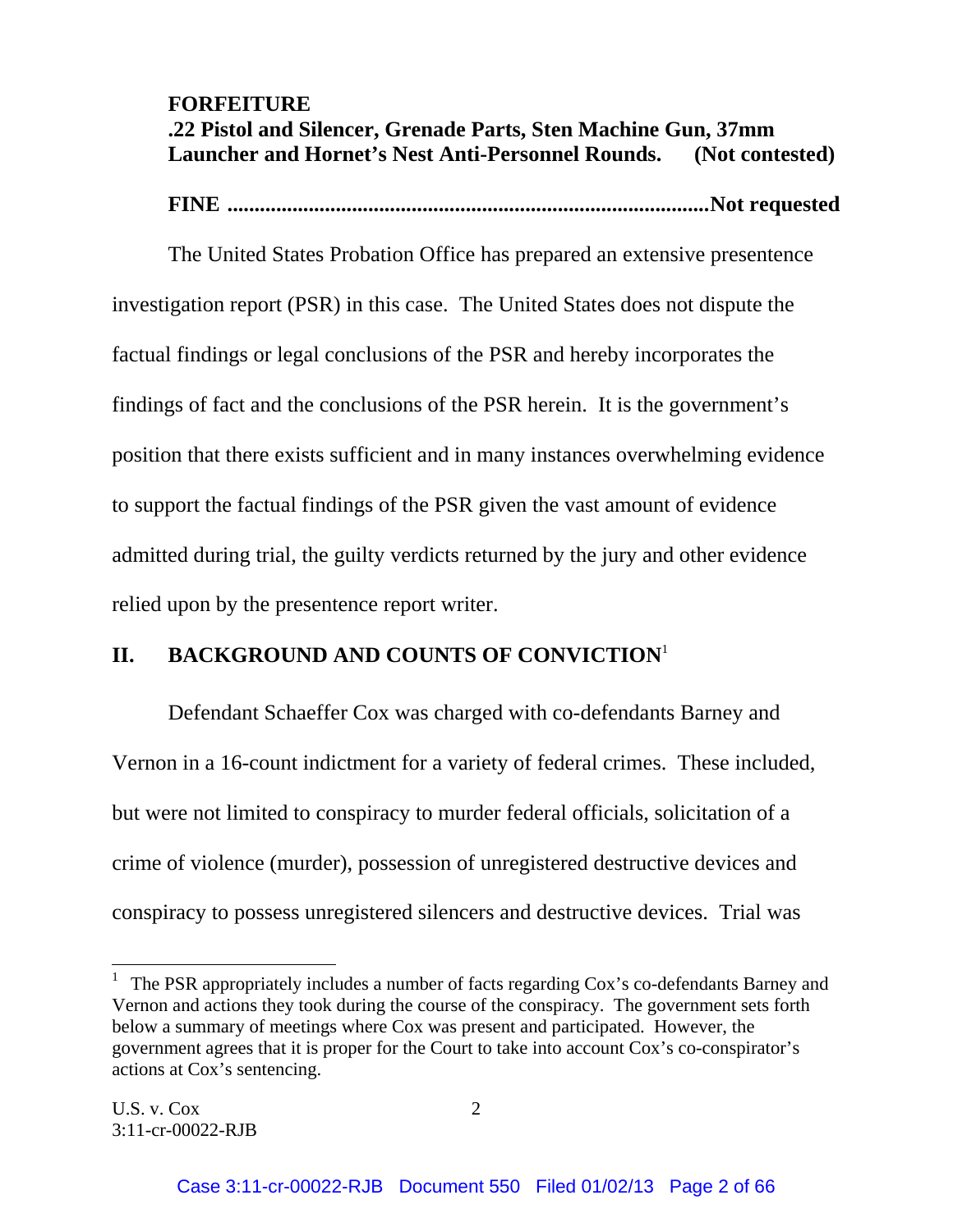held between May 7, 2012 and June 18, 2012. Approximately 80 witnesses testified during the course of the trial. Despite the length of the trial, the amount of evidence, the large number of witnesses and the number of charges, jury deliberations were relatively brief which is a comment on the strength of the government's case.

 From 2009 up to his arrest in March, 2011, Cox created, organized and ran a number of political and/or activist groups in the Fairbanks, Alaska area. These groups included the Alaska Peacemaker Militia (APM), the Second Amendment Task Force, and the Liberty Bell network. Cox was also involved in the Alaska Assembly Post, an alternative government association where Cox was bestowed the title of "Secretary of Defense", as well as holder of the office of "Commander in Chief" of the "several states of the United States of America." (PSR ¶21) With the exception of the Alaska Assembly Post, these groups were organized by Cox and, to a large extent, used by him to further his own personal and political goals of challenging the existing governmental and judicial structure of the State of Alaska on several fronts, including a campaign to discredit the judiciary by claims of fraud and lack of any jurisdiction, and to challenge the court's authority over him with respect to his own criminal cases. (PSR ¶¶49-50) In furthering this attack on the state's legal and law enforcement institutions, Cox went on the lecture circuit in several states, grandiosely claiming strategic successes based upon the

U.S. v.  $Cox$  3 3:11-cr-00022-RJB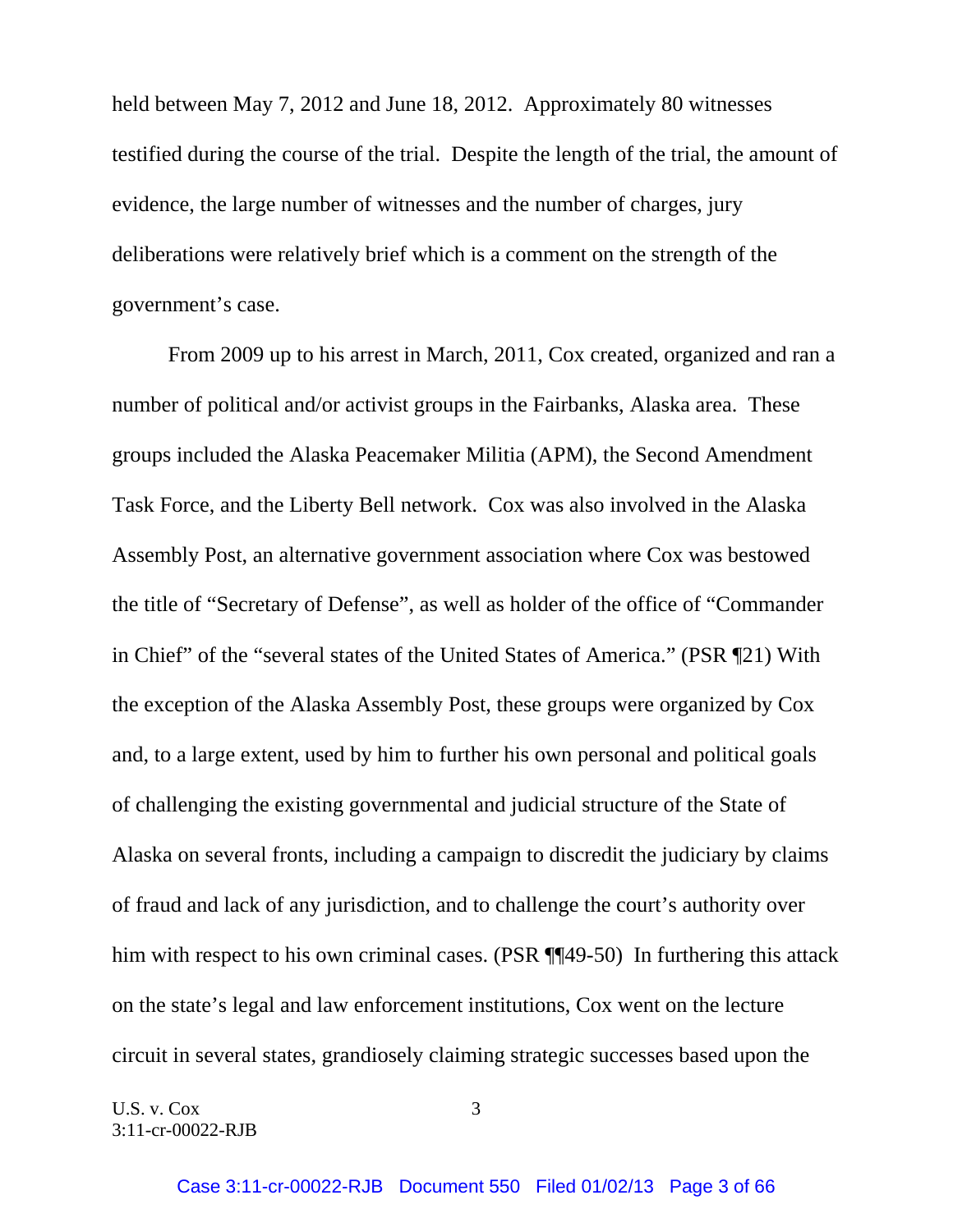supposed strength of his groups in conflicts with the existing governmental structure. At the same time, Cox lectured crowds or gave interviews about his concepts of "liberty" and the right to bear arms vis a vis government regulation. During the speeches Cox expressed a clear message, that meeting government force with the force of a militia was the only way to prevail against his perceived view of government tyranny. (PSR ¶¶26, 52) On several occasions he claimed no hesitation in killing law enforcement officers who aggrieved him or who were his neighbors.

 Cox's meetings with his inner circle, however, were far from the purely political speech. Given his increasing brushes with the law in 2010, Cox used the threat of his militia's power and loyalty to him to threaten and intimidate the judiciary and members of law enforcement. Cox's threats went from the subtle- like visiting R.W. at his home on a weekend under the cover of "peace," to the overt-- direct threats to state court judges or Alaska State Troopers of the militia's power, numbers, intentions and desire to stand up for Cox in the event of his arrest- -none of which he claimed he could prevent or forestall.

 These actions, wherein he used the threat of his militia or threats of violence by them to insulate himself against the criminal justice system were the first not so tentative steps in Cox's plan of instituting his own form of government. And what form did this government take? Cox's form of government included his own

U.S. v.  $Cox$  4 3:11-cr-00022-RJB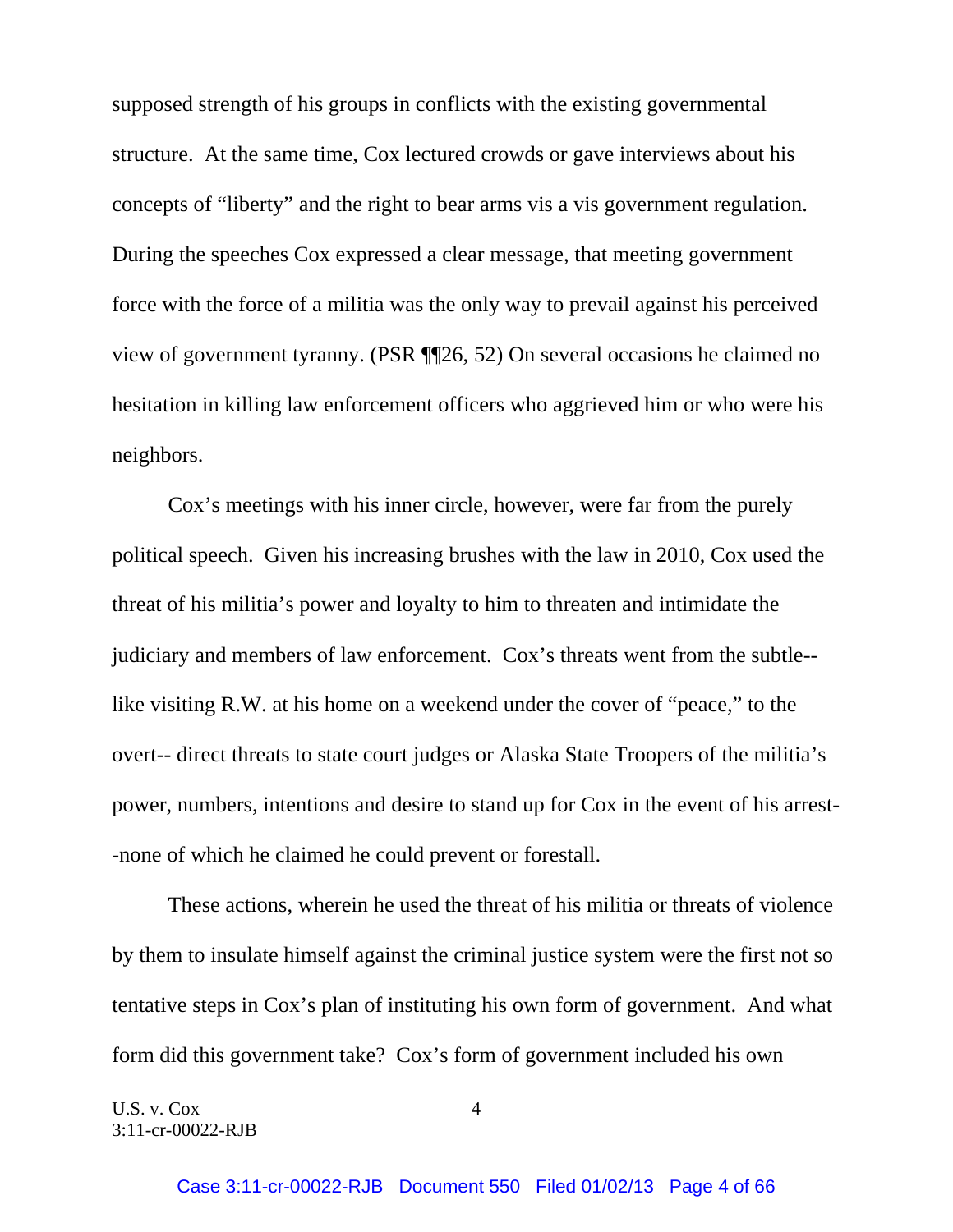judiciary, his own military and his own law enforcement arm. (The APM and Cox's "County Rangers")<sup>2</sup> Cox, however, would not and did not wait for the electorate to vote on implementing these changes as free exercise of a public vote on the Cox form of sovereignty as this was not something Cox was interested in pursuing. (He had apparently had enough of the voting process when he lost his first and only foray into the political arena) His sovereignty movement therefore, was based on some undefined philosophy of peaceful coexistence between the "Cox system of government" and the one in place. It was not a mutually agreeable coexistence inasmuch as Cox espoused the belief that he was not subject to "man's law."

 With respect to Count 12 (Conspiracy to Murder Federal Officials) and Count 16 (Solicitation to Commit a Crime of Violence) (PSR ¶40), Cox's journey began in 2009. During the fall of that year, Cox and Michael Anderson met and discussed what would happen if the government declared martial law. Cox and Anderson agreed those in the position of governmental leadership would have to be killed before "they got to us." It was during one of these conversations that Cox and Anderson agreed to the creation of a targeting list, which would contain the names of officials who would be killed when martial law took effect. (PSR ¶ 25)

<sup>&</sup>lt;sup>2</sup> Cox even took the step of purchasing police duty belts, replete with six sets of conventional handcuffs and six sets of "thumbcuffs."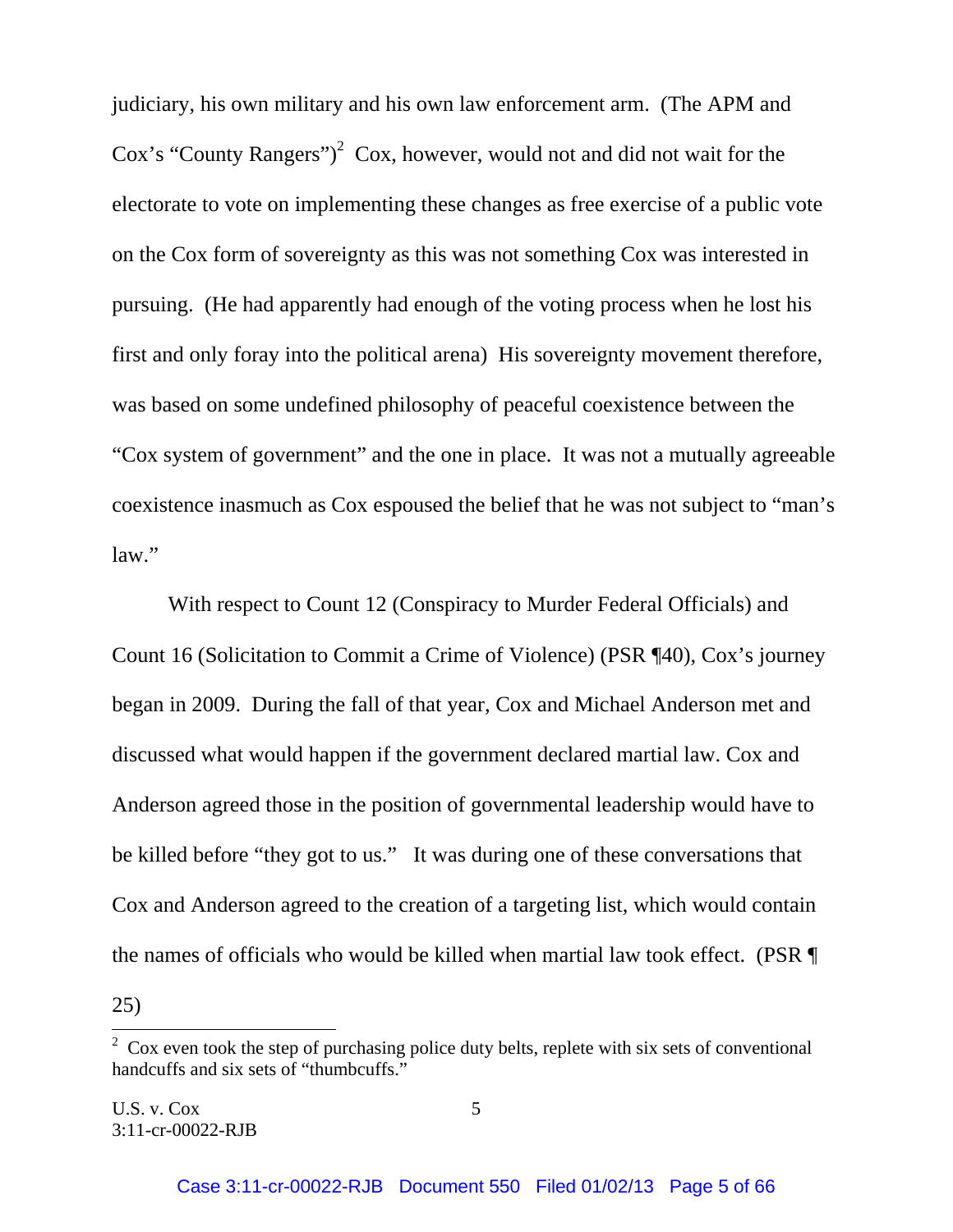During the course of the investigation, Cox referred to the existence of a list, and Anderson's connection with it several times. Anderson testified about the list during trial, as well as his own attempts at creating a "federal hit list." Physical evidence of this plot was located during a search of Anderson's home in the form of a hand-drawn map of the Fairbanks Federal Building along with the names of federal officials. Anderson testified that Cox provided the names that he (Anderson) wrote down at a meeting with Cox at the IACC (Interior Alaska Conservative Coalition) in 2010. Cox has, at trial, and with respect to the presentence report, denied providing Anderson with the names on the list. Cox's claims are simply not credible. This is especially true given that Anderson would have no way of knowing T.B., T.S., or N.C., who were officers and employees of the Transportation Security Administration and the Department of Homeland Security Customs and Border Protection. (*See* Ex. 504-009, target list PSR ¶¶ 27- 30 and 48.)<sup>3</sup> Cox directed Anderson to compile information regarding not only those federal officers, but also officers of the United States Marshals Service and

l

 $3\;\;$  In fact, Anderson testified that Cox had him locate OCS employee W.W., which Anderson ultimately did. (*See* Exhibit 194, pgs. 41-43, and Exhibit 518, documents regarding W.W.) Exhibit 518 was located in Anderson's truck. There is no conceivable reason why Anderson would have this information other than through Cox's direction. The jury also heard testimony from R.W., T.B., M.J., W.W., N.C., and D.B. regarding their interactions with Cox, and their lack of interactions with Anderson. This testimony corroborated Anderson's testimony.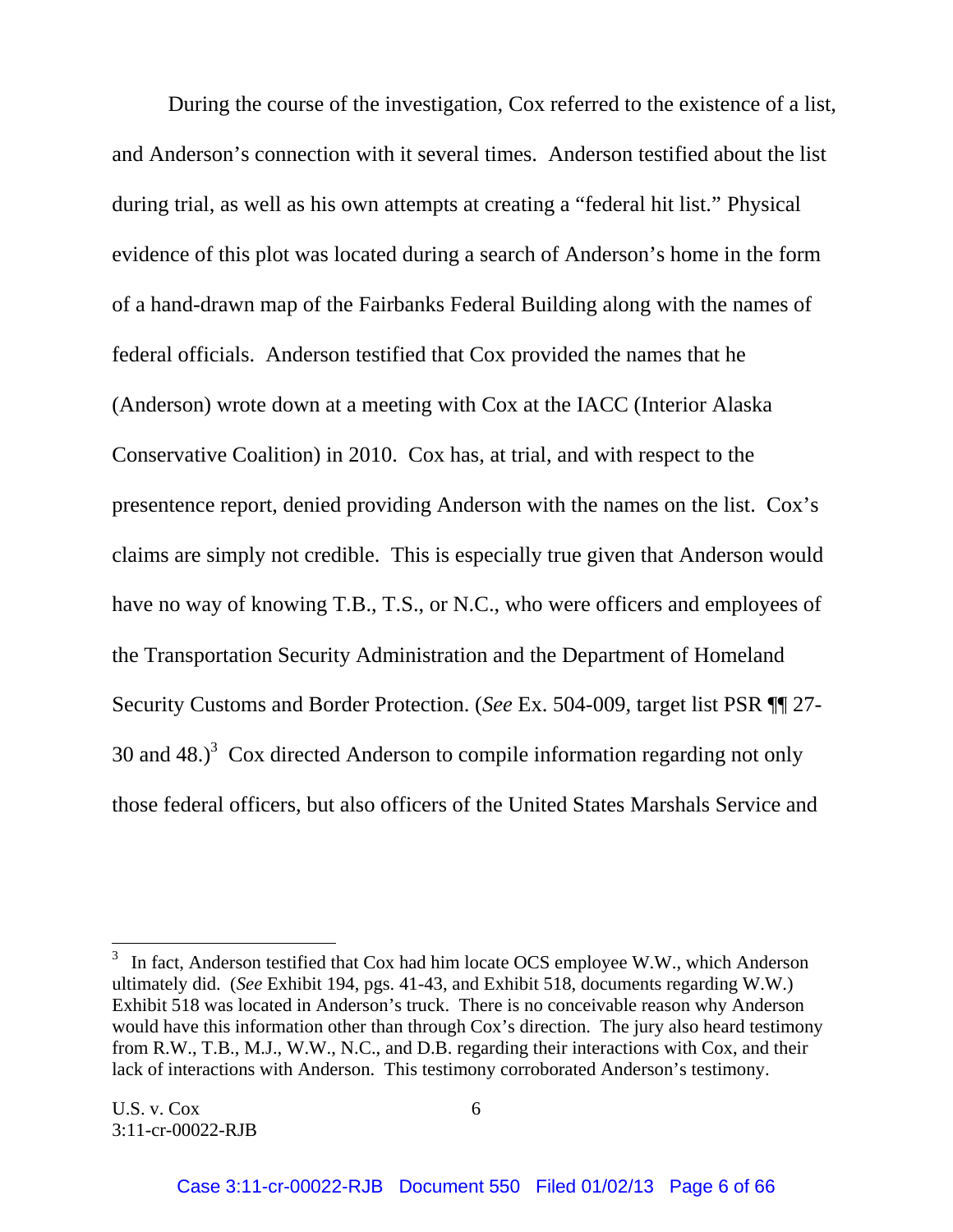officers of the State of Alaska, including Alaska State Troopers and Office of Children Services (OCS).4

Anderson also testified that in March, 2010, after Cox had been charged with assaulting his spouse, that Cox asked him (Anderson) to remove certain items from his home. At trial, Anderson testified to observing a silencer, the Sten machine gun (which Cox previously told Anderson was fully automatic) and several grenade hulls. (PSR ¶30) These items were possessed by Cox a full year and probably more before the arrest/search warrants of March 10, 2011.

 Cox's personal stash of illicit weaponry wasn't enough to turn the ship of state off its present course. To do that, Cox needed numbers. And to increase the perceived membership in the militia, so that government and to those he spoke would take him seriously, Cox inflated its membership but also held gatherings to increase the militia's members. In August, 2010, Cox held a militia commissioning ceremony at Barney's residence. At that meeting, Cox told the attendees that there was a federal assassination team out for him and his family. Ex. 1, pg. 100-02.<sup>5</sup> Cox also described his version of his dispute with OCS. He

l

 $4$  For example, Cox asked Anderson to get specific information on Alaska State Troopers R.W., B.B. and M.J.. (PSR ¶ 37) Trooper M.J.'s information later was provided to Olson from Cox on a post-it note.

 $<sup>5</sup>$  Unless otherwise noted, the exhibit number refers to the Trial Exhibit previously admitted in</sup> this matter. Citations to recordings played at trial also include the corresponding transcript page number.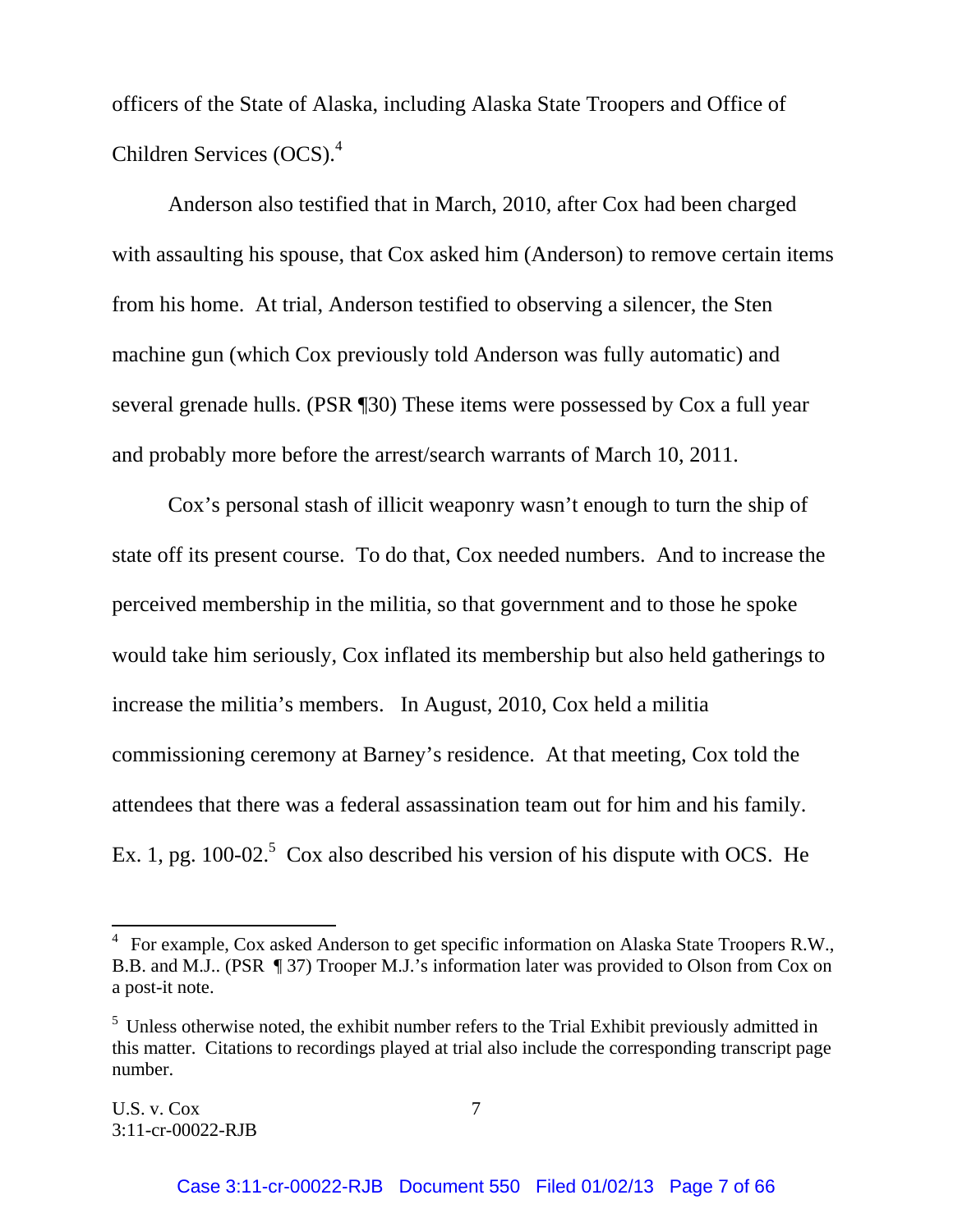accused the federal government of being behind the OCS investigation and boasted that he told a state court judge, "We don't mean any harm to anyone, but if you want a war, we've got one hell of a war with your name on it." Ex. 1, pg. 110.

In November 2010, Cox took the step of having a "security detail" available to protect him, his wife, and common law "judge" Bartell from the supposed federal assassin team. This armed and body-armor attired security detail was scheduled to protect Cox while Cox attended a proceeding in downtown Fairbanks at the Rabinowitz Courthouse on a misdemeanor weapons charge. Another detail was planned for later that evening while Cox was at an interview at KJNP television station. Both details received instructions to shoot to kill if "plainclothes" "agents" "drew down" on Cox or one of the other protectees. How the members of the security detail, none of whom had any weapons or security training were to differentiate between local, state, federal or simply citizenry during the "draw down" phase was never explained.

 Cox held several meetings to organize the security teams for his court appearance and KJNP appearance. A whiteboard displaying the plans was seized during the search of Cox's residence. Ex. 148; PSR ¶ 42. Notes regarding the security detail plans were also found during the search of Cox's, Barney's and Vernon's residences. Ex. 153, 203, 446. During one of the pre-security detail briefings, Cox instructed his men that they had to be prepared to kill federal agents

U.S. v.  $Cox$  8 3:11-cr-00022-RJB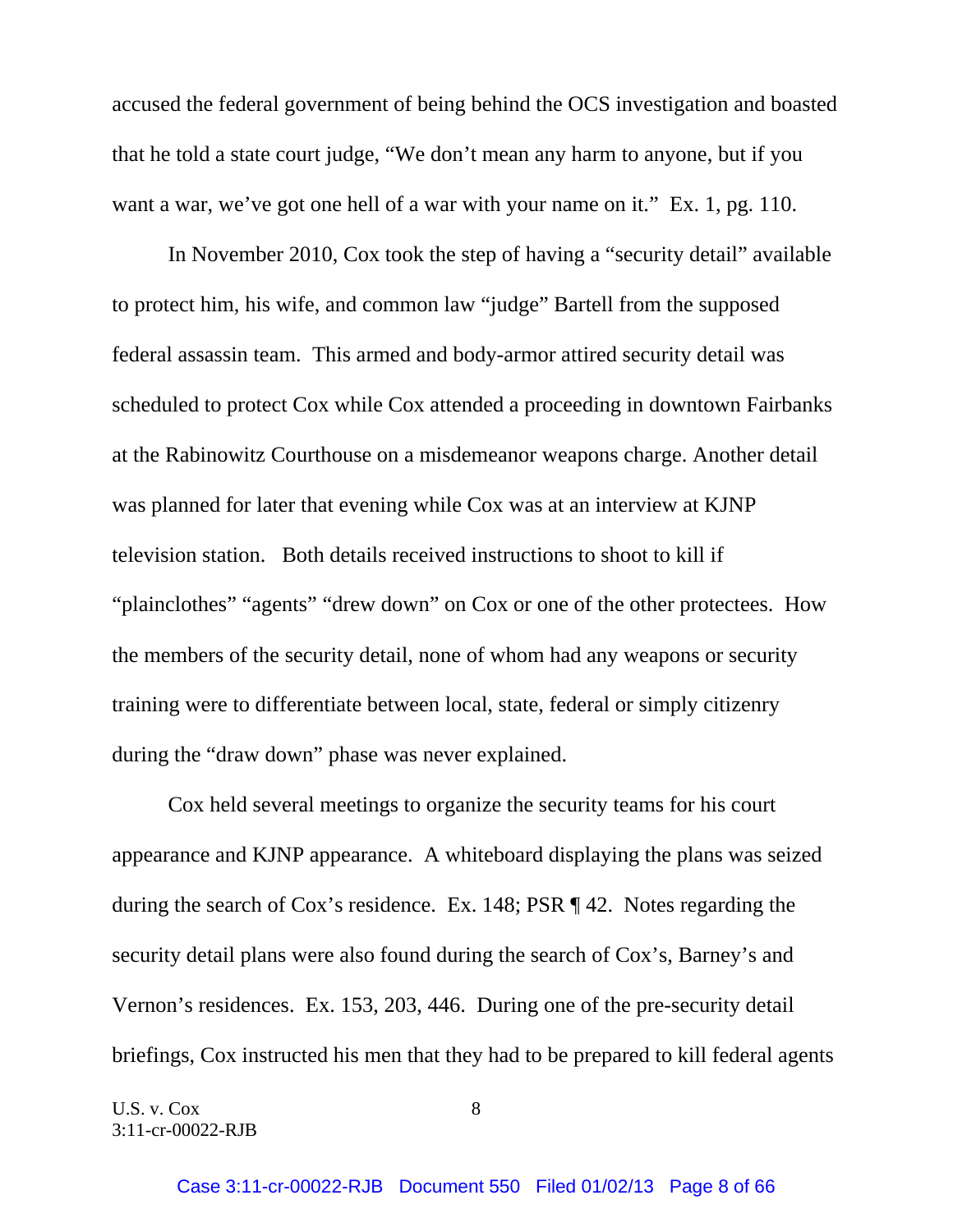and described a scenario where they would stomp the killed federal agents through the ice. (PSR ¶40) Cox called the federal agents "soulless assassins" and said "If we kill one of them, they're not going to be missed, they're not going to come looking for you." Ex. 3-03, pg. 48-49. Cox also said that he had bought a "whole" bunch of hornet nest grenades" to be loaded into grenade launchers, which Cox could provide to the men, and attach the grenade launchers to their rifles. Ex. 3-03, pg. 50.

Barney was in charge of the security detail at KJNP. (PSR ¶¶ 35, 35a, 36) Barney was armed that night with a 37mm launcher loaded with a Hornet's Nest round attached to his AR-15. Vernon and Gary Brockman were also armed that night as part of Cox's security detail. The security detail set up lights and established a vehicular funnel point and stopped at least one incoming vehicle while visibly armed with weapons. Barney was set up on the perimeter, standing by a tree, and wearing body armor. Another member was patrolling on a 4 wheeler on the property.

 In December 2010, Cox, Vernon and Barney and others continued to discuss providing armed security for Cox. Barney attempted to recruit people to be part of Cox's security detail for Cox's state court hearings. During the course of those state court proceedings, Cox made threats to a State of Alaska judge and an Alaska State Trooper.

U.S. v.  $Cox$  9 3:11-cr-00022-RJB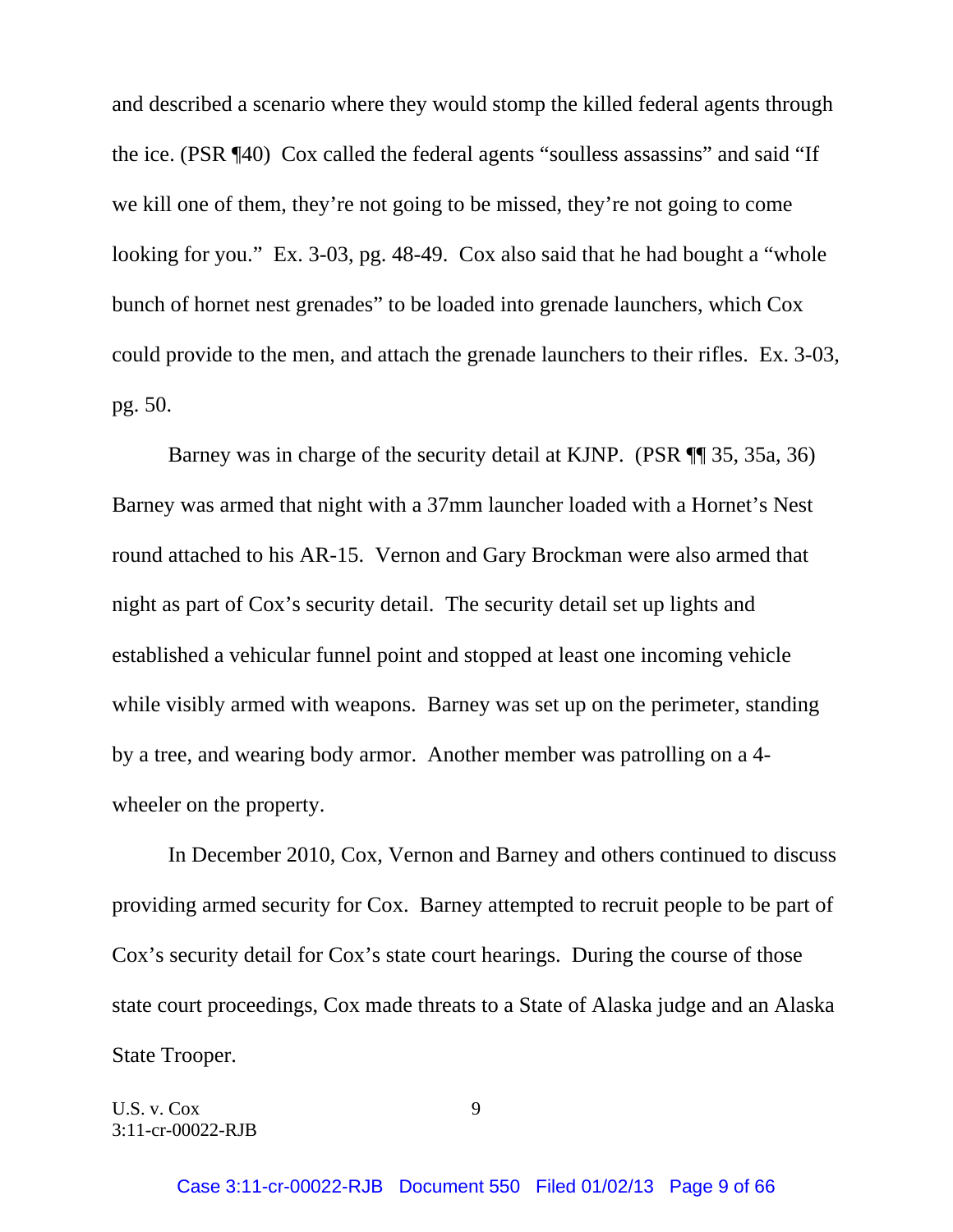In January 2011, Cox, Barney, and the Alaska Assembly Post organized a "common law court" for the purpose of "trying" Cox for criminal violations of Alaska for which Cox had already been convicted and/or charged by the State of Alaska. Barney recruited the "jurors" for the "trial" held at Denny's. The "common law jury" unanimously "acquitted" Cox of the criminal charges. (PSR  $\P(56)$ 

 Cox had Vernon and Olson go to Anchorage February 4-6, 2011 to attend a convention on behalf of the Alaska Peacemaker Militia. Before Vernon and Olson left Fairbanks, Cox gave them directions regarding their trip, including to "get as many pineapple grenades as you – as you can get, because we'll just, um, thread the bottoms and stick an ALS fuse in them." Ex. 3-03, pg. 101. Cox also described how if they could get pineapple grenades with the hole in the bottom, they could tap it, put a bolt in, put gunpowder in, and put a new fuse in. Ex. 3-03, pg. 105. Cox added that he already had the new fuses. *Id*. Cox then brought up C-4 and said he knew someone who would make it for them and that he had discussed the price with him, but it would depend on the shelf life of the C-4. Ex. 3-03, pg. 105-06. Cox said it would be good to have C-4. *Id*.

 Vernon and Olson traveled to Anchorage and followed Cox's direction. Immediately upon meeting Bill Fulton, Vernon inquired whether he could purchase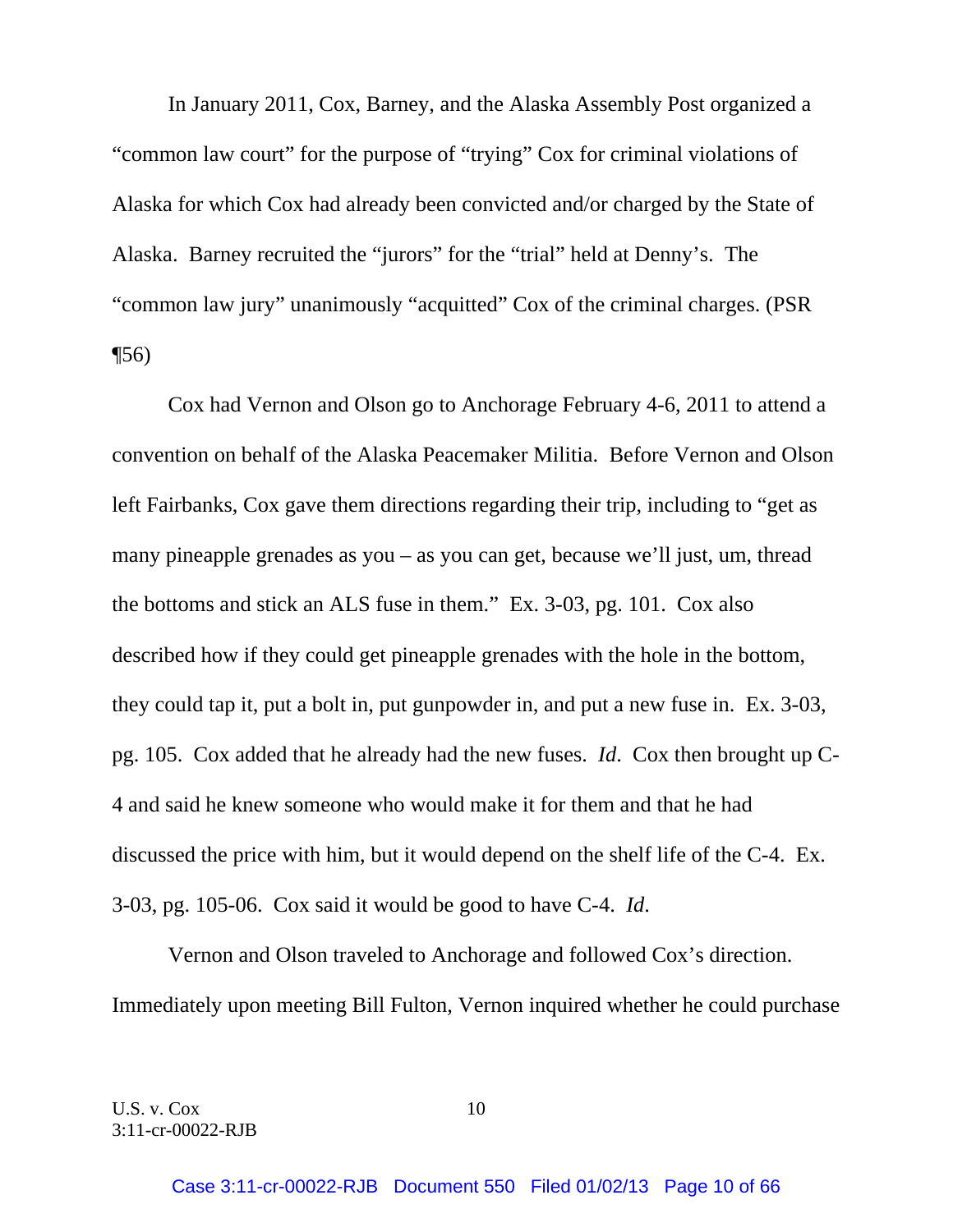grenade bodies from him. During subsequent conversations that weekend, Vernon indicated that he wanted to purchase grenades, 50 grenade fuses, and a suppressor.

 On February 12, 2011, Cox held a meeting at Ken Thesing's residence with Barney, Thesing, and Olson. (PSR ¶¶ 70-71, 73) Cox indicated that he was not going to appear for his next scheduled court date, February 14, 2011. Cox raised the idea of a "2-4-1" plan that if Cox or any militia members were killed then Cox and the others would kill two other people (including law enforcement and judges) in return. During this meeting, Cox said that two State court employees, Martin Guerrero and Ron Woods "need to dangle together like a windchime." Ex. 14-01, pg. 55. When Barney asked Cox whether 2-4-1 is initiated upon killing people or hauling Cox to jail, Cox responded "I believe that it is absolutely morally allowable if they were to come and arrest Ken for the three of us to go kick in the judges' door and the troopers and arrest two of them. And because it's war, it doesn't even really have to be the ones that did it. ... And it's not just a war in fact, it's a war declared by them, explicitly, without mincing any words, and so I think it's absolutely morally allowable that if they arrested Ken or arrested me, to go in and arrest two of them. ... If they kill one of us, we go kill two of them." Ex. 14- 03, pg. 83-84.

 Cox continued that he "would be well within my rights to go drill McConahy in the forehead and any of these people that are propagating this

U.S. v. Cox 11 3:11-cr-00022-RJB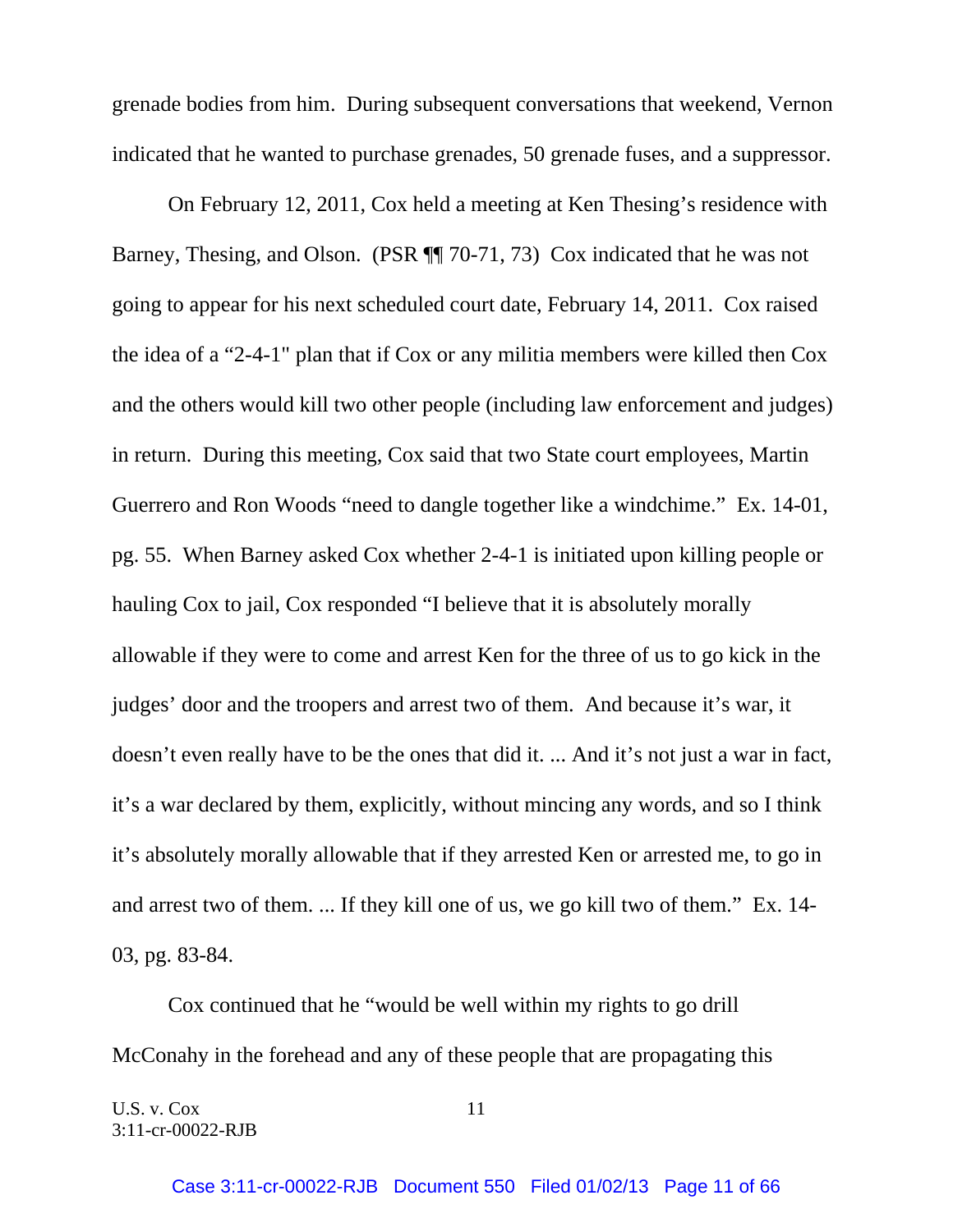because they're posing a huge threat to my life and my family." Ex. 14-03, pg. 85. Cox's reference to McConahy was the State court judge presiding over his pending criminal case. Cox continued on, stating that he had the moral allowance to shoot them. After Olson sought clarification, Cox said "go for the ones that are either authorized or failed to prevent." Ex. 14-03, pg. 87. Cox's rationale for that statement was "because then they'll give people pause to authorize or fail to prevent." *Id*. Cox continued, "I'd say the trooper that did it and the trooper that authorized it and the judge that authorized it. You know, it would be - kind of the top people." Ex. 14-03, pg. 87-88. Cox expressed that it's a tough issue because "it's easier to get ready to die than it is to kill." Ex. 14-03, pg. 89. Cox said that he was willing to kill. Ex. 14-03, pg. 90.

After hearing from Barney, Thesing, and Olson, Cox summarized:

All right, well, let me give you guys my thoughts. I really appreciate your thoughts on that. My thoughts on 241 is that we're not in a strong enough position to execute more than once, we're not in a strong enough position to follow through, and so at this point what we should do is do everything we can to avoid it, but that what we should do is we should bluff it for all it's worth and pray for God's protection and shielding hand and, uh, work and train and get ready to where we can turn that 241 into a real ability instead of just (inaudible).

Ex. 14-05, pg. 113. Cox and Barney then discussed next steps:

Barney: In the meantime training up guys and (inaudible) guys through and getting them ready.

U.S. v.  $Cox$  12 3:11-cr-00022-RJB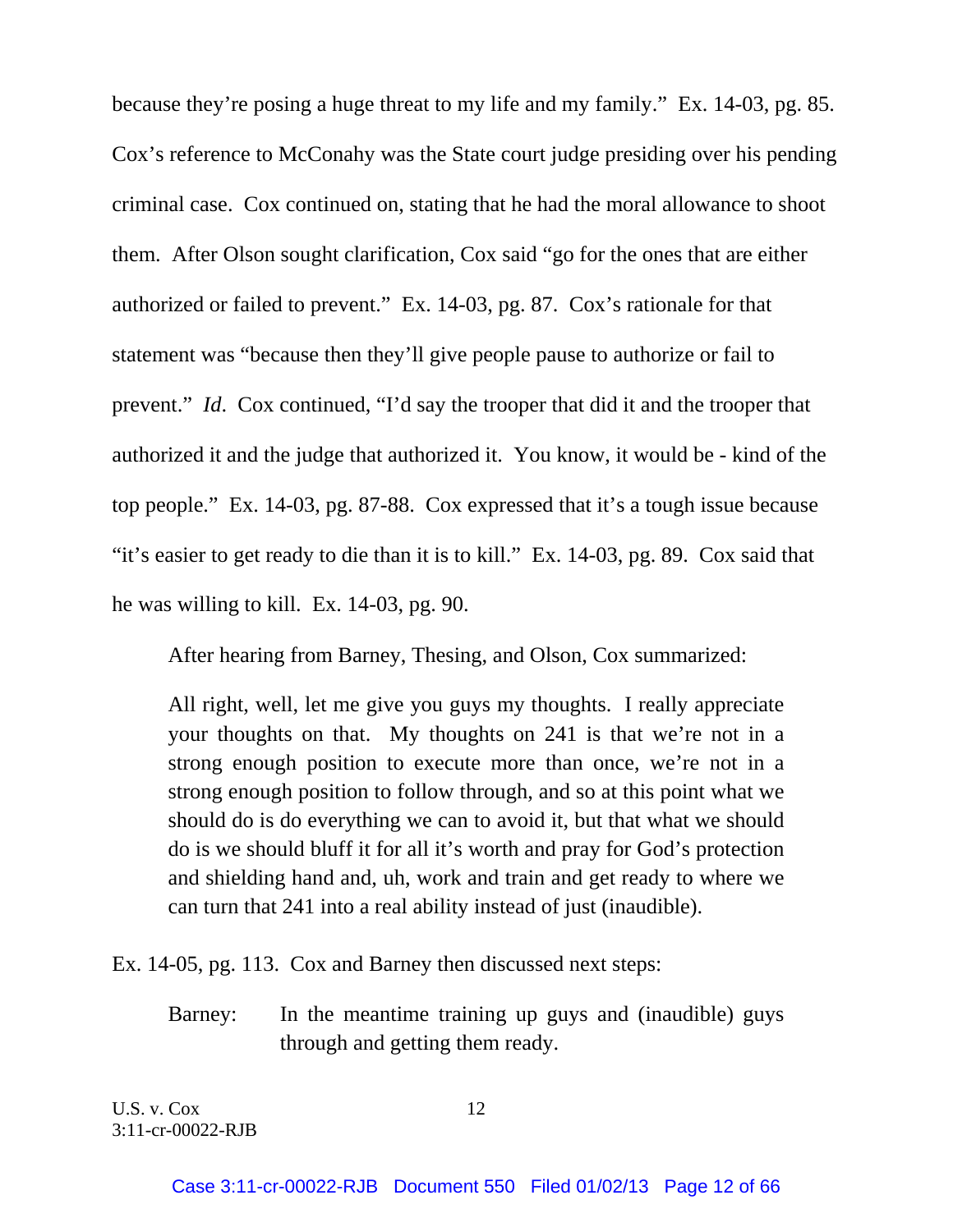| Cox:    | So, that we can - so that we can turn it from a bluff to a - |
|---------|--------------------------------------------------------------|
|         | to $a -$                                                     |
| Barney: | An action.                                                   |
| $Cox$ : | Yeah, and we'll take the - we're ready - and the road I'll   |
|         | take is, we're ready and we could have you dead in           |
|         | minutes, but we are long suffering and we want to be         |
|         | your friends. You've got to stop pushing, we want to be      |
|         | at peace. We're going to continue long suffering, but not    |
|         | forever.                                                     |

Ex. 14-06, pg. 117-18. Barney then volunteered that they should "get those little target, bull's-eye things, you put them on the ... back windows of all the cop cars." Ex. 14-06, pg. 118. Because Cox was not going to appear for his next court hearing and they anticipated that an arrest warrant would be issued, Barney offered that Cox and his family could hide out at Barney's rental cabins. Ex. 14-06, pg. 119-20. Barney also expressed concern that law enforcement may be able to locate Cox there. Ex. 14-06, pg. 120.

 At the February 12, 2011, meeting, Cox also discussed with Barney, Thesing, and Olson the grenades he currently possessed and expressed his desire to get grenades with longer delayed fuses. Ex. 14-07. Cox said, "I would like to have eight-second fuses and powder that burns fast enough to really send that shrapnel flying because we're using the two second fuses right now." Ex. 14-07, pg. 156. Similar to Cox's statements on February 4, 2011, it was clear at this point that Cox was in the market for more grenades.

U.S. v.  $Cox$  13 3:11-cr-00022-RJB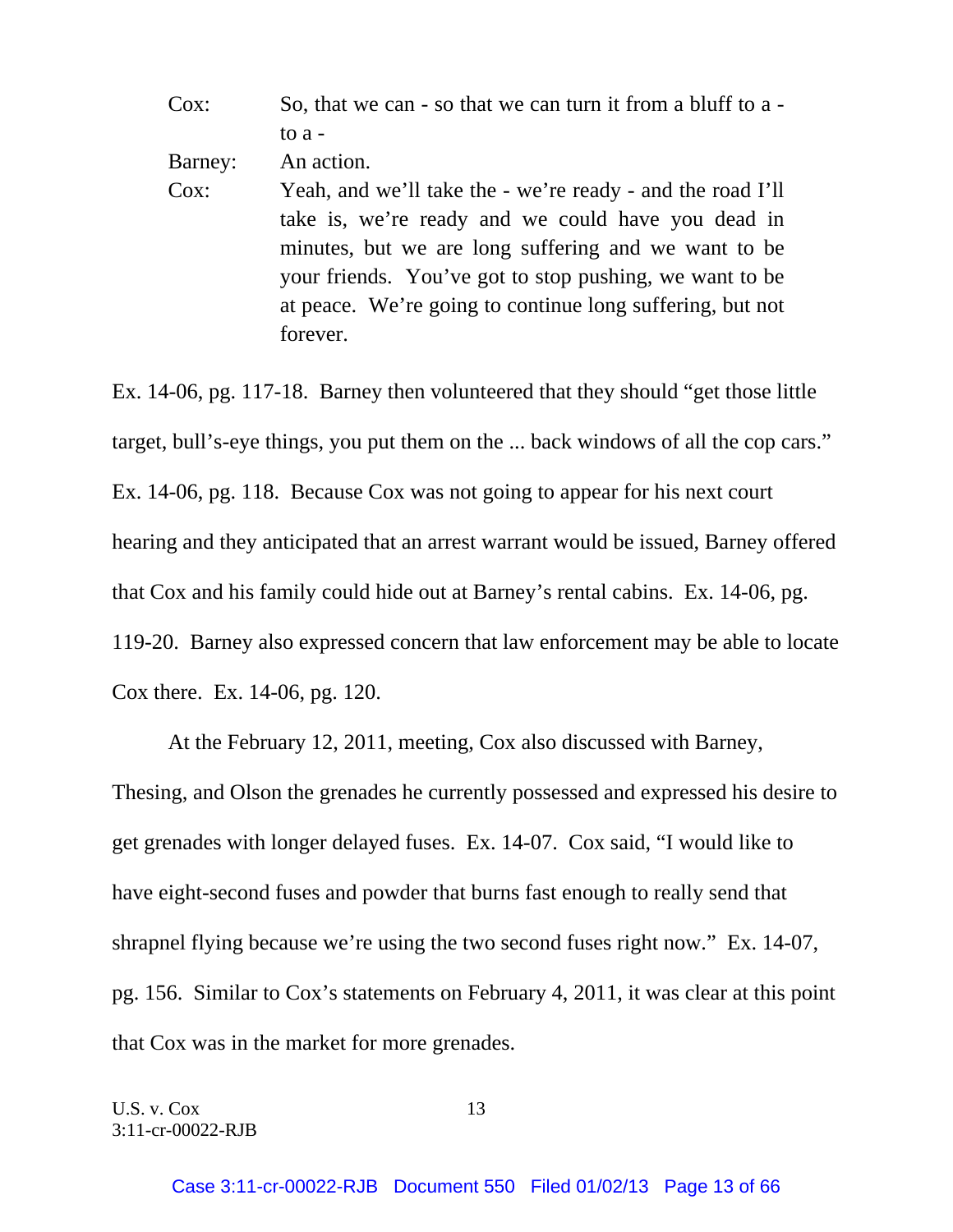Later that same day, Cox provided Olson with Anderson's contact information so that Olson could get in touch with him regarding the list. Cox gave Olson a note with a name and home address of an Alaska State Trooper (M.J.) and indicated that M.J. needed to be on the target list. Cox described him as "the guy we've been having problems with." Ex. 16-03, pg. 29-30. Cox also showed Olson on a map where other Alaska State Troopers and a state court judge live. (PSR ¶ 72)

 Barney attended Cox's state court hearing on February 14, 2011 to find out if an arrest warrant was issued for Cox. Judge McConahy, the same McConahy referenced by Cox at the February 12, 2011 meeting, issued an arrest warrant for Cox.

Cox, now a fugitive, moved into the Vernons' residence. Cox, Lonnie and Karen Vernon, and Olson met at the Vernons' residence on February 14 and 15, 2011. (PSR ¶¶ 76-77, 79-80) Cox and Vernon talked about ways to set up booby traps to block access to his house by law enforcement. Ex. 18-02. Cox described his vision of the plan:

| Cox:   | It gets bloody when they've got $-$ when we've got our                |
|--------|-----------------------------------------------------------------------|
|        | crap together enough to $-$ to make a good effort at round            |
|        | two.                                                                  |
| Olson: | Yeah.                                                                 |
| Cox:   | Round one is going to be easy. Round two is where the<br>work starts. |
| Olson: | Yeah.                                                                 |

U.S. v. Cox 14 3:11-cr-00022-RJB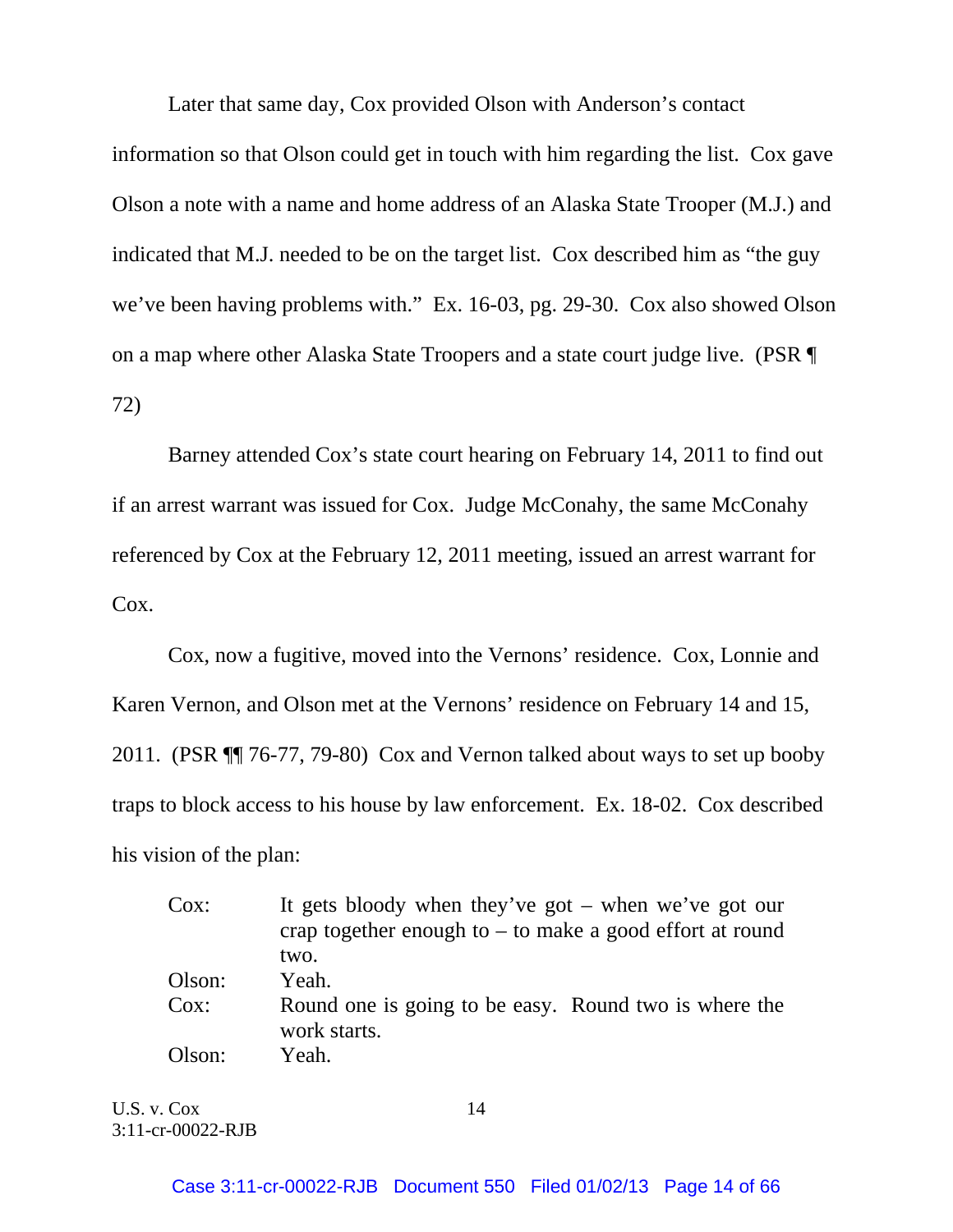| Cox:    | And we can do round one right now. I think the blood           |
|---------|----------------------------------------------------------------|
|         | starts is when we've got – when we feel like we've got         |
|         | the $-$ it starts either $-$ at either just the point of total |
|         | desperation when there's nothing else and it's just a Hail     |
|         | Mary before you get swallowed up alive, or when you've         |
|         | got the $-$ the power to possibly prevail.                     |
| Olson:  | Yeah. When – when they recognize the power –                   |
| $Cox$ : | It's not like we're waiting for them to get bad enough.        |

Ex. 19, pg. 4-5. Cox later summarized, "So, what do we do? We kill a whole butt load of them and then offer peace." Ex. 21, pg. 13. On February 15, 2011, Cox and Olson discussed a variety of firearms and scopes, and Cox corrected Olson that they were probably going to be doing their battling at houses instead of in the woods. Ex. 22-05, pg. 152.

 Cox kept a number of firearms in a shed on his rental property near Bradway road in North Pole. Barney went to that shed before the KJNP security detail in November 2010 to retrieve the 37mm launcher and Hornet's Nest anti-personnel rounds he carried that night. On February 14, 2011, Vernon asked Cox whether he needed anything out of that stash out at North Pole, and said that "Coleman called me, I've got to call him back here pretty soon." Ex. 20-03, pg. 13. Cox responded that "[t]here's all kinds of goodies out there", but "just leave them there." *Id*.

U.S. v.  $Cox$  15 3:11-cr-00022-RJB On February 19, 2011, Barney hosted a meeting with Cox, the Vernons, Thesing, Barney and Olson. After the meeting, Cox and his family moved into Barney's home. Cox brought with him some of his firearms, his body armor, and CS grenades. Cox and his family continued to live at Barney's residence until the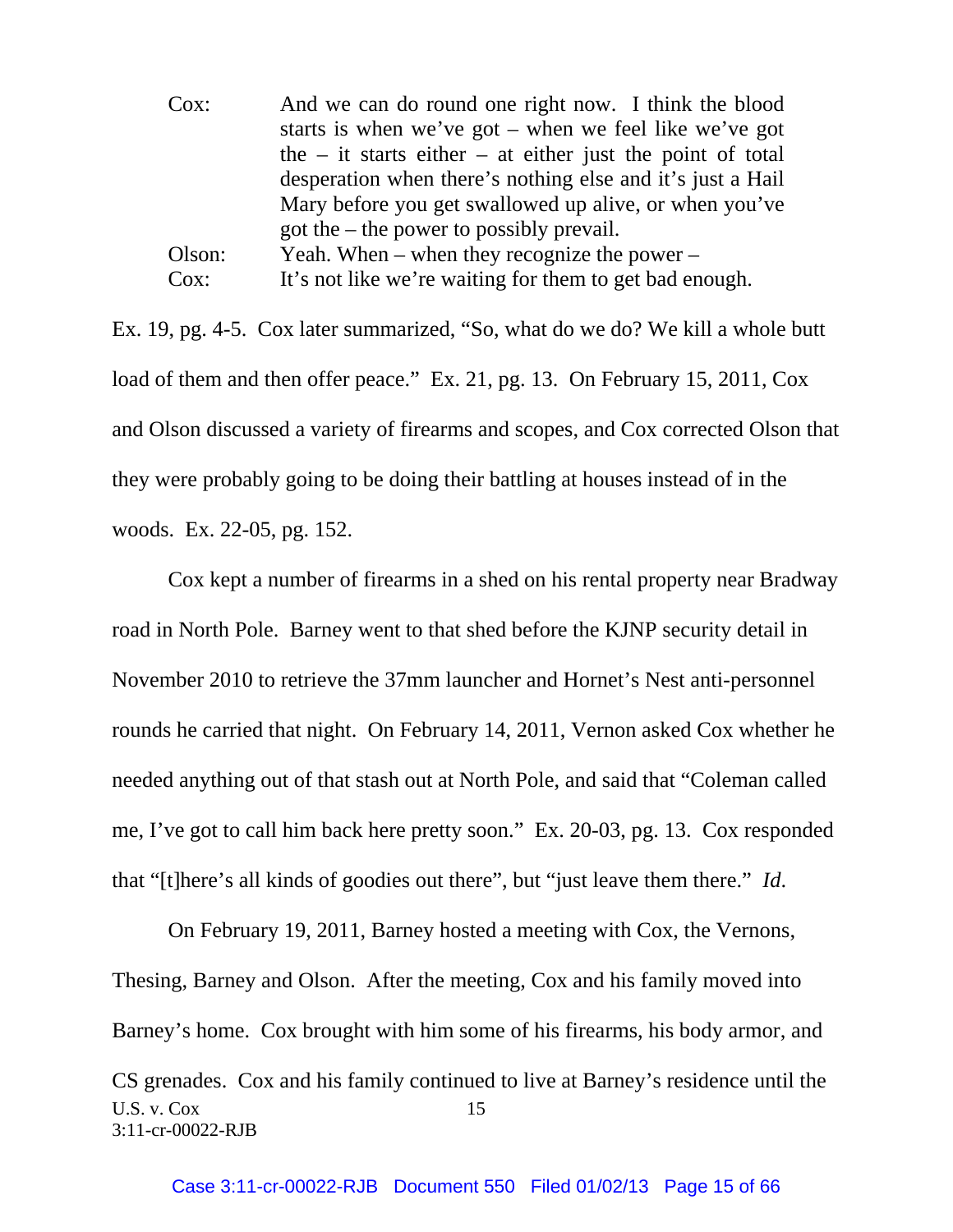day of arrest, March 10, 2011. At a separate meeting later on February 19, 2011 attended by Cox, Barney and Olson, there was further discussion about the 2-4-1 plan. PSR ¶ 64. Cox said "Because I'm not interested in go in and kill, you know, wicked people who deserve it and who it's - it's definitely - I mean, if we all shook hands and went out of here to go roll judges' heads, I mean, we're definitely morally justified." Ex. 24-12, pg. 329. Barney agreed. *Id*.

 Regarding 2-4-1, Cox said "But I can say that I think for right now, a 241 is - is - would - would be running out ahead of the scale and sacrificing our self to no avail." Ex. 24-12, pg. 336. Barney responded that he thinks "[t]hat - that our troops - and that's the scale starting to tip, when they see more people that start to wake up and come to our aid, and even if they still have greater numbers, they'll be a point to where even with guerilla warfare and stuff like that, two for one becomes a real possibility at that point. ... Because you actually have enough people on your side that you can - you can pay 241 for a while." Ex. 24-12, pg. 337.

 Cox said that his "subconscious goal was to be able - was to get prepared to execute a 241 that needed to be - I think that it needs three - three more things here." Ex. 24-12, pg. 338. Cox said one thing it needs is "more public pain." Ex. 24-12, pg. 339. Second, Cox said, "we just need more numbers." Ex. 24-12, pg. 340. Cox said "I think 241 is - is two things. We've got to be ready for it, and there has to be - I mean, not for - not the predisposition to well, I don't know -

U.S. v. Cox 16 3:11-cr-00022-RJB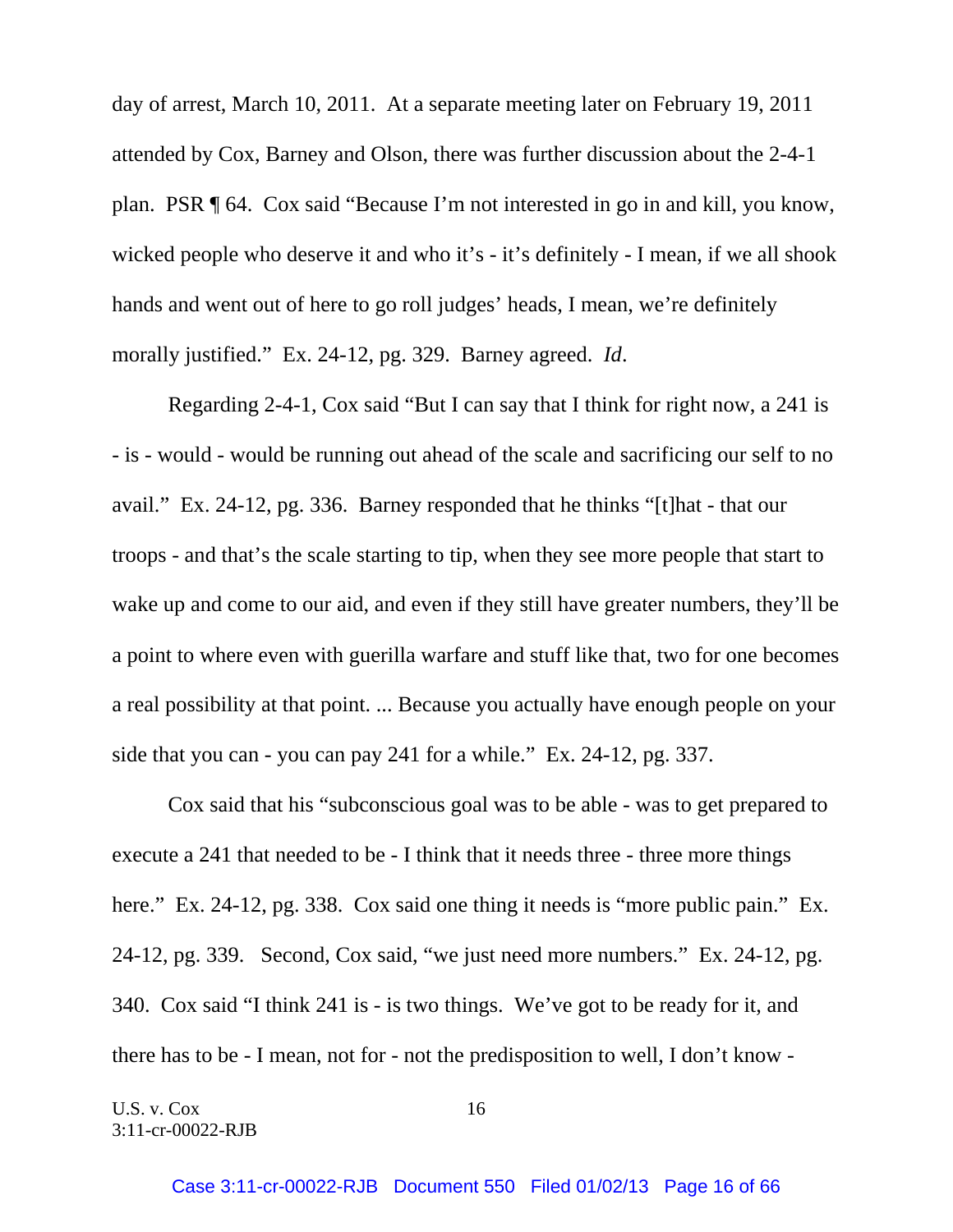judgment, just a few minutes (inaudible) in the - in the general. ... We've got to have those two things in order for it to work. In order for it to not strengthen the enemy. ... You got to have the numbers to sustain it and we got to have the - the pain in the general public." Ex. 24-12, pg. 340-41.

 Barney then added "And - and - and even with our guys, we got to have the pain. ... And you look at our - our snitch to - when J.R. contacted him, you know, he was - he was all big talk." Ex. 24-12, pg. 341. Barney was referring to Mike Anderson and was clearly aware of what Anderson had been tasked with and what he had failed to provide to them.

 Later in the conversation, Cox and Barney agreed that if the government took one of their kids, "that's a 241". Ex. 24-15, pg. 383-86. Cox later told Barney and Olson "Well, I'm not going to target women and children, but I'm not opposed to killing them either, you know. I mean, God had them kill men, women, and children." Ex. 24-16, pg. 391.

 Cox also told Barney and Olson that "[t]he purpose of killing somebody is to prevent them from killing the innocent" and "I'm not against some like drastic, shocking things either, like, you know, mailing heads to people." Ex. 24-16, pg. 394. Cox then said "I don't want to gloat. Just make people suffer." Ex. 24-16, pg. 395. Cox also told Barney and Olson, "I think if you got the time and resources, you ought to give them proper burial, you know?" Ex. 24-17, pg. 398.

U.S. v. Cox 17 3:11-cr-00022-RJB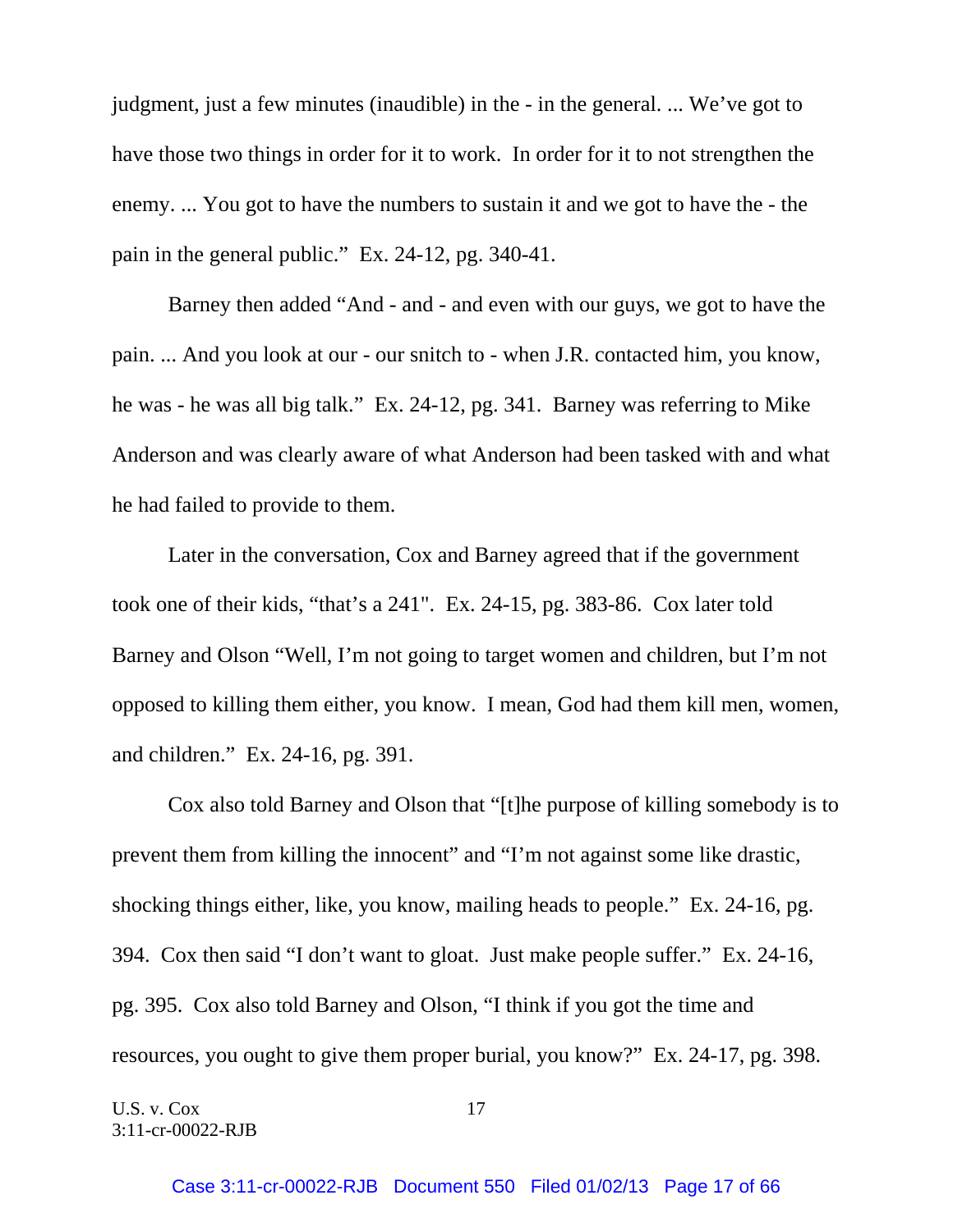Cox also told Barney and Olson referring to the victims that "just for the fact that they're made in God's image, they're - they are valuable", but "that doesn't mean that I won't kill you" or "that I wouldn't hang your body from a lamppost to deter others." Ex. 24-17, pg. 399.

 On February 21, 2011, Cox, Barney, and Olson went to the property off of Bradway Road owned by Cox where he had a shed containing weapons. PSR ¶ 65. While Cox spoke with his tenant on the property, Barney and Olson moved items from the shed into Barney's truck. The items included assault rifles, ammunition, and approximately 8 grenades.

 On February 22, 2011, Cox, Barney and Olson met at Barney's residence. PSR ¶ 88. Barney relayed a conversation he had with an "arms dealer and explosive dealer" about a rumor eight grenades got stolen from Fort Wainwright and Cox got them. Ex. 27-01, pg. 7. Barney continued that "Me and Schaeffer were talking about it and thinking eight grenades doesn't sound like a lot unless you're one of the Judges or DAs we're looking at." Ex. 27-01, pg. 8. Barney then described a new type of body armor, dragon skin, that he was interested in getting and said that you could only get it through a dealer. Ex. 27-02. Cox told Olson that he had one fully automatic weapon and that it was a weapon that he made himself. Ex. 27-05. Cox, Barney and Olson also discussed a communication plan, a way to avoid detection by law enforcement, of using "red" phones and "yellow"

U.S. v. Cox 18 3:11-cr-00022-RJB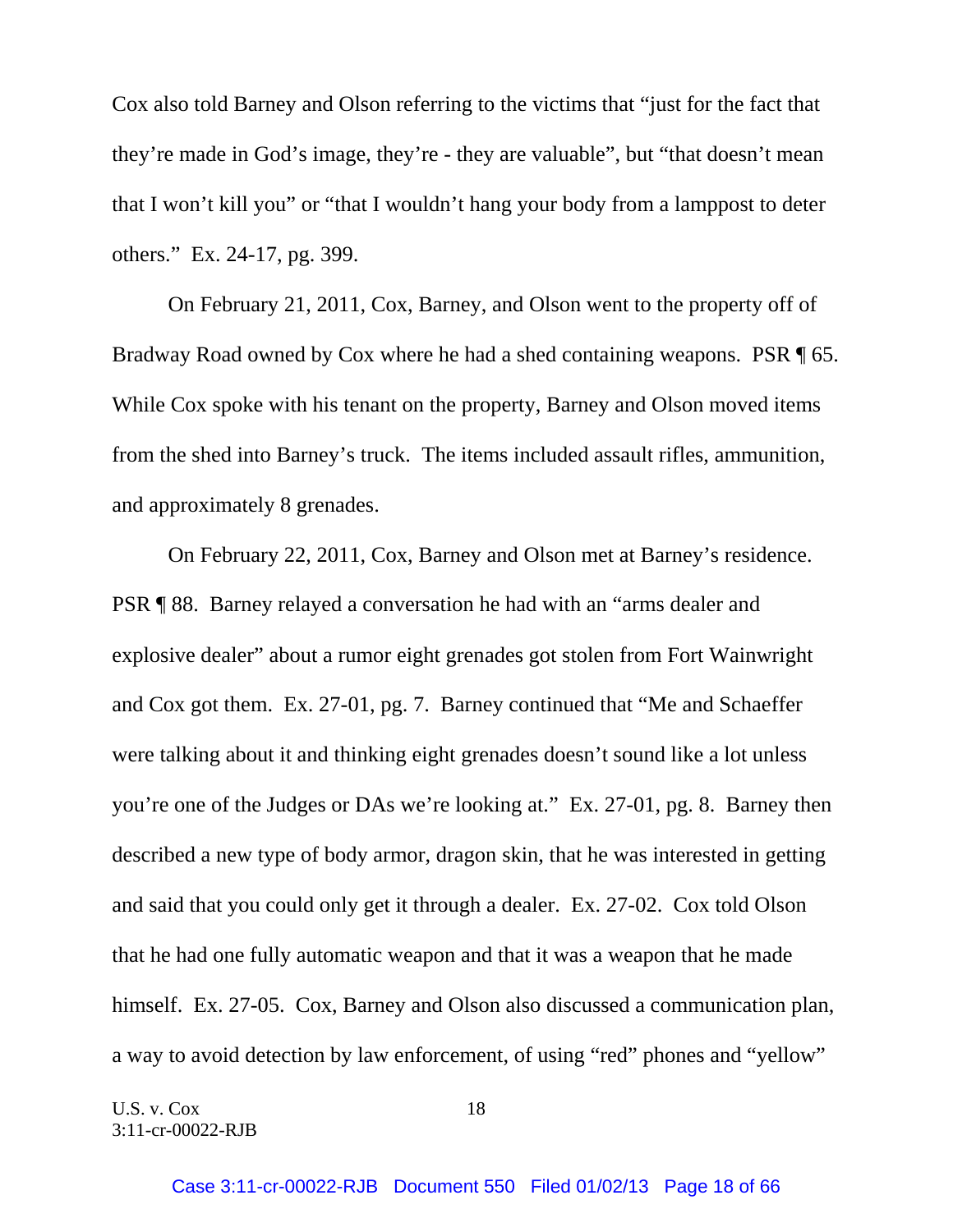phones to speak with each other. Cox gave Olson a list of tasks for another person. One of the tasks included picking up Cox's lower receiver, which would make one of Cox's rifles fully automatic. Ex. 123.

On February 26, 2011, Cox, Barney and Olson met at Barney's residence. PSR ¶¶90-92. Olson told Barney that Vernon "was saying that - that uh, you guys might be interested in some silencers." Ex. 28-01. Barney responded "Oh, yeah. He was - he's the one that's getting them." *Id*. Olson corrected him and said "it's actually me" who's getting them. *Id*. Olson also said that he's getting them from Bill. *Id*. Olson then told Barney that Bill Fulton is a dealer, but he "just does it under the table kind of ... makes them disappear. ... loses them or however they .. however he can work his - work his books." Ex. 28-01, pg. 32. Olson told Barney and Cox that Fulton is "all gung-ho ready to come north and start the Revolution." Ex. 28-01, pg. 35. Cox responded that "we're going to have to have some pain to shut people up about their decadence." *Id*. Barney added "And then what will happen is - is the - the numbers in the militia will be just enough of a force, I think of people (inaudible) those who wanted to but didn't feel enough pain then at that point." *Id*.

 Cox ordered a pistol and silencer matched set. Ex. 28-02, pg. 37-38. Cox then discussed with Barney and Olson how a silencer would work with a Glock firearm. Ex. 28-02, pg. 38-40. Cox told Barney and Olson that he "would love to

U.S. v. Cox 19 3:11-cr-00022-RJB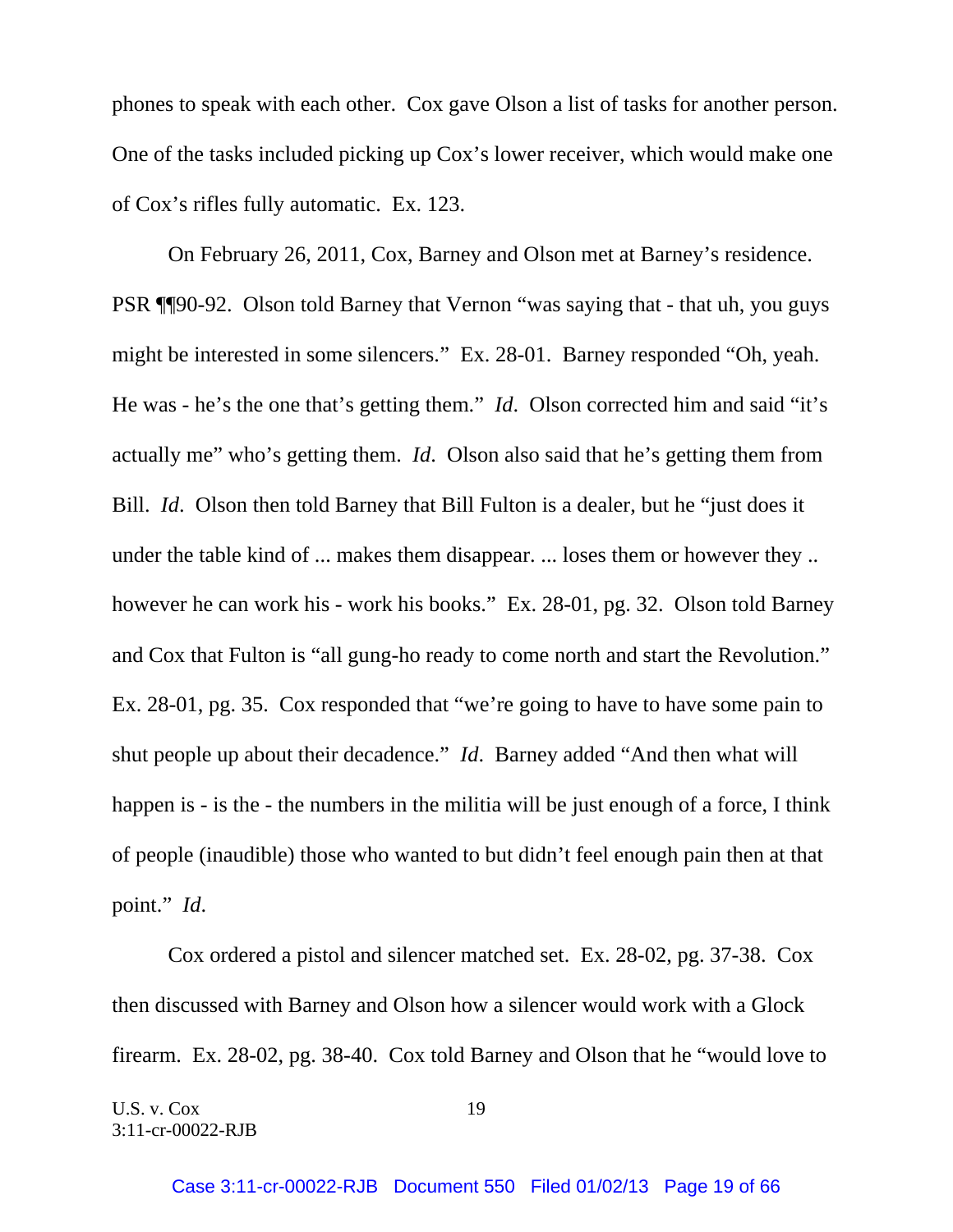get a center fire silencer." Ex. 28-02, pg. 42. Cox also told Olson that "we just did a little tutorial yesterday on ... homemade silencer for .22s."<sup>6</sup> Ex. 28-03. Cox, Barney and Olson talked about subsonic ammunition. Ex. 28-03, pg. 51. Cox agreed with Olson to trade his C-93 semi-automatic rifle, with a full auto lower receiver, for the pistol/silencer matched set. Ex. 28-04. The C-93 rifle and lower receiver were with a gun shop owner, Rob Carr. Cox also described how to modify a firearm to make it fully automatic. *Id*. That same day, Barney also ordered a pistol/silencer matched set. Ex. 28-05.

 Later in the conversation, Cox, Barney and Olson discussed a missing grenade launcher. Ex. 28-07. Cox asked Olson if he had gotten a grenade launcher, but Olson said he didn't see one when they moved the firearms from the Bradway Road shed. *Id*. Barney added "And I know we haven't used it on any of the little missions that we've done. The only one we used is the one with the spider on it and I had it mounted to my AR with HOV ... hornet's nest." *Id*.

 On March 1, 2011, Cox, Barney and Olson met at one of Barney's rental cabins. PSR ¶¶ 93-94. During the conversation, Cox told Olson that he'd like to have some pineapple grenades. When they were discussing the price of grenades, Cox said "But, yeah, if [Bill Fulton] could come down even to I'd say anything below \$70, I would be feeling like I can buy as much as I want. And if he gets it at

l

U.S. v.  $\cos$  20 3:11-cr-00022-RJB 6 Barney testified at trial that he saw Cox fire his silenced pistol from Barney's office door.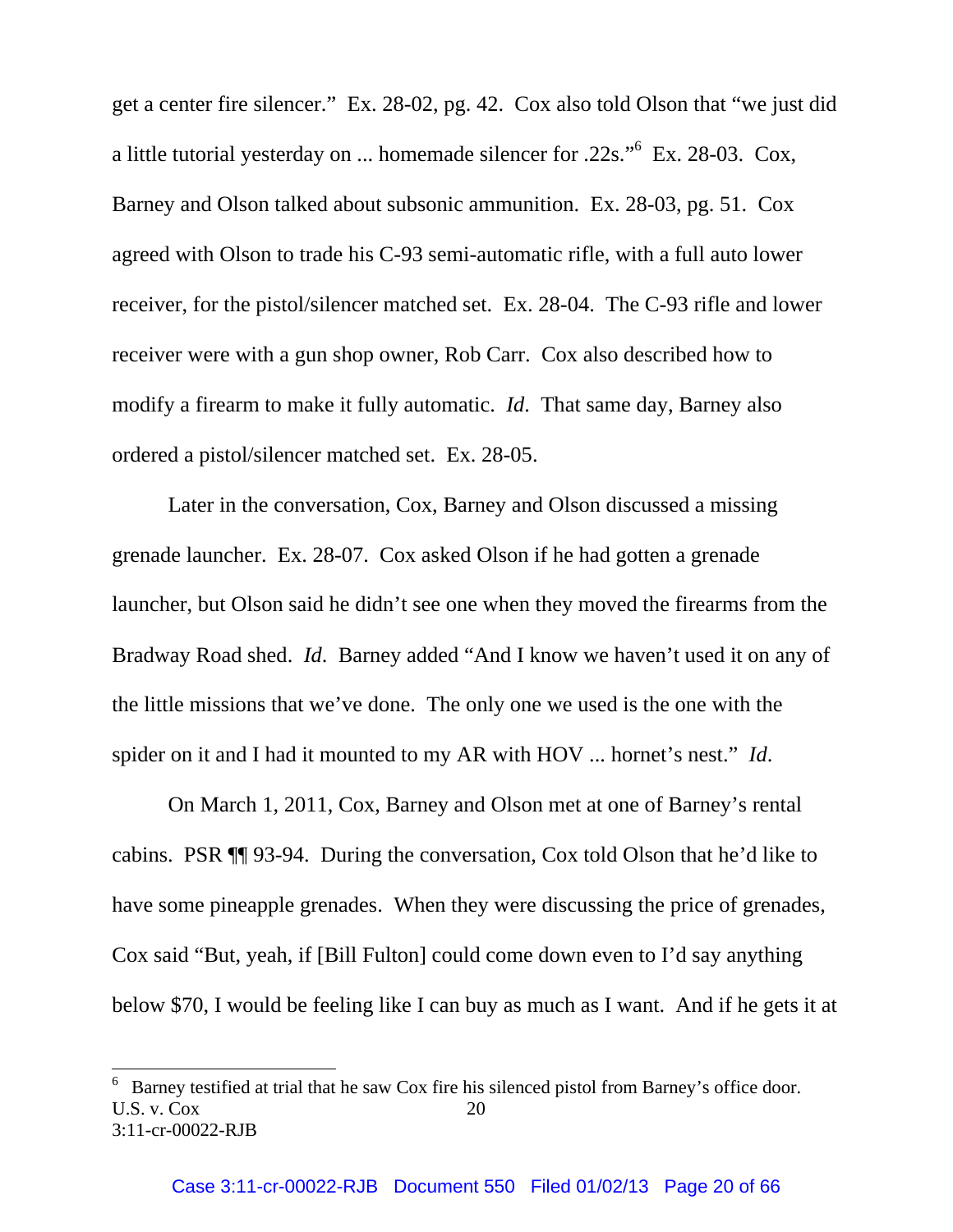\$50, I think I'd stock up." Ex. 29-04, pg. 22. When Cox asked Olson how much Fulton wants for 25 grenades, Barney said "That would be \$200 cash right now, ooh." Ex. 29-04, pg. 23.

 Barney also relayed a conversation he had with a member of his church who asked Barney "I need to know where you stand on things because he says, I don't want my family to go through - is my family in danger? Are your guys going to show up at church one time?" Ex. 29-05, pg. 27. Cox responded to Barney "You should ask him, well, what are you planning on doing that would make my guys show up at your house? You know, I'm the operations officer." *Id*.

 On March 4, 2011, Cox and Olson met at Barney's residence. Olson informed Cox that only eight grenades would be available for purchase from Bill Fulton. Ex. 30-06. When Olson relayed that he told Fulton they wanted them, Cox responded "Yeah and as many more as you can get." *Id*.

 On March 7, 2011, Cox, Barney and Olson met at Barney's residence. Cox and Olson then went to a local gun dealer to retrieve the lower receiver which Cox had agreed to trade for the pistol/silencer matched set. They obtained the lower receiver. (PSR ¶ 100) Cox and Olson then drove around looking for Anderson in order to obtain the list information from him, but were unsuccessful in contacting Anderson.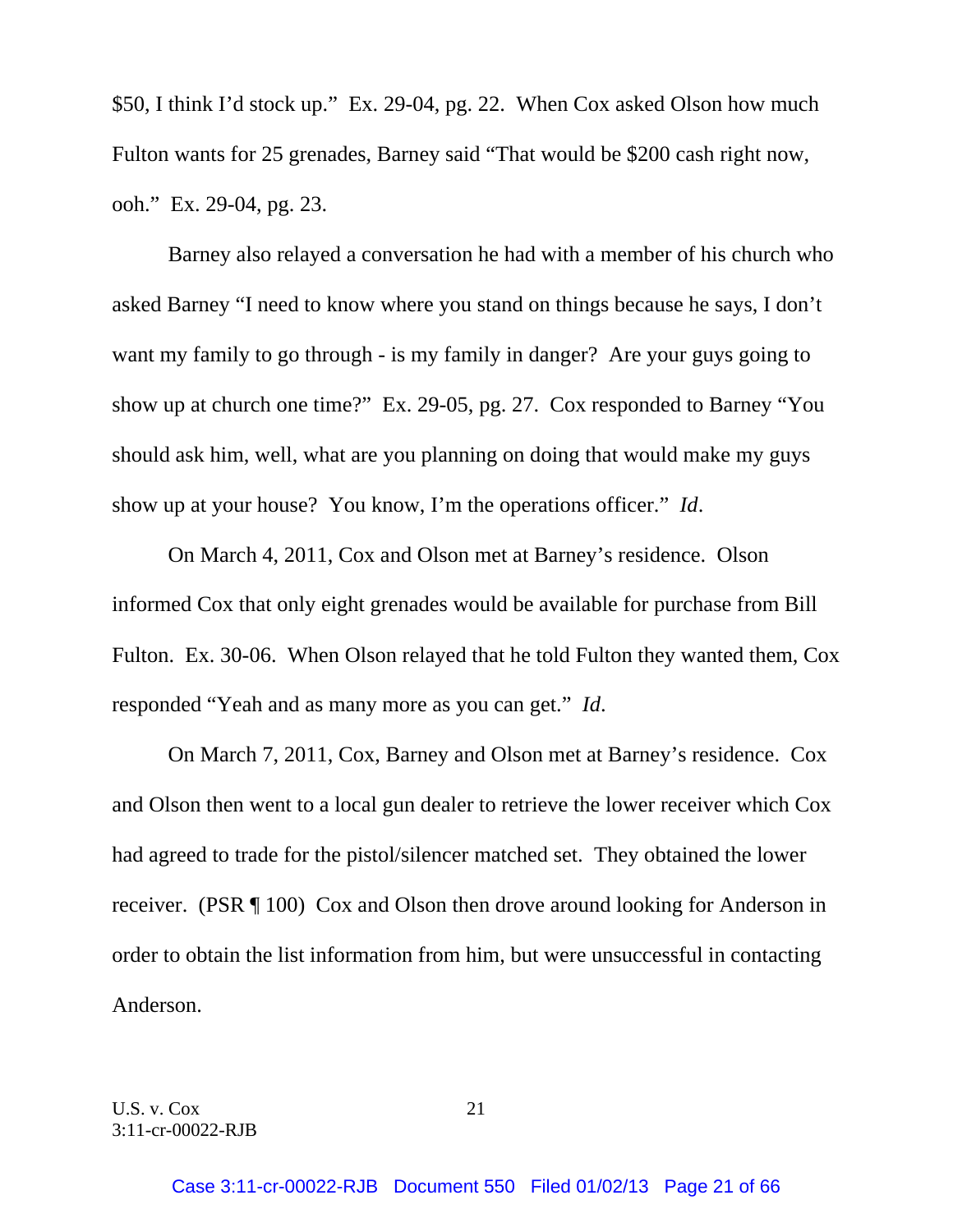On March 8, 2011, Cox and Olson spoke on the phone and Cox relayed that he met with Anderson and was not able to get the target list information from him. Ex. 32-01. Cox described Anderson as "pretty chickened out." *Id*. Cox said "it's not like he got a monopoly or anything that can't be achieved the same way ... we can go about it another way." *Id*.

 On March 9, 2011, Barney spoke on the phone with Olson. PSR ¶ 103. Olson told Barney that "everything's a go" and "we've got - got that equipment in". Ex. 35, pg. 3. They set a time to meet the following morning so that Barney "can be there and - and check this stuff out and what not." Ex. 35, pg. 4. Olson later added "And we can meet - we'll meet up with Hans (phonetic) too at the - at the same time." Ex. 35, pg. 5.

 On March 10, 2011, Cox and Olson spoke on the phone about meeting up later that day. Cox asked Olson about the "guy with the can goods and the produce" and asked Olson, "you've got the cans and the produce?" Ex. 37, pg. 3- 4. Olson testified that Cox was referring to the silencers and grenades.

 On March 10, 2011, Cox and Barney met Olson and rode with him in his vehicle to a location where they were supposed to complete the deal to buy the pistol/silencer matched sets and grenades. PSR ¶¶ 107-108. Seconds after Cox and Barney got into Olson's vehicle, Olson told them that he "stashed the goodies" and that what Fulton got them was matched sets of .22s instead of the XDs they

U.S. v. Cox 22 3:11-cr-00022-RJB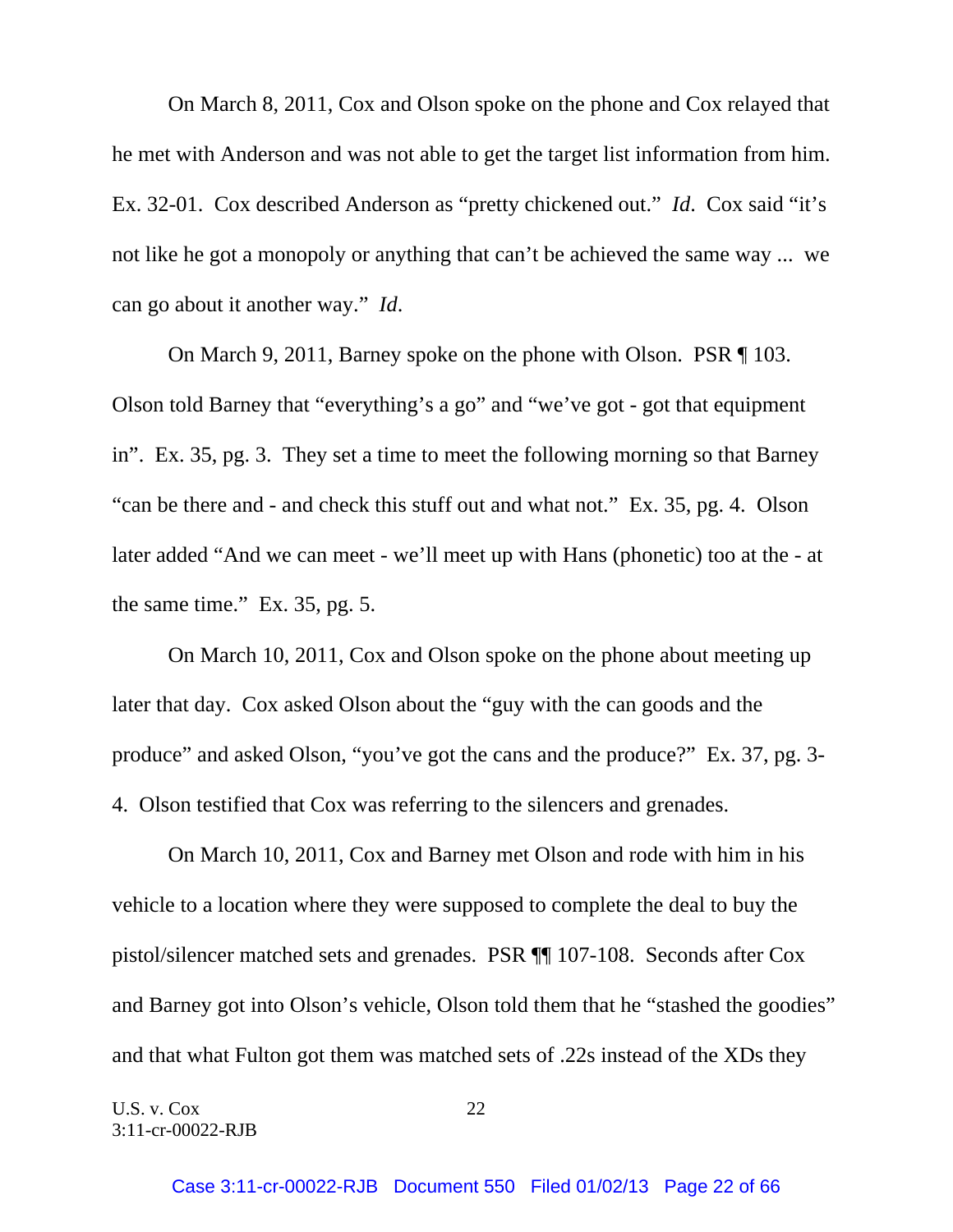ordered. Ex. 38-01, pg. 4. Cox's response was "Well, that's gay. I have a silenced .22." Ex. 38-01, pg. 5. Olson also told Cox and Barney that Fulton did have grenades and they cost \$50 each. Ex. 38-01, pg. 6. Olson added that the grenades are "the real military legit straight from - straight from the Army." *Id*. Barney responded, "That's still cool." *Id*.

 Cox, Barney and Olson then had the following conversation about silenced .22s:

| Olson:  | Because of the, uh - because of the silencers.       |
|---------|------------------------------------------------------|
|         | They, uh - I guess they go (inaudible) they'll go -  |
|         | these ones here will go 200 rounds, these .22s,      |
|         | before you have to touch anything to the oil.        |
| Barney: | Well, we can go light.                               |
| Olson:  | (Laughter) Yeah.                                     |
| Barney: | Go light and quiet.                                  |
| Olson:  | Well, the thing with a silencer is you're - you're   |
|         | close range, anyway.                                 |
| Barney: | Yeah.                                                |
| Olson:  | You know?                                            |
| Cox:    | But see, .22s, even at close range, they take a long |
|         | time to die.                                         |
|         |                                                      |

Ex. 38-02, pg. 2-3.

 Cox, Barney and Olson then discussed subsonic ammunition, and Barney asked "How are they for devastation? Pretty good?" Ex. 38-02, pg. 4. Barney also asked whether the silencer "would go on my, uh, my .57 by .28?" Ex. 38-02, pg. 6. Cox asked Olson whether he ordered the XD .9 mil pistol/silencer matched

U.S. v. Cox 23 3:11-cr-00022-RJB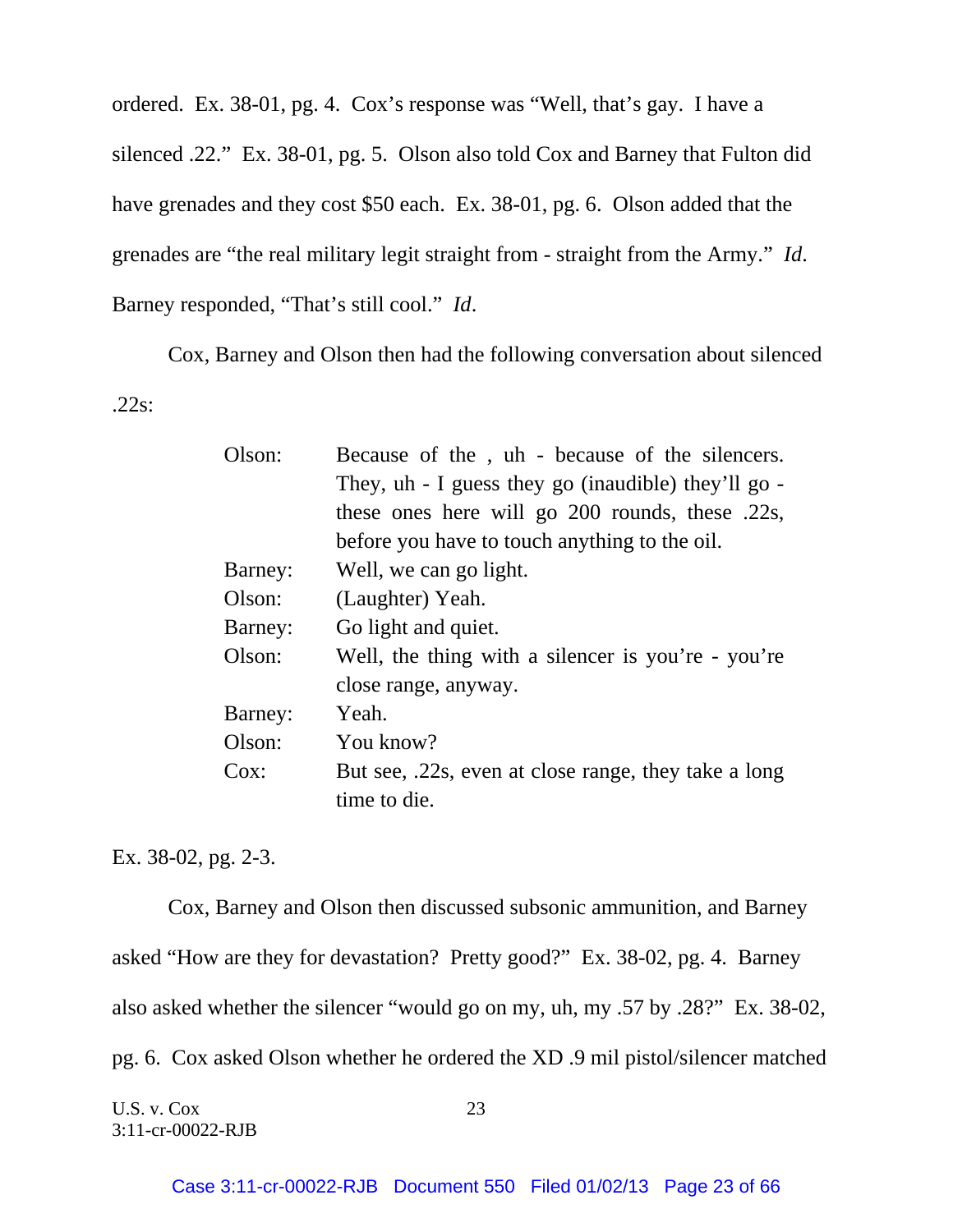sets, and Olson said "they're 10 to 12 months out because the dealer has to lose them." Ex. 38-02, pg. 6. Barney responded, "Well, let's get him on the.." and Cox added "Yeah, see if they're coming." *Id*. Barney also asked if Olson "could talk to [Fulton] about if you can get anything for, like, a .223, as well, or a 5-by-6." *Id*. Still on the topic of silencers, Cox, Barney, and Olson had the following conversation:

| Olson:  | But in the way - the way I look at it, for me        |
|---------|------------------------------------------------------|
|         | personally, anything silent like this I'm, you know, |
|         | I'm prepared to - to take it.                        |
| Barney: | Well, it - it keeps the element of surprise.         |
| Olson:  | Yeah.                                                |
| Cox:    | Yeah, well, the element of surprise is something in  |
|         | you, even if it's not so - not, uh, silencer, then   |
|         | you're going to be surprised. It's the element of    |
|         | escape -                                             |
| Olson:  | Yeah.                                                |
| Barney: | Yeah, but how - how deep can you get in with the     |
|         | element of surprise, I should say.                   |
| $Cox$ : | Yeah, because -                                      |
| Barney: | Rather than there just be initial contact.           |

Ex. 38-02, pg. 7-8.

 Olson asked whether "homemade ones" work, and Cox asked him to clarify whether he was talking about grenades or silencers. Ex. 38-02, pg. 8-9. When Olson responded that he was asking about a silencer, Cox said that they work, and

U.S. v. Cox 24 3:11-cr-00022-RJB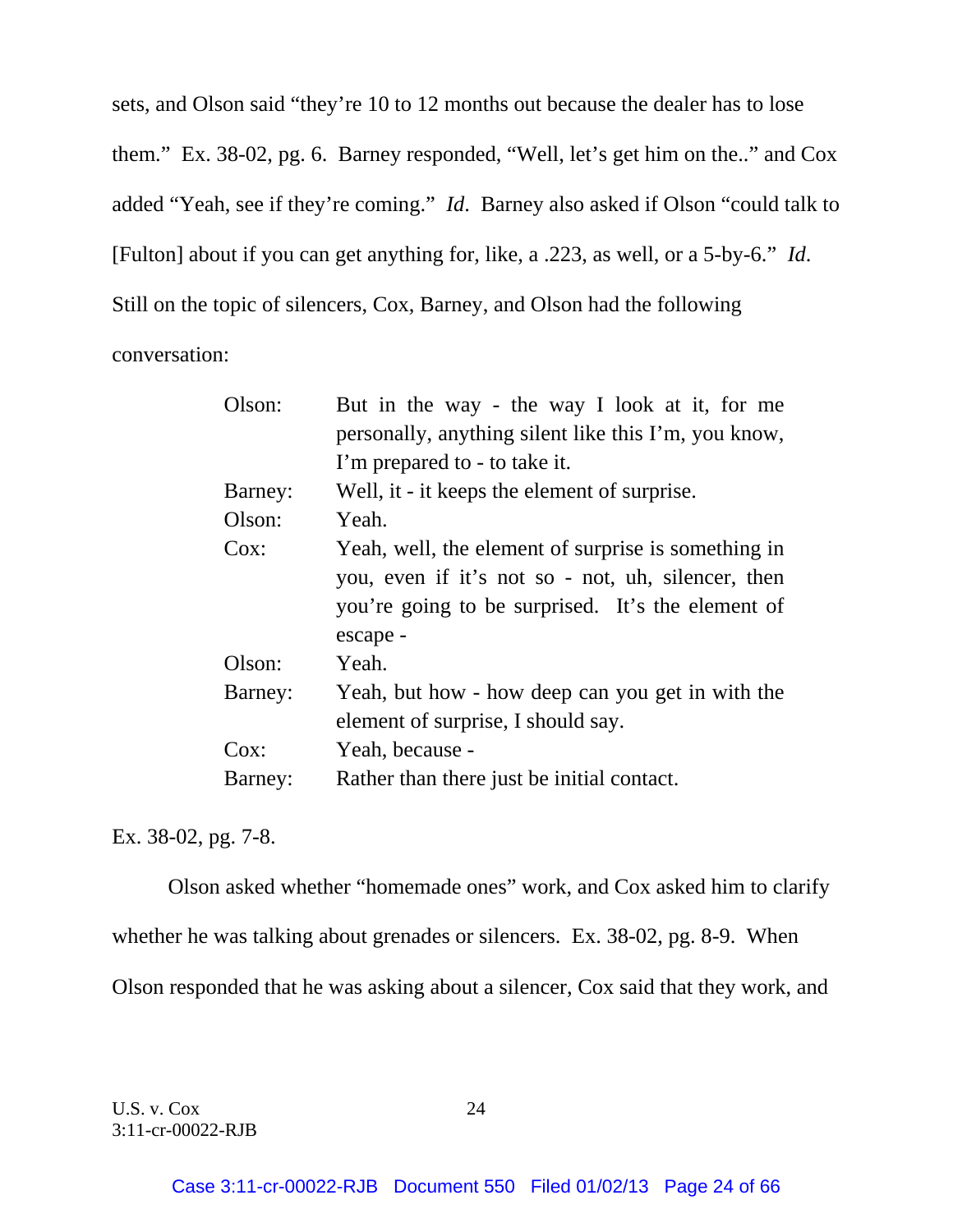they're reliable and dependable. Ex. 38-02, pg. 8-9. Regarding homemade silencers, Cox, Barney, and Olson had the following exchange:

| Cox:    | Have you seen mine?                                                                                                   |
|---------|-----------------------------------------------------------------------------------------------------------------------|
| Olson:  | No. Uh-uh. No, you never did show me. You<br>were telling me - remember it was packed away.                           |
| Barney: | It's pretty - it's pretty quiet.                                                                                      |
| Olson:  | Is it?                                                                                                                |
| Cox:    | Super quiet.                                                                                                          |
| Barney: | I mean, how many can you get off before you to<br>refill it? Like, two or three?                                      |
| Cox:    | Uh, well, a couple - a couple magazines. You<br>could probably do 20 rounds before you start to<br>hear a difference. |

Ex. 38-02, pg. 9-10.

 When they arrived at the location, Olson got out of his vehicle, retrieved the pistol/silencer matched sets and grenades, and brought them back into the vehicle, and handed the pistol/silencer matched sets to Cox and Barney. Cox and Barney opened the cases and examined the pistol/silencer matched sets. Cox examined a grenade. Barney got a phone call, but after he got off the phone, Olson handed Barney a grenade. While Cox and Barney were examining the items, an innocent citizen approached Olson's vehicle and asked them what they were doing. Because the situation was compromised, Cox and Barney were immediately arrested. Both Cox and Barney were wearing body armor at the time they were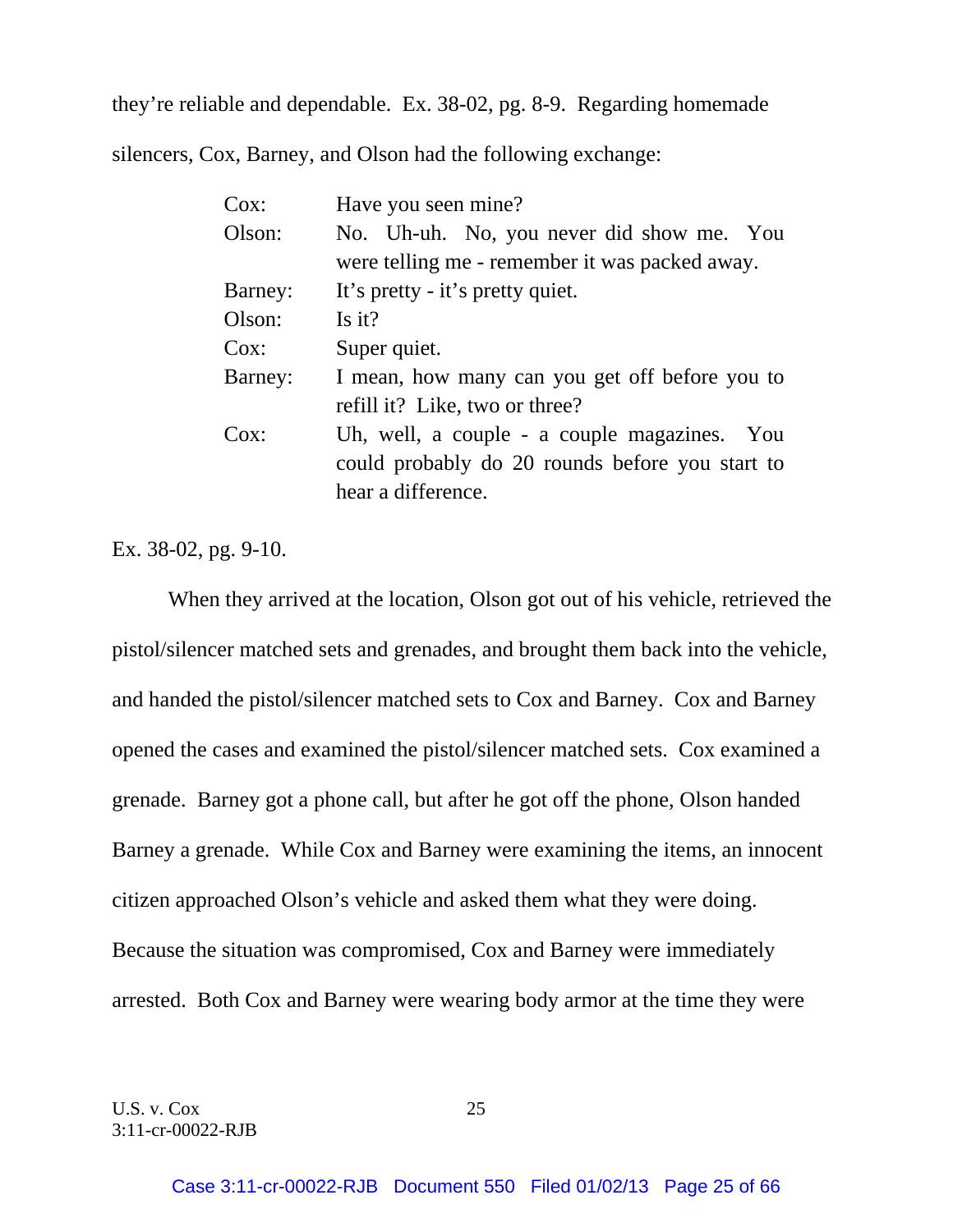arrested. In addition, Cox was carrying a firearm on his person and Barney was carrying two firearms on his person. Barney also had \$5,000 cash on his person.

 The same day as the arrests, law enforcement executed federal and state search warrants on the defendants' residences and vehicles, together with the residences and vehicles belonging to Anderson and Thesing. Some of the items found in Cox's residence include the white dry erase board with the KJNP operations plan, a dvd of a silencer video, cds regarding converting firearms to fully automatic and silencers, police equipment, gas masks, thumb cuffs, and numerous documents. Some of the items found in Barney's residence, where Cox had been staying, included cash, computers, phones, a box containing 37mm launcher and projectile components, firearms, ammunition, earpieces, tactical vest with CS canisters, ballistic vest, box containing two pulled pins and two unattached spoons/handles from practice grenades, and numerous documents. In his truck, Barney had phones identified as "yellow" phones and a note pad with a list of red, yellow and green phone numbers. Barney's and Cox's "red" phones were seized from their persons at the time of arrest.

 Forensic examinations of the computers used by Cox and Barney revealed internet searches for "ammonium nitrate bomb" and "tannerite", a Google map search for "Alaska judge Michael P. McConahy," and a document listing 17 Acts of War (hard copies of which were found in Cox's residence and the trailer). Texts

U.S. v. Cox 26 3:11-cr-00022-RJB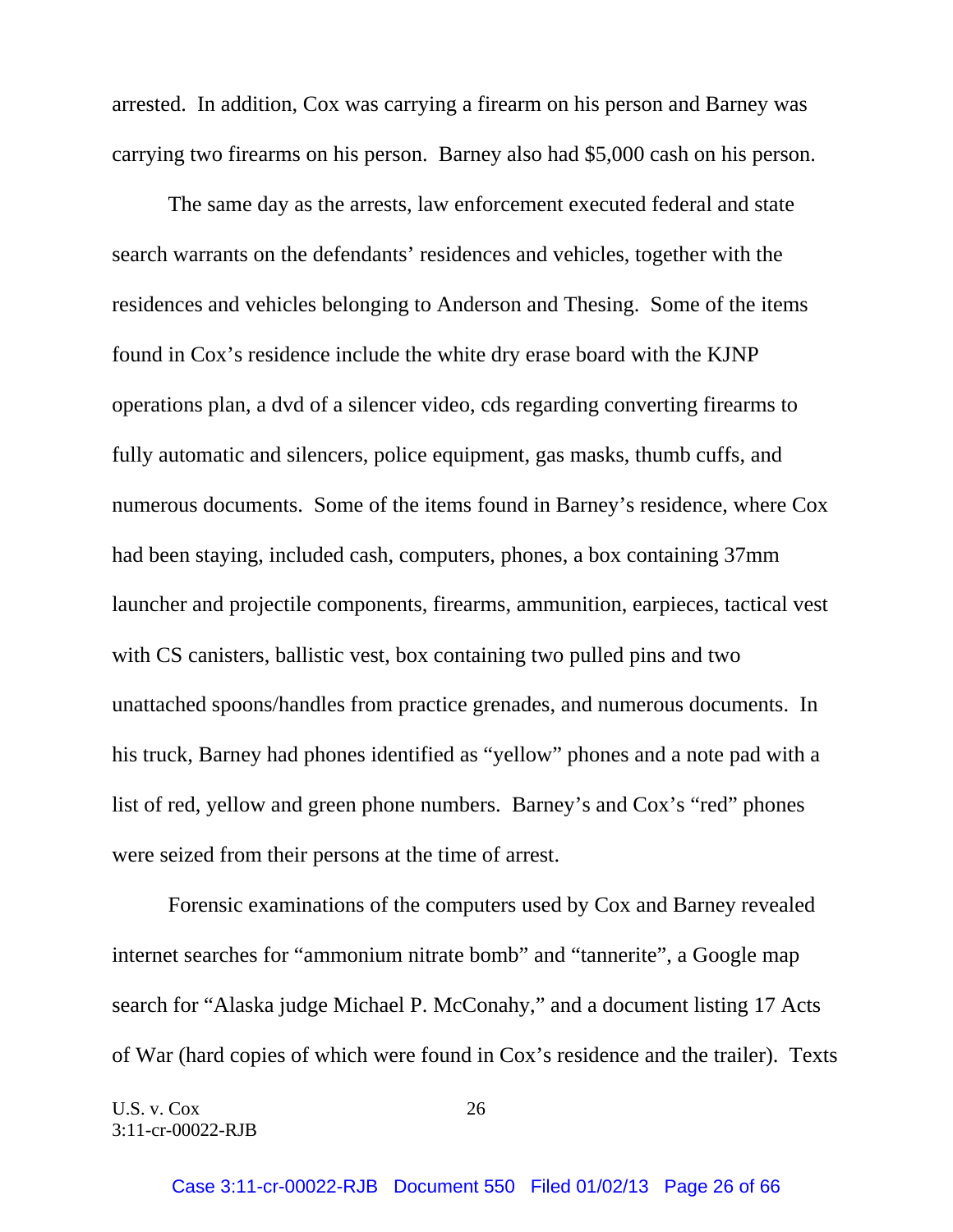on Cox's iPhone included texts about security details, police duty belts, machine guns, and hornets nests. Ex. 792. Cox's iPhone also had a note titled "Idears to do" which included a number of items such as "Hit list." Ex. 794, 800.

 Law enforcement also searched Barney's trailer, where Cox had been storing some of his belongings since mid-February 2011. In the trailer there were two 37mm launchers, four Hornet's Nest anti-personnel rounds, four live smoke grenade fuses with bodies, 17 grenade bodies, ammunition, tannerite, smokeless powder, JB weld, firearms (including .30 caliber Browning with crank-operated firing mechanism and tripod), Sten machinegun, Sten manual, silenced pistol, gas mask, police belt, and tactical scopes.

 The jury also heard portions of Cox's post-arrest interview. For example, they heard Cox's statement that when he referred to "cans" and "produce" in recorded calls and texts that he was referring to freeze dried food behind his house, not silencers and pineapple grenades. Ex. 41-11. During his post-arrest interview, Cox denied knowing what a hornet's nest was. Ex. 41-12. Cox also said that he didn't recall tasking Vernon and Olson to try to obtain pineapple bodies when they went to Anchorage. Ex. 43-01. Throughout the post-arrest interview, Cox said that grenades scare him and they're "not something I would feel comfortable in my possession." Ex. 43-01, 43-05. Cox did admit that he had talked about going down south and once his family was safe, coming back and waging guerilla

U.S. v.  $\cos$  27 3:11-cr-00022-RJB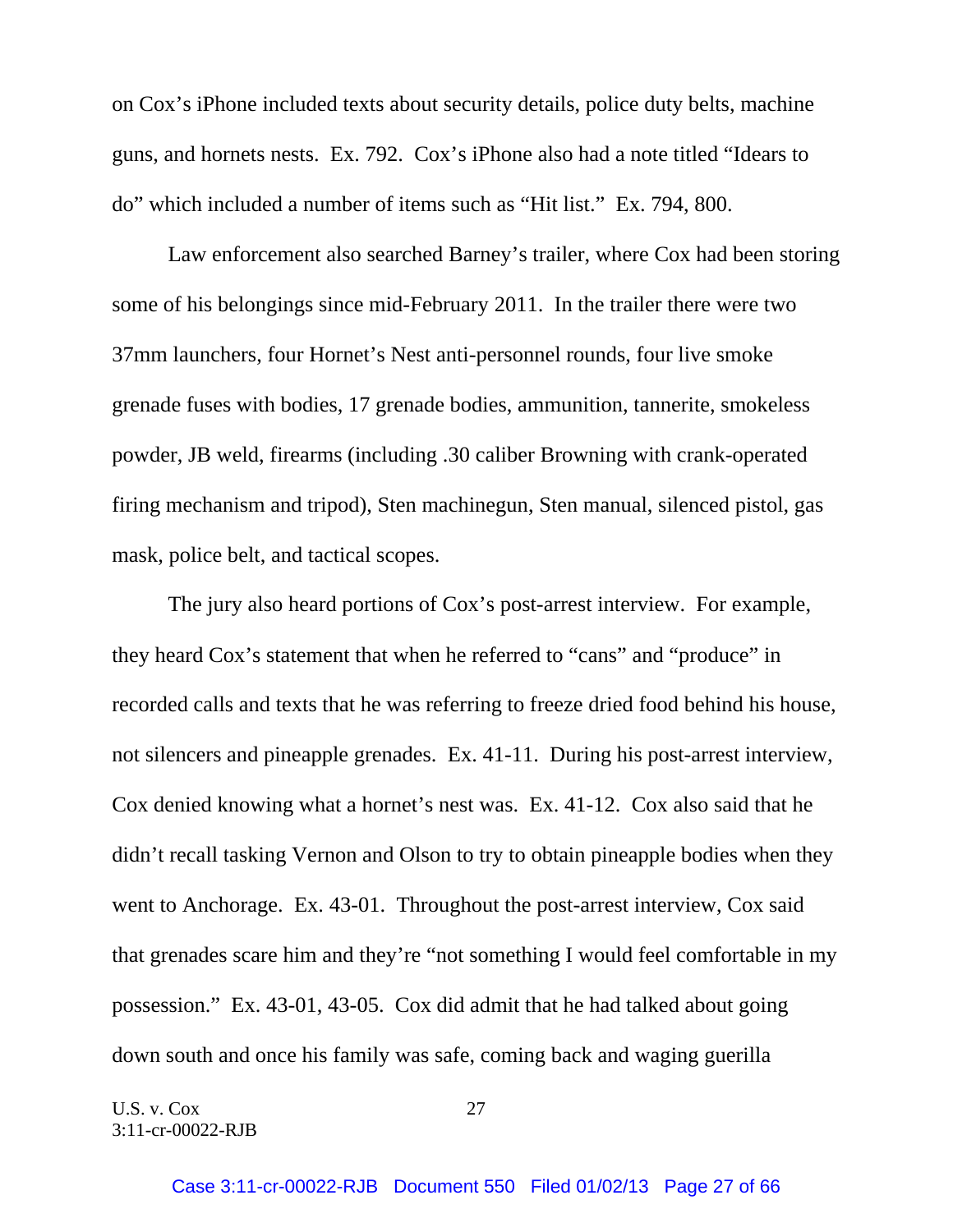warfare. Ex. 43-03. When asked about the trailer, Cox said he didn't know if it was Barney's trailer and "would only be speculating" regarding where Cox and Barney had parked it earlier that day. Ex. 44-01.

 As to the trial, defendant Cox stands convicted of Counts 1 (Conspiracy to Possess Unregistered Silencers and Destructive Devices, in violation of 18 U.S. C. Section 371), 2 (Possession of Unregistered Destructive Devices, in violation of 26 U.S.C. Section 5861(d) and 5871), 3 (Possession of an Unregistered Silencer, in violation of 26 U.S.C. Section 5861(d) and 5871), 4 (Possession of an Unregistered Machine Gun, in violation of 26 U.S.C. Section 5861(d) and 5871), 5 (Illegal Possession of Machine Gun, in violation of 18 U.S.C. Section 922(o) and 924(a)(2), 6 (Making of a Silencer, in violation of 26 U.S.C. Section 5861(f) and 5871), 10 (Possession of Unregistered Destructive Devices, in violation of 26 U.S.C. Section 5861(d) and 5871), 12 (Conspiracy to Murder Officers and Employees of the United States, in violation of 18 U.S.C. Section 1117 and 1114), and 16 (Solicitation of Others to Engage in the Murder of an Officer of the United States, in violation of 18 U.S.C. Section 373) of the Third Superseding Indictment. Cox was acquitted of the 18 U.S.C. Section 924(c) charges set forth in Counts 7 and 15.

Defendant Barney was convicted of Counts 1 and 9 and acquitted of Counts 2, 8, 11, and 13. The jury hung as to Barney on Count 12, Conspiracy to Murder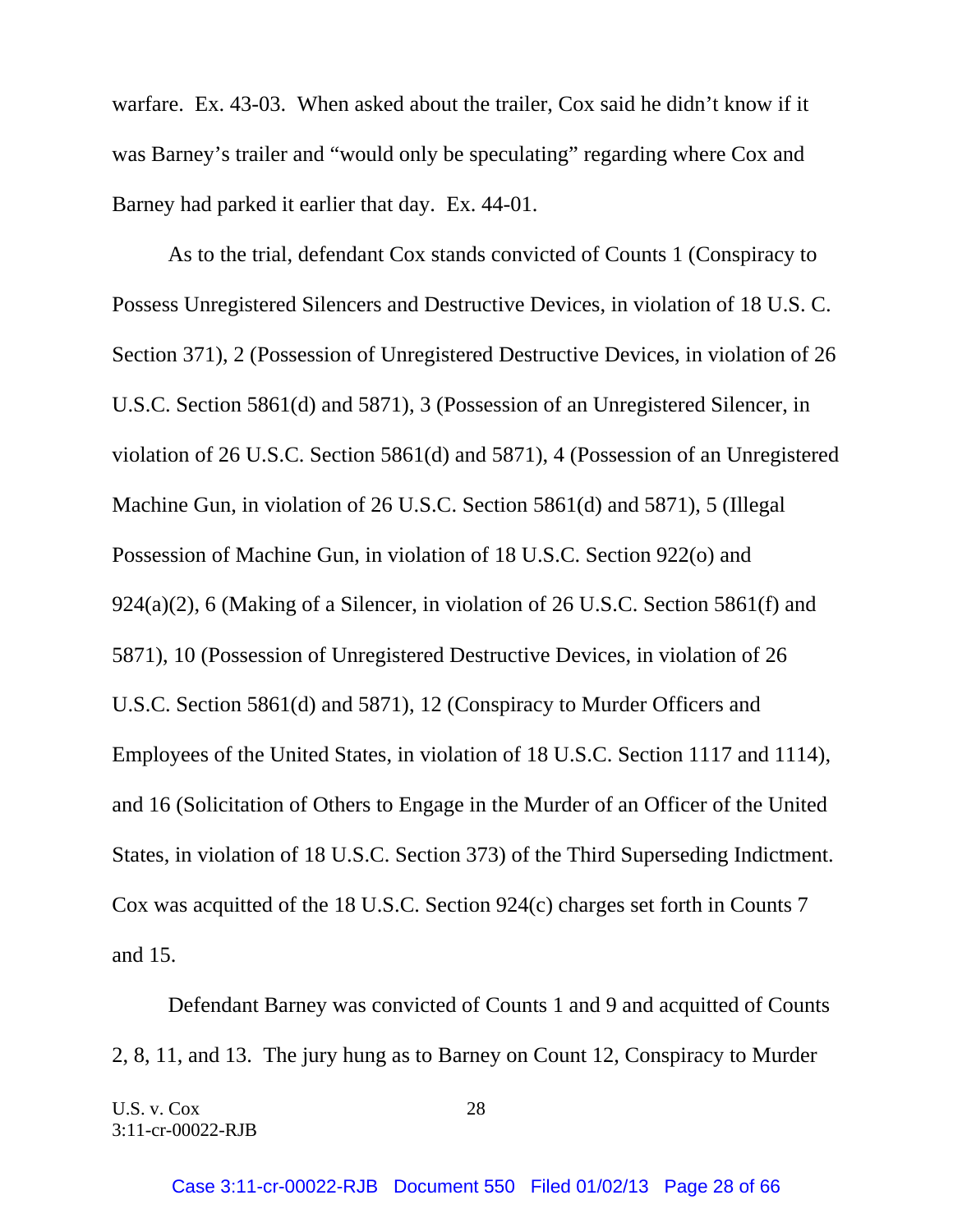Federal Officials. The Court declared a mistrial as to Count 12 against Barney and the government subsequently moved to dismiss Count 12 as against Barney, which the Court granted.

Defendant Vernon was convicted of Counts 1 and 12 and acquitted of Count 14. Vernon's sentencing is set for January 7, 2013, the day before the present matter. Barney's sentencing occurred in September 2012.

## **III. GUIDELINE APPLICATIONS**

The PSR calculated two sets of offense levels, one for Cox's convictions of Counts 1, 2, 3, 4, 5, 6, and 10 and one for Cox's convictions of Counts 12 and 16. The adjusted offense level for the former is 36 and the adjusted offense level for the latter is 49. The United States agrees with the calculations resulting in both adjusted offense levels. Because the adjusted offense level for Cox's convictions for Counts 12 and 16 drive the applicable guidelines range, the United States addresses below only the calculations for Counts 12 and 16. To the extent that Cox objects to the offense level calculation for Counts 1, 2, 3, 4, 5, 6, and 10, the United States is prepared to respond to those objections at the sentencing hearing.

#### **A. Base Offense Level**

 The PSR found that the defendant's conduct for Counts 12 and 16 has a base offense level of 33 under U.S.S.G. § 2A1.5(a). PSR ¶ 141. This base offense level is not contested by the parties.

U.S. v. Cox 29 3:11-cr-00022-RJB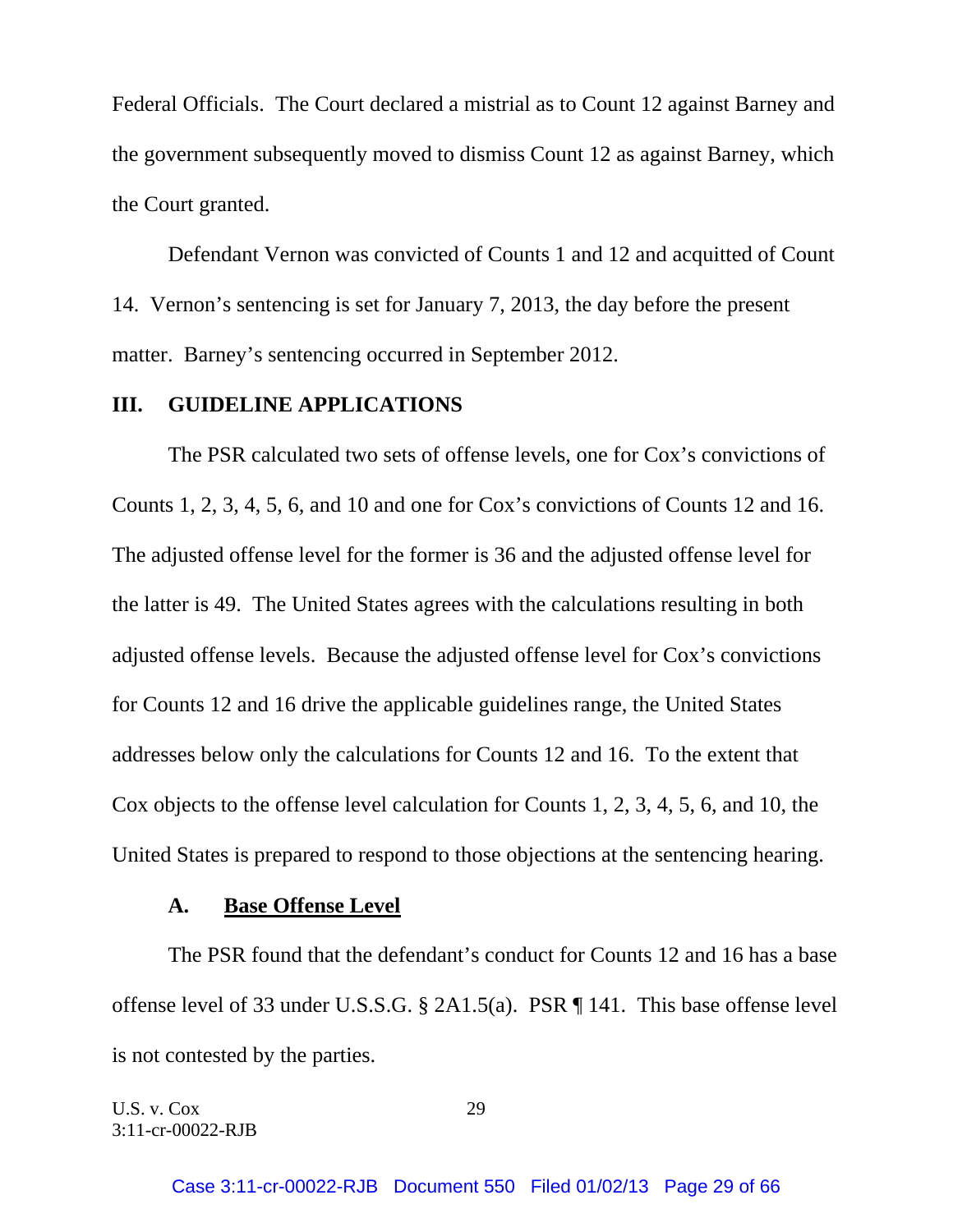## **B. Victim Related Adjustment: Official Victim, U.S.S.G. § 3A1.2(b)**

The PSR correctly found that the defendant is subject to a six-level enhancement under U.S.S.G. § 3A1.2(b). PSR ¶ 142. Cox objects to this enhancement because "the status of the intended victims as to counts 12 and 16 are already taken into account in the base offense level" and amounts to impermissible double counting. These arguments not only contradict the plain language of the guidelines, but also previously have been rejected by courts applying both U.S.S.G. §§ 2A1.5 and 3A1.2.

 The base offense level of 33 under U.S.S.G. § 2A1.5 applies for a conviction under a number of statutes, including 18 U.S.C. §§ 373 and 1117. A conviction under 18 U.S.C. § 373 does not necessarily involve a victim who is a federal officer or employee. Yet, the base offense level of 33 would still apply. There is nothing in the plain language of U.S.S.G. § 2A1.5 indicating that it only applies to crimes against federal officers or employees.

 Under the Guidelines, after the base offense level is calculated in Chapter Two, adjustments are applied as set forth in Chapter Three. U.S.S.G. § 3A1.2 provides, in relevant part:

(a) If (1) the victim was  $(A)$  a government officer or employee;  $(B)$  a former government officer or employee; or (C) a member of the immediate

U.S. v. Cox 30 3:11-cr-00022-RJB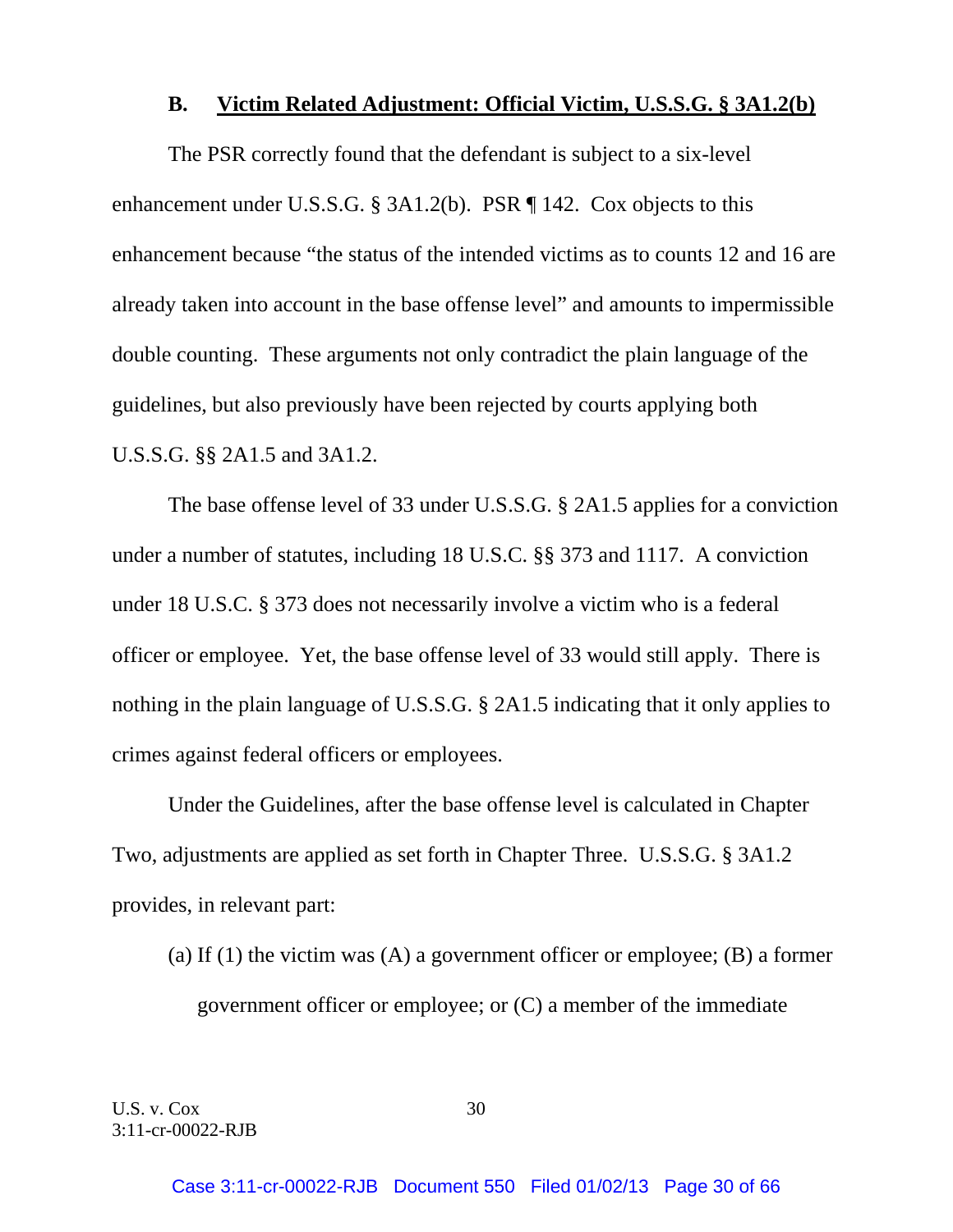family of a person described in subdivision  $(A)$  or  $(B)$ ; and  $(2)$  the offense of conviction was motivated by such status, increase by 3 levels.

(b) If subsection (a)(1) and (2) apply, and the applicable Chapter Two guideline is from Chapter Two, Part A (Offenses Against the Person), increase by 6 levels.

Application Note 2, *Nonapplicability in Case of Incorporation of Factor in Chapter Two*, provides: "Do not apply this adjustment if the offense guideline specifically incorporates this factor. The only offense guideline in Chapter Two that specifically incorporates this factor is § 2A2.4 (Obstructing or Impeding Officers)."

 The six-level enhancement under U.S.S.G. § 3A1.2(b) is warranted because the victims were government officers and employees, the offenses of conviction were motivated by their status, and the applicable Chapter Two guideline, 2A1.5, falls within Part A. Moreover, Application Note 2 indicates that the adjustment applies here because § 2A1.5 does not specifically incorporate this factor. This interpretation is consistent with the caselaw applying these Guidelines sections. *See In re Terrorist Bombings of U.S. Embassies in East Africa*, 552 F.3d 93, 151- 55 (2d Cir. 2008) (upholding application of base offense level under § 2A1.5 plus enhancements under §§ 3A1.1, 3A1.2, 3A1.4, 3B1.1, and 3C1.1, and rejecting arguments that the enhancements were double counting and were expressly

U.S. v. Cox 31 3:11-cr-00022-RJB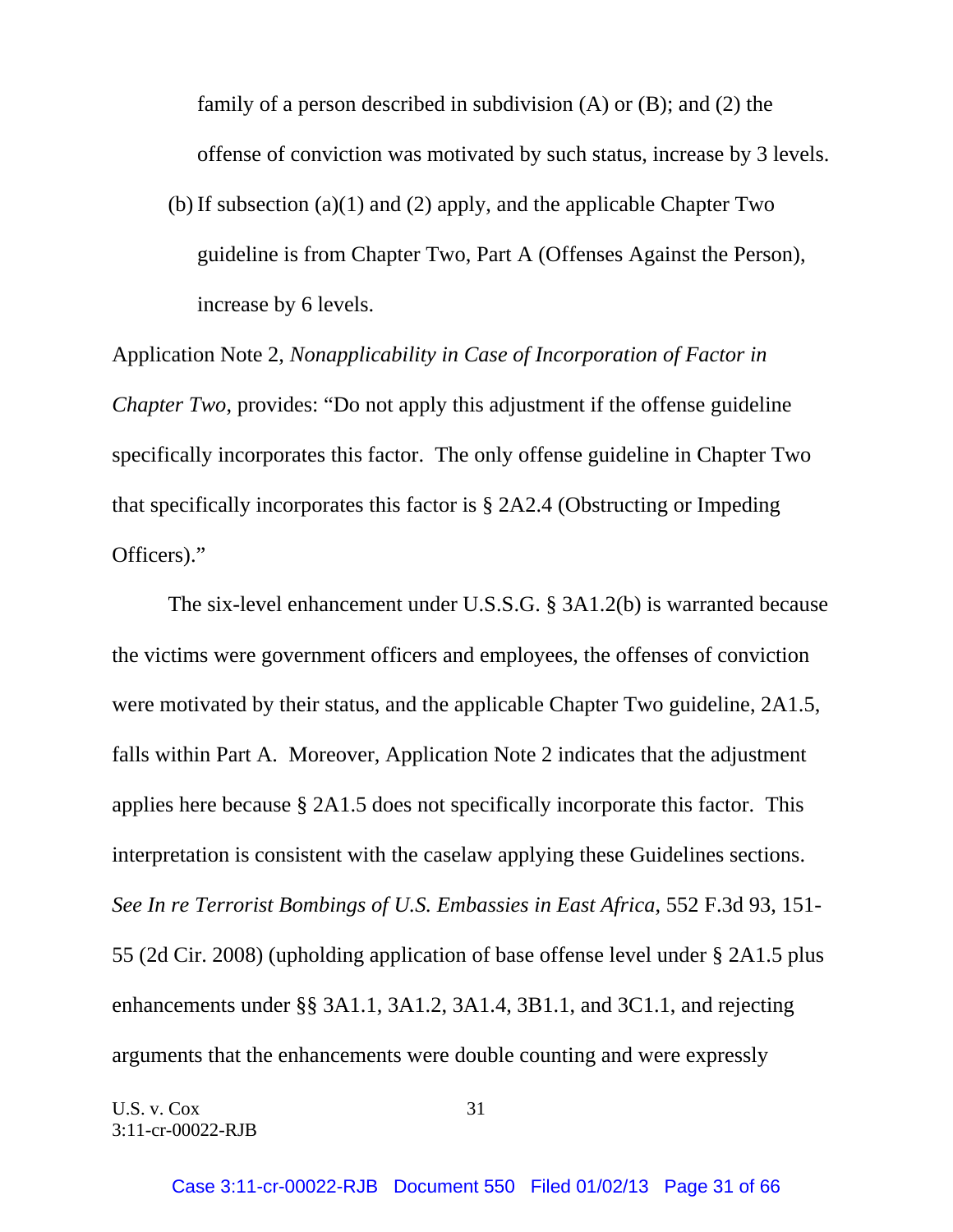accounted for in the offenses of conviction); *United States v. Hale*, 448 F.3d 971, 981, 988-89 (7th Cir. 2006) (affirming sentence where guidelines application included base offense level under § 2A1.5 and enhancements under §§ 3A1.2, 3A1.4, and 3C1.1); *United States v. Talley*, 164 F.3d 989, 1003-04 (6th Cir. 1999) (holding that "official victim" enhancement under § 3A1.2 does not constitute double counting even though the underlying offense was soliciting the murder of a federal agent in violation of 18 U.S.C. § 1114 because the base offense level under § 2A1.5 does not account for victim being a governmental official) (*citing United States v. Fann*, 41 F.3d 1218, 1218 (8th Cir. 1994) and *United States v. Woody*, 55 F.3d 1257, 1274 (7th Cir. 1995)). Thus, the enhancement applies here.

#### **C. Aggravating Role: U.S.S.G. § 3B1.1**

 The PSR correctly found that the defendant is subject to an aggravating role adjustment of four levels based on his leadership role in directing Anderson to develop a target list, surveillance of targets, directing Vernon to travel to Anchorage for grenades, directing Barney to unload the Bradway shed, along with directing Thesing and Brockman during the security detail at KJNP. PSR ¶ 143. Cox objects to the application of this adjustment.

 Under U.S.S.G. § 3B1.1(a), a four-level adjustment is warranted if the defendant was an organizer or leader and the criminal activity involved five or more participants or was otherwise extensive. The evidence at trial establishes that

U.S. v. Cox 32 3:11-cr-00022-RJB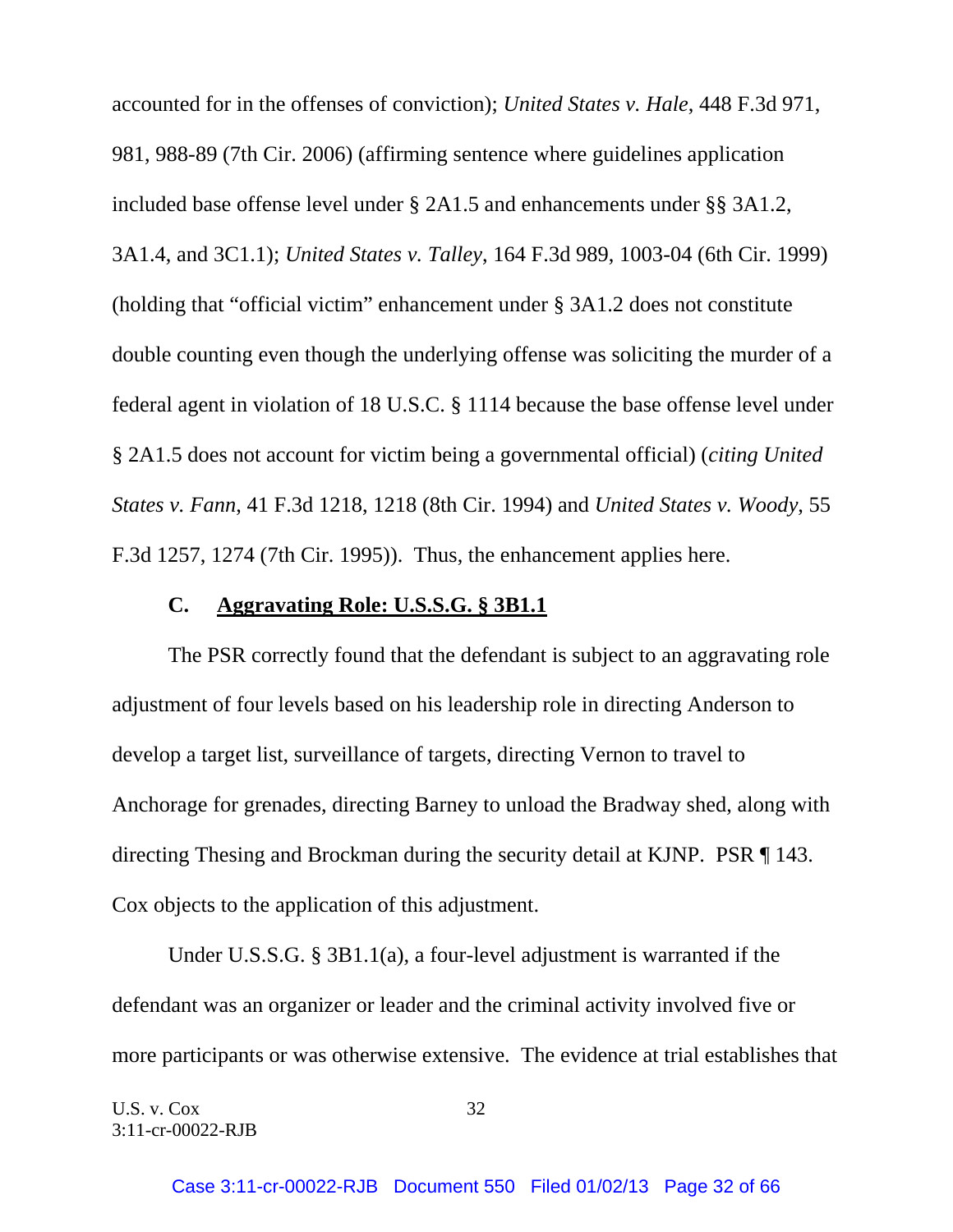Cox was the direct leader of virtually every activity presented at trial. Without his direction, no security detail would have occurred or been necessary. Barney led the detail, at Cox's direction. The individuals to be "protected" by the security detail were Cox, Cox's wife, and "Judge" Bartell. Ex. 148 (dry erase board showing Security Team directions). The notes from the security team briefing show that they had an extensive plan, all circulating around Cox. Ex. 153, pg. 3 (notes from Cox's residence); Ex. 203, pg. 8 (notes from Barney's residence); Ex. 446, pg. 10 (notes from Vernon's residence). At one of the pre-security briefings held by Cox at his house, Cox told the security team members that they needed to be "guys who are – who've come to terms with the fact that if somebody shows up at the TV station, because it's an hour long and it's live – to try to kill Judge Bartel or Marti, you might have to kill him." Ex. 2-03, pg. 49-50. The testimony at trial by Gary Brockman and Coleman Barney establishes that there were at least four individuals outside KJNP performing the various security functions. Barney testified at his bail hearing that there were "probably five people" with him on the security detail. Ex. 52-02. Ken Thesing, while inside KJNP with Cox, Cox's wife, and "Judge" Bartell during the interview, was still part of the security detail that night. Thesing was there to protect Cox, Cox's wife, and "Judge" Bartell. Thesing was outside for at least part of the time because the photo of Vernon and Brockman that night was found on Thesing's computer. Ex. 811; trial testimony of AST

U.S. v. Cox 33 3:11-cr-00022-RJB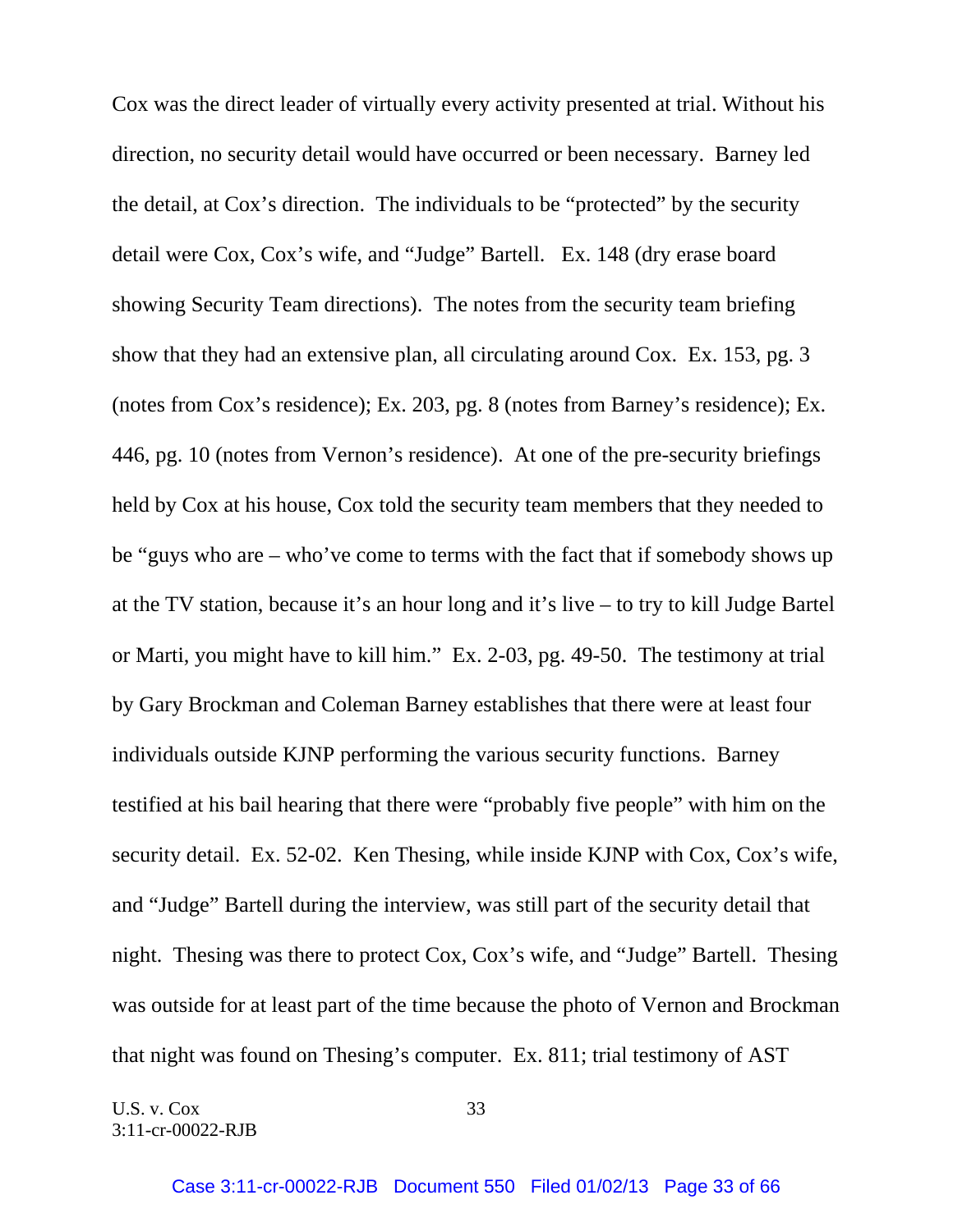Ramin Dunford and Gary Brockman. Because Thesing was also part of the security team that night, there were at least five participants. Based on this alone a four-level enhancement is appropriate.

 However, numerous other facts listed in the PSR and at paragraph 143 concerning Cox's direction of Anderson, Barney and others also warrant application of an aggravating role adjustment. For example, Cox led the 2-4-1 conversations, he used Barney's and Vernon's homes as hideouts while he strategized about next steps to take, he held numerous meetings at various locations to organize Barney, Thesing, and Lonnie and Karen Vernon, he directed Anderson to compile personal information about federal officers and employees, and he directed Vernon to purchase grenades (which Cox, Barney and Vernon planned to use on government officers and employees). The evidence at trial, particularly the recordings, clearly establish Cox's leadership role warranting the four-level adjustment.

# **D. Adjustment for Use of Body Armor in Crime of Violence: U.S.S.G. § 3B1.5**

 The PSR correctly found that the defendant is subject to a four-level upward adjustment because he used body armor during the commission of the offenses, which were crimes of violence. PSR  $\P$  144. Cox objects to application of this adjustment. The Court found this enhancement applicable to Coleman Barney.

U.S. v. Cox 34 3:11-cr-00022-RJB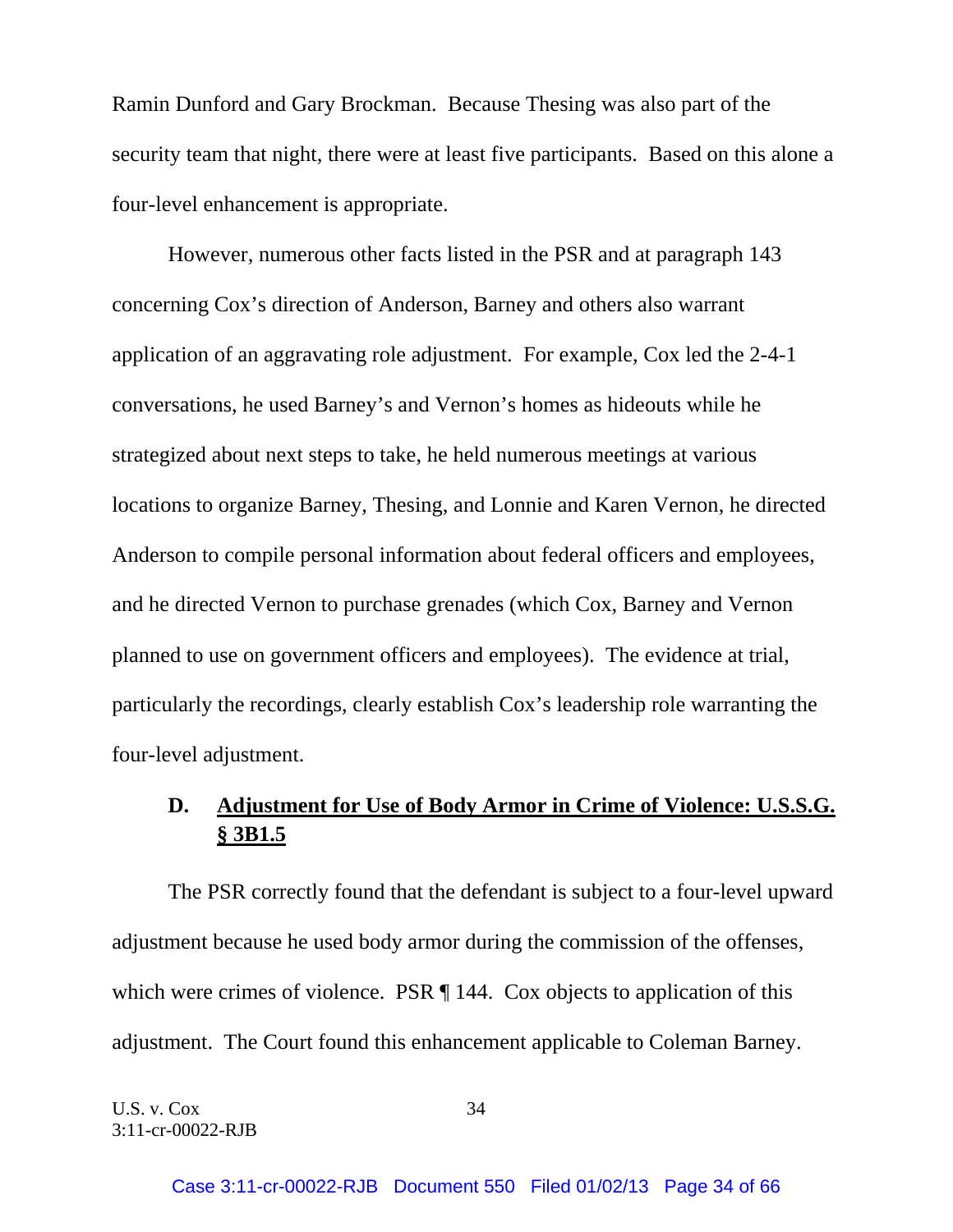Given that finding, there is no reason not to increase Cox's offense level by four levels for his use of body armor during the offenses.

 Count 12 charged Cox with Conspiracy to Murder Federal Officers and Employees between August 2009 and March 10, 2011. Cox wore body armor during the commission of and in preparation for Count 12, which is a crime of violence. On March 10, 2011, Cox and Barney were arrested wearing body armor and carrying two loaded guns while at an illegal weapons sale where they were examining a silencer and hand grenade. The weapons they had on their persons at the time and that they sought to purchase that day were to further the conspiracy to murder.

 Cox wore the body armor not only on March 10, 2011, but also when he went to Alaska State Trooper R.W.'s home, and while he went to the Bradway Road shed with Barney to move his weapons from the shed to Barney's property on February 21, 2011<sup>7</sup>. The weapons they moved from the Bradway Road shed were weapons to further the conspiracy to murder. In addition, Barney and Vernon wore body armor during the KJNP security detail on November 23, 2010. Barney and Vernon wore the body armor during the 11/23/10 security detail where they expected law enforcement to show up and had detailed plans for how to engage in force and fire with law enforcement, as directed by Cox. After the warrant was

l

U.S. v.  $Cox$  35 3:11-cr-00022-RJB  $7$  There was testimony at trial that Cox always wore his body armor whenever he left Barney's house after he moved in on February 19, 2011.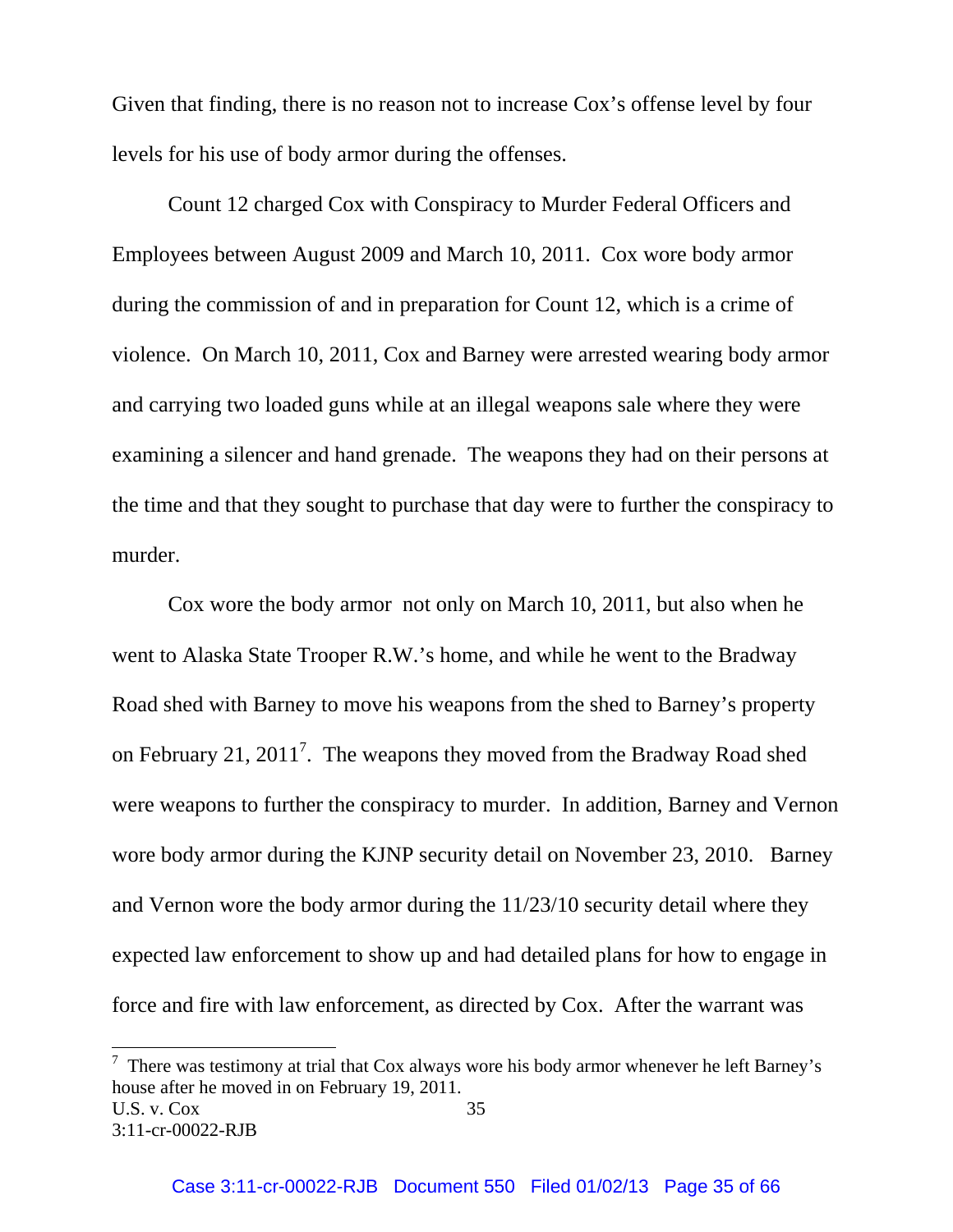issued for Cox on 2/14/11, Cox and Barney expected that law enforcement would come to arrest Cox. Then, when he knew he was going to go to an illegal weapons deal, he wore the body armor. He wore it for protection from gunfire not only from law enforcement but also from Bill Fulton and Aaron Bennett based on Barney's and Cox's stated beliefs that Bill Fulton and Aaron Bennett were dangerous.

 As set forth in Application Note 1, "use" means active employment in a manner to protect the person from gunfire. A 2-level enhancement applies where the offense involved the use of body armor, as in this situation where Vernon and Barney were wearing body armor during the November 23, 2010 security detail. But here a 4-level enhancement is warranted instead of a 2-level enhancement because the defendant himself was wearing the body armor on March 10, 2011 and other occasions. *See United States v. Haynes*, 582 F.3d 686, 711 (7th Cir. 2009) (subsection (A) applies "when the offense involved use of body armor, for example, when a codefendant used body armor"; subsection (B) applies "when the defendant himself used body armor"). Because Cox himself used the body armor during the commission of and in preparation for the conspiracy to murder, a 4-level enhancement is warranted.

 In *Haynes*, the defendant objected to application of the enhancement because he claimed that he wore body armor to make their targets believe they were

U.S. v.  $\cos \theta$  36 3:11-cr-00022-RJB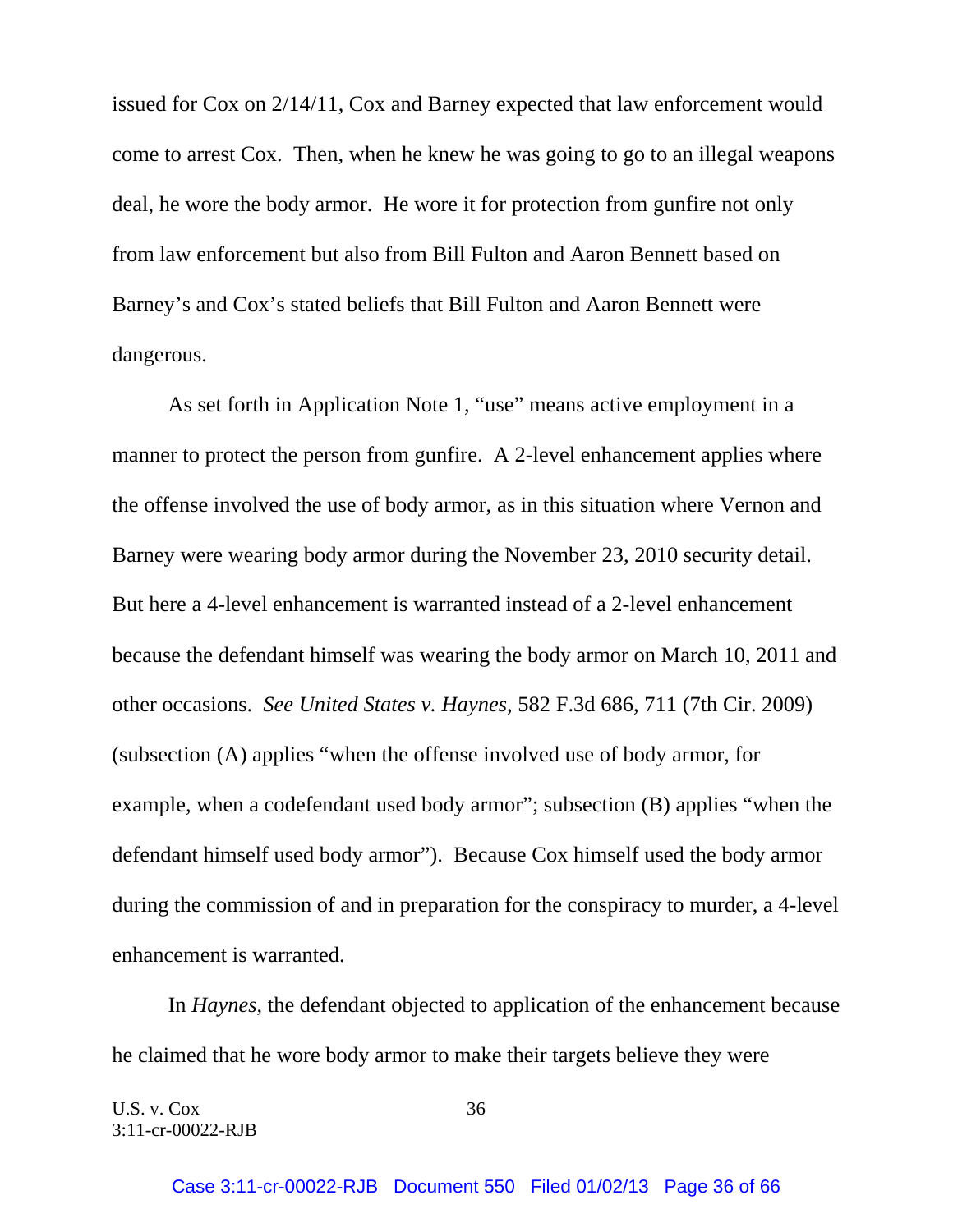legitimate police officers engaged in legitimate law enforcement. The Seventh Circuit rejected the defendant's argument. The court upheld the district court's application of the 4-level enhancement: "The court drew the reasonable inference that the body armor was being used for its primary purpose – for protection. The fact that the body armor may also have been used to identify the defendant officers as legitimate Chicago cops engaged in lawful police activity doesn't make the enhancement inappropriate." *Id*. at 712. *See also United States v. Barrett*, 522 F.3d 724, 728 (8th Cir. 2009) ("The ability of body armor to serve dual purposes does not make 3B1.5 inapplicable where the facts show one purpose could be to protect the wearer from gunfire").

 In *Barrett*, the defendant claimed that he simply wore a bulletproof vest while attending a party with his friends. 522 F.3d at 727. The court concluded that the enhancement applied because the defendant wore the vest while distributing meth to his friends and while threatening his "friends" with a gun, and because the vest provided personal security when he shot one of his friends: the defendant's "'fashion statement' did double duty as a protective shield in case others also carried firearms and were equally disposed to use them." *Id*. at 727-28. The court held that the vest served its intended purpose even though shots were not fired at the defendant. *Id*.

U.S. v. Cox 37 3:11-cr-00022-RJB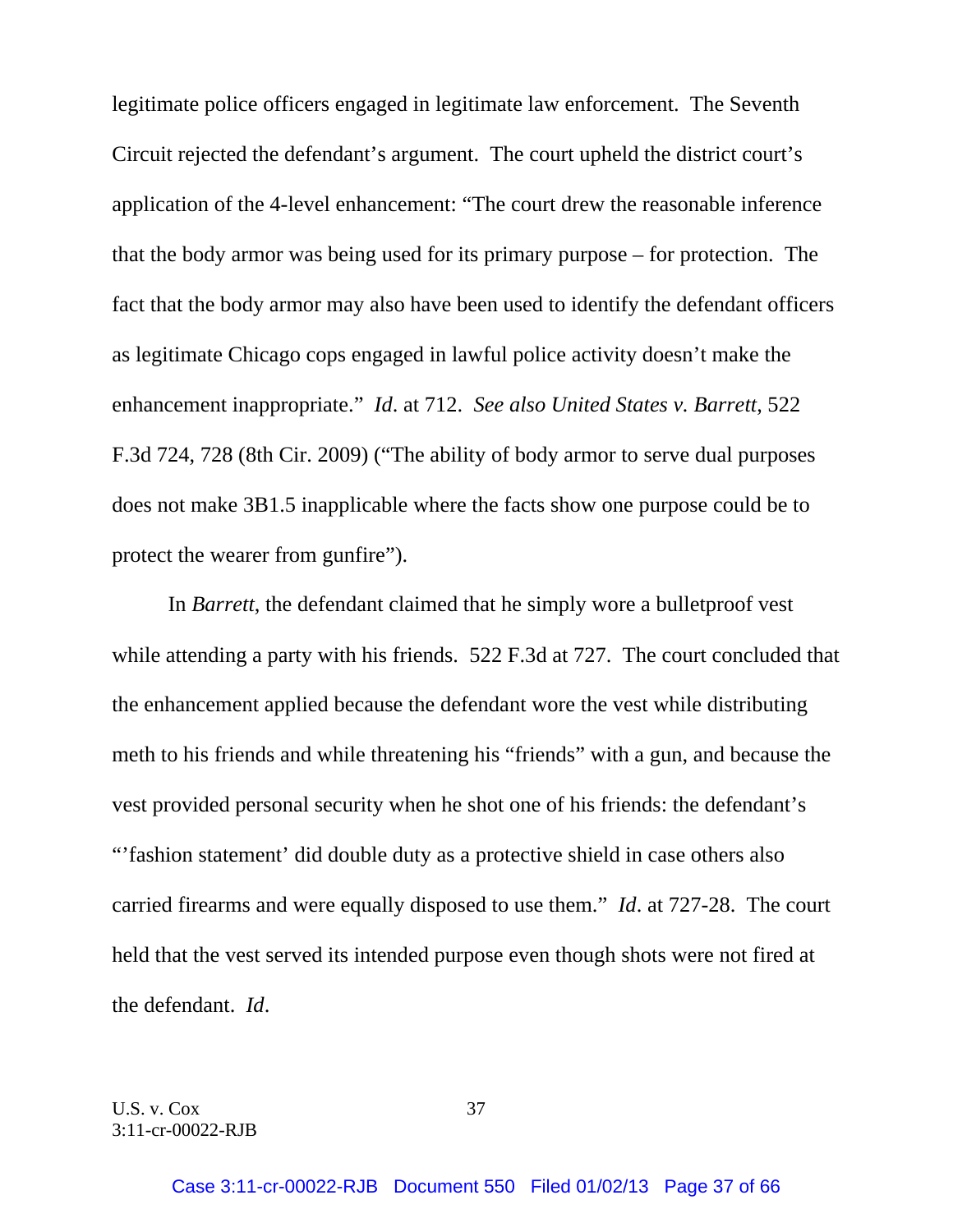In an unpublished decision, the Tenth Circuit Court of Appeals pointed out that this guideline enhancement does not require that the body armor be used in connection with the drug trafficking offense (or crime of violence) and upheld the application of the enhancement. *United States v. Chambers*, 2008 WL 622807, \*4 (10th Cir. 2008). Here, Cox's main purpose for wearing body armor after 2/14/11 was for protection from gunfire. Thus, the 4-level enhancement applies.

## **E. Adjustment for Obstruction of Justice: U.S.S.G. § 3C1.1**

 The PSR correctly found that the defendant is subject to a two-level adjustment for obstruction of justice, as a result of Cox's perjurious testimony at trial. PSR ¶¶ 125, 145. In his objections to the draft PSR, Cox objected to this adjustment, however given Cox's trial testimony, application of this adjustment is clearly appropriate.

 Here, the Court, who had the best position possible to view Cox's outlandish version of events, had a front row seat to Cox's clear attempts to manipulate the jury, observed and heard his continued blame shifting, denial of responsibility and the falsehoods he elected to tell again and again. There are numerous examples of Cox's false testimony on material matters at trial. Cox's false testimony was necessarily rejected when the jury convicted Cox of Counts 1, 2, 3, 4, 5, 6, 10, 12 and 16. Below are some examples of Cox's willful false testimony: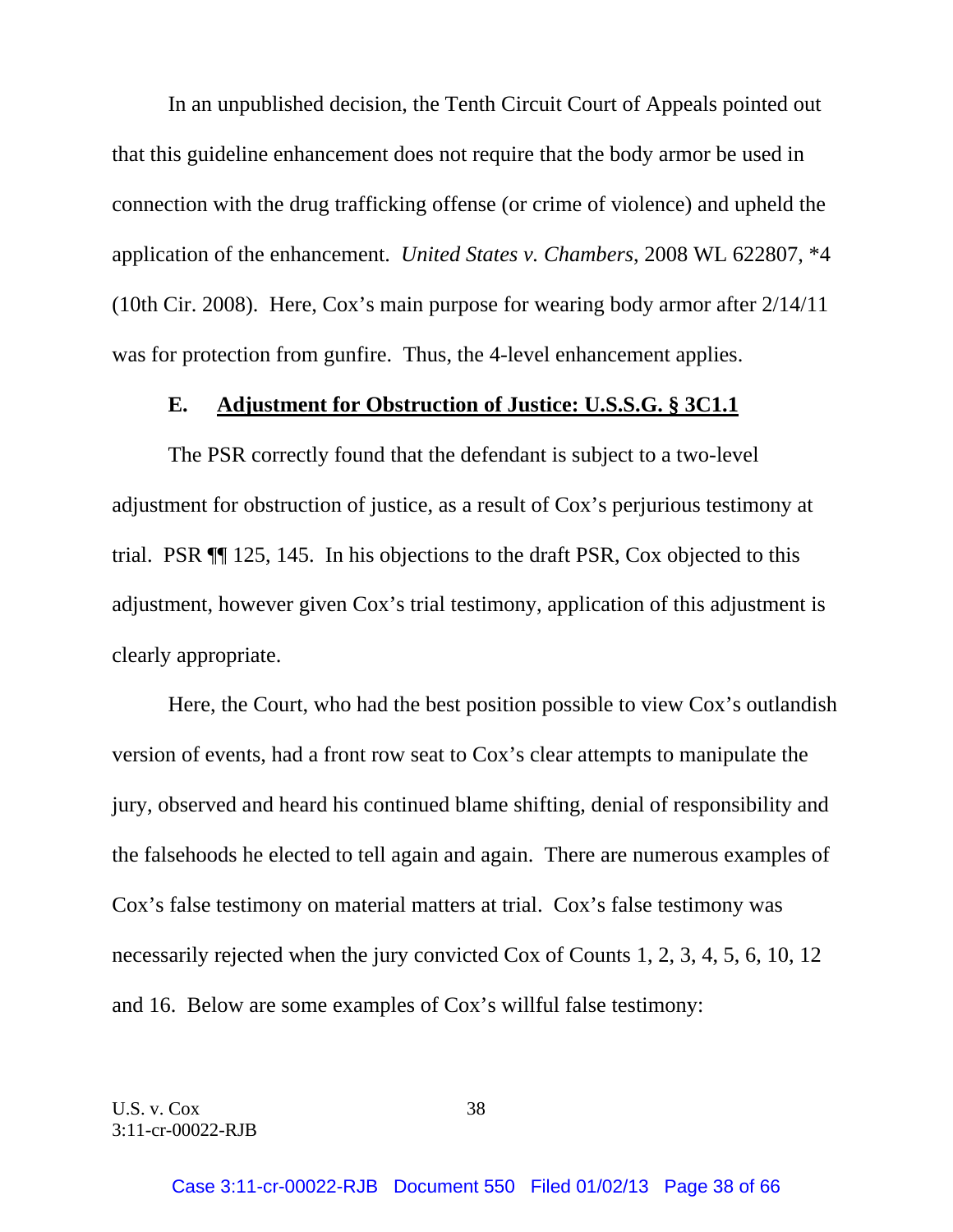- 1. Cox's testimony regarding names on the list found at Anderson's residence and Anderson's role in the conspiracy was as follows:
	- a. that he did not tell Anderson to put those names down (6/5/12, pg. 50),
	- b. that he did not tell anyone to put together a target list (6/5/12, pg. 51),
	- c. that he didn't tell Anderson to create a list (6/5/12, pg. 106-07),
	- d. that he wanted to build relationships with law enforcement (6/5/12, pg. 106-07),
	- e. that he never had a TSA employee on a hit list (6/5/12, pg. 49),
	- f. that he never formed a plan to kill T.S. or T.B. (6/5/12, pg. 49-50),
	- g. that he didn't give the names of W.W. or N.C. to Anderson (6/5/12, pg. 126; 6/6/12 p. 114; 6/6/12, pg. 77, 79, 82),
	- h. that he didn't know where the names on the list came from (6/6/12, pg. 114),
	- i. that he didn't make any plans to attack government employees (6/5/12, pg. 92),
	- j. that he didn't want to kill anybody (6/5/12, pg. 126),
	- k. that he never asked Anderson to do surveillance (6/5/12, pg. 56),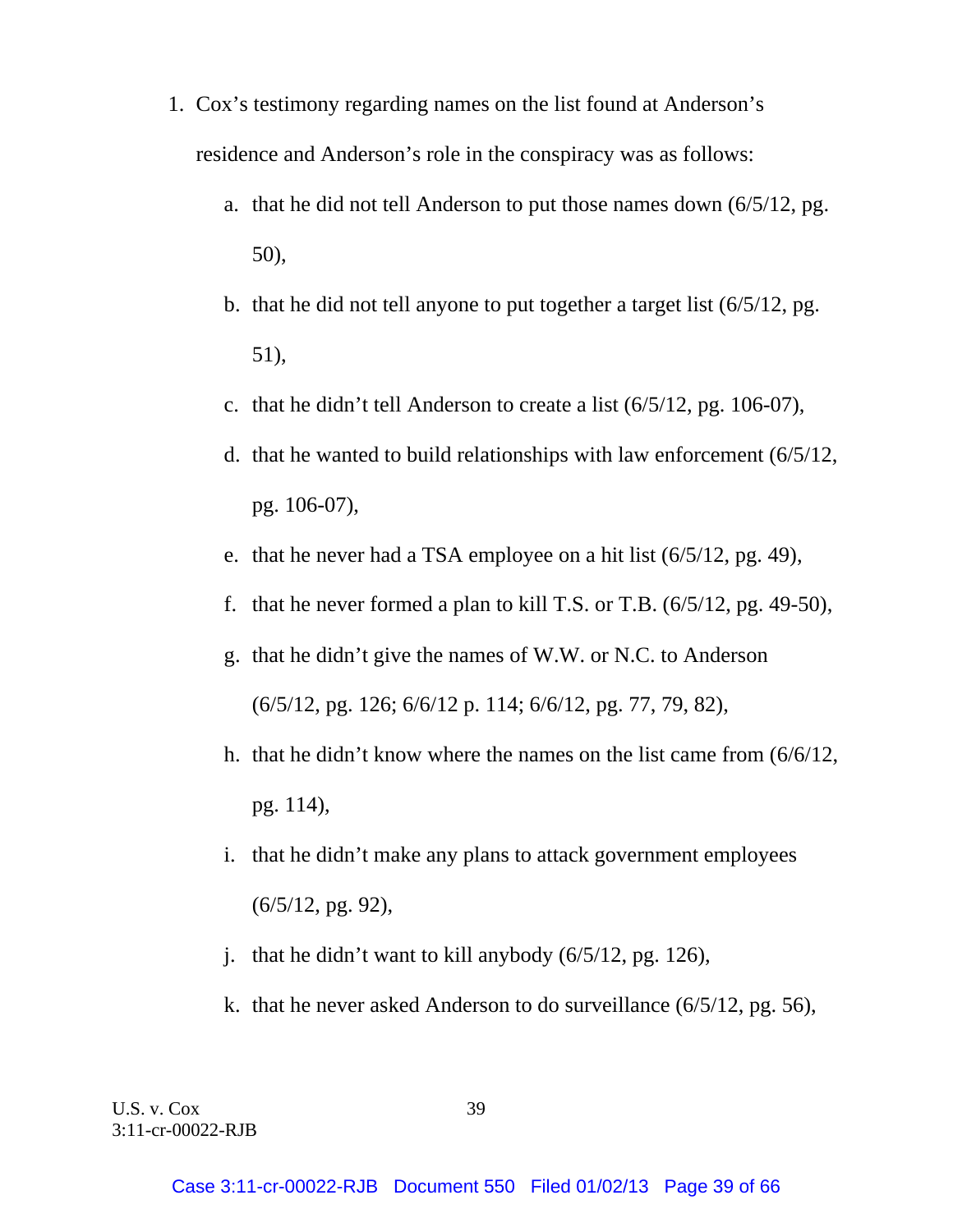- l. that he just wanted to see Anderson because Cox was leaving (not to get the list) (6/5/12, pg. 112),
- m. that he didn't have any interest in the list and didn't ask Anderson for the list (6/6/12 pg. 113),
- n. that the reference to "hit list" found on his iPhone refers to songs they were going to record on an album and call it Hit List (6/5/12, pg. 117-19)
- o. that he didn't give names to Anderson (6/6/12, pg. 70)
- p. that he didn't ask Anderson to find out where W.W. lived, or to do surveillance, and that he didn't say she might get a bullet through her windshield (6/6/12, pg. 75)
- q. that he didn't ask Anderson to look for federal marshals (6/6/12, pg. 77)
- 2. Cox testimony regarding Alaska State Troopers' home addresses was as follows:
	- a. that he wanted Trooper B.B.'s home address to go visit him about the OCS matter and get his help (6/5/12, pg. 51-52),
	- b. that he considers a social change agent establishing friendly relationships with local law enforcement, such as by going to troopers' homes (6/4/12, pg. 168-169),

U.S. v. Cox 40 3:11-cr-00022-RJB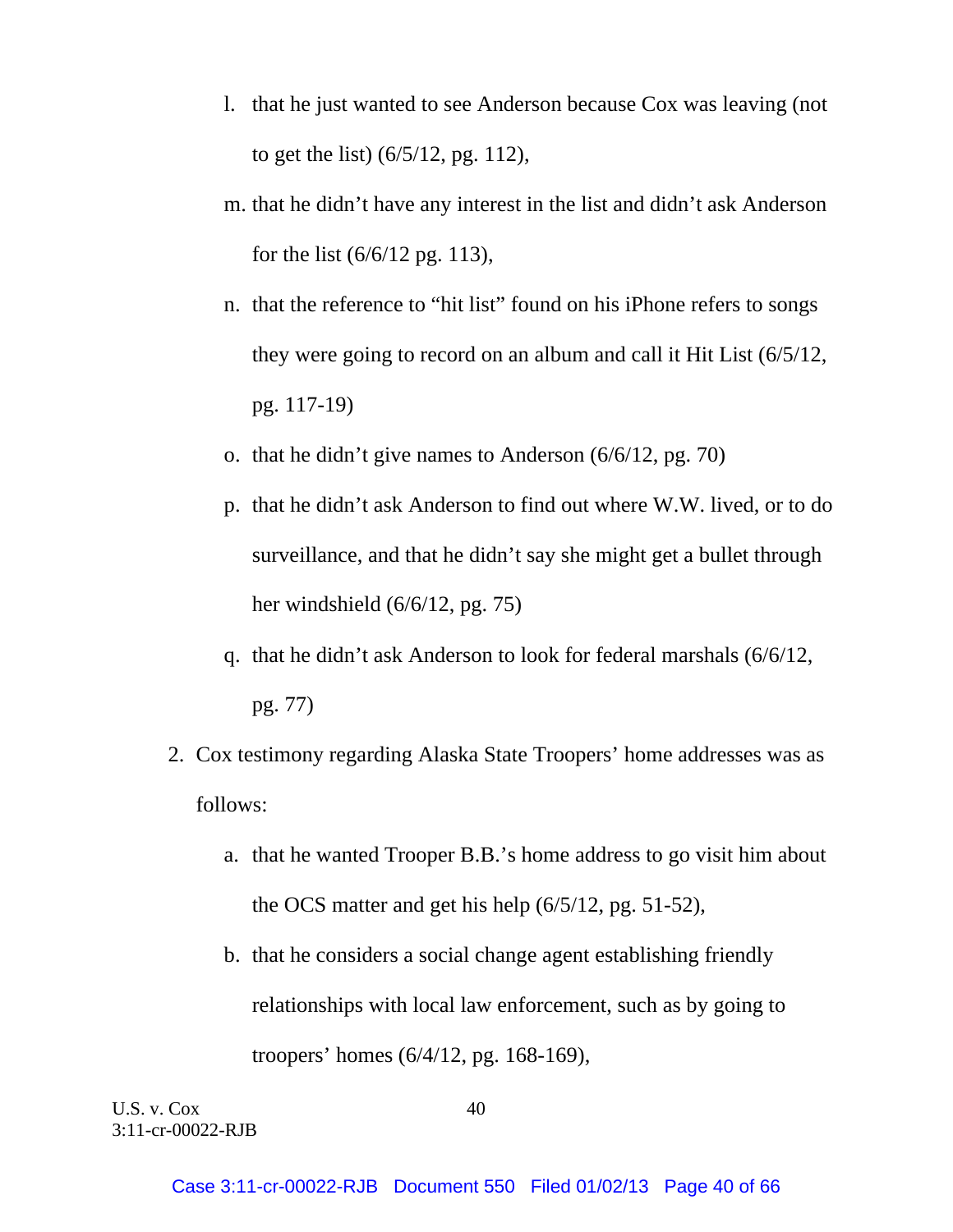- c. that he went to Trooper R.W.'s house because he wanted his help and warned Trooper R.W. about Bill Fulton (6/5/12, pg. 18; 6/6/12, pg. 112),
- d. that he didn't do surveillance of Trooper R.W.'s house (6/5/12, pg. 56),
- e. that he only talked to Anderson once about Trooper B.B.'s and Trooper R.W.'s address (6/6/12, pg. 142)
- f. that he did not threaten Trooper R.W.  $(6/6/12, \text{pg. } 48-49)$
- g. that the only reason he had Trooper M.J.'s personal information was to know which jail to go to bail out his friend (6/6/12, pg. 71- 72) (despite recorded conversation where Cox said, here's the guy we've been having problems with)
- 3. Cox's testimony regarding internet searches he did on Barney's computer was that he was only looking for pictures, not planning to murder, Trooper B.B, Judge M.M., and DA A.S. 6/5/12, pg. 147. But Exhibit 779 is a google map search for Judge M.M. (not an image search).
- 4. Cox's testimony regarding 2-4-1:
	- a. That Olson relayed the 2-4-1 plan to Cox on 2/6/11 and Cox's response was that's not good, that nothing would come from that  $(6/5/12, \text{pg. } 74-76)$

U.S. v. Cox 41 3:11-cr-00022-RJB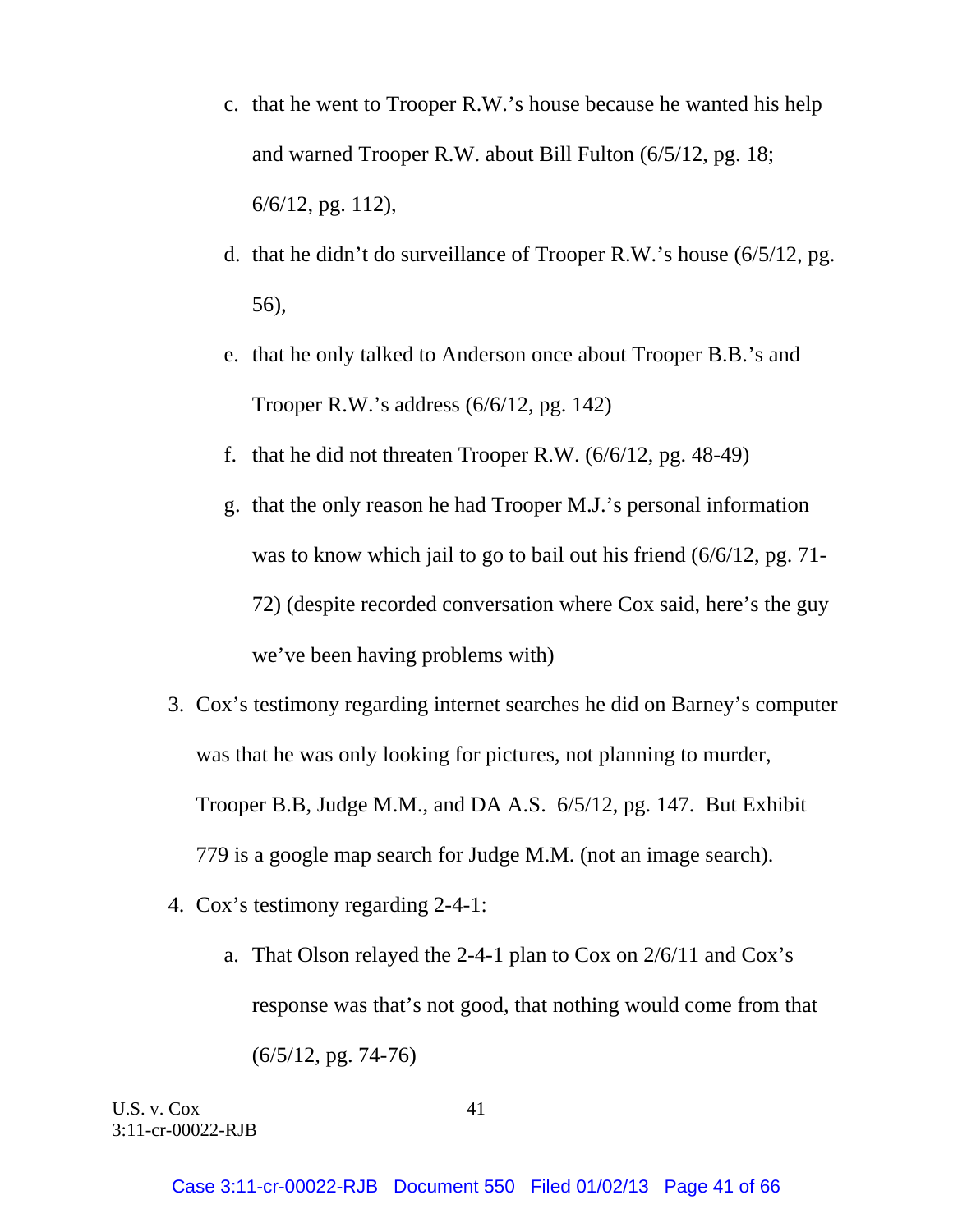- b. That Olson asked Cox to bring up 2-4-1 at the 2/12 meeting  $(6/5/12, \text{pg. } 94)$
- c. That on 2/19, Olson kept pushing for 2-4-1 and Cox kept saying no, we can't do that (6/5/12, pg. 102)
- d. That he was talking Olson out of 2-4-1 and condemning the idea  $(6/6/12, \text{pg. } 110)$
- e. That 2-4-1 was Olson's idea, but came from Fulton (6/6/12, pg. 106-07)
- f. That he talked about 2-4-1 because the best way to identify bad ideas is to talk about them (6/6/12, pg. 147)
- g. That 2-4-1 was a bad idea (6/6/12, pg. 148)
- h. That everyone was against Olson on 2-4-1 (6/6/12, pg. 149)
- i. That he condemned the plan to kill public officials (6/6/12, pg. 150)
- 5. Cox's testimony regarding Fulton:
	- a. That he sent people out for the armed security detail at KJNP on November 23, 2010 because he "was instilled with a very real fear that if I kept trying to pull a Gandhi, [Fulton] would kill me"  $(6/5/12, \text{pg. } 44)$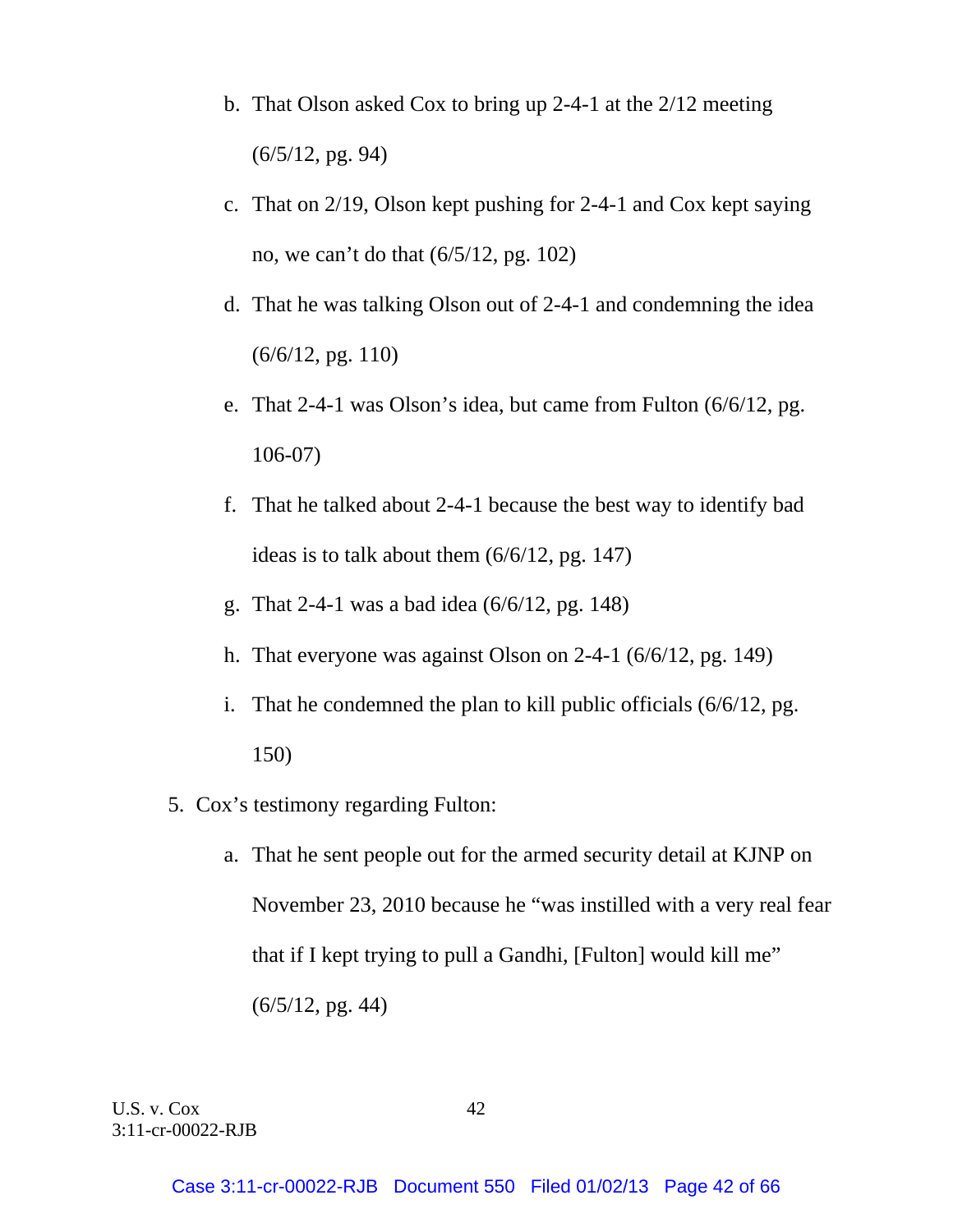- b. That he wore body armor 24/7 because he was afraid of Fulton  $(6/5/12, \text{pg. } 47)$
- c. That he didn't want to see Fulton at the militia summit (6/5/12, pg. 60)
- d. That Fulton wanted to kick off a fight and use Cox's state court case as a catalyst and reason to kick off the fight (6/5/12, pg. 74- 76; 6/6/12, pg. 147)
- e. That when Cox appeared in front of Judge J.K. and told her about people who would rather kill her, that he was referring to Fulton and warning the judge about Fulton (6/5/12, pg. 84; 6/6/12, pg. 110)
- f. That Fulton was going to kill Cox if Cox didn't get on board with Fulton's plans to go kill judges (6/5/12, pg. 84)
- g. That he wasn't going to appear for his 2/14/11 hearing because he was convinced that Fulton was going to slit his throat  $(6/5/12, \text{pg.})$ 90)
- h. That he told the other militia members not to risk showing up at court with Fulton "out there" (6/5/12, pg. 95)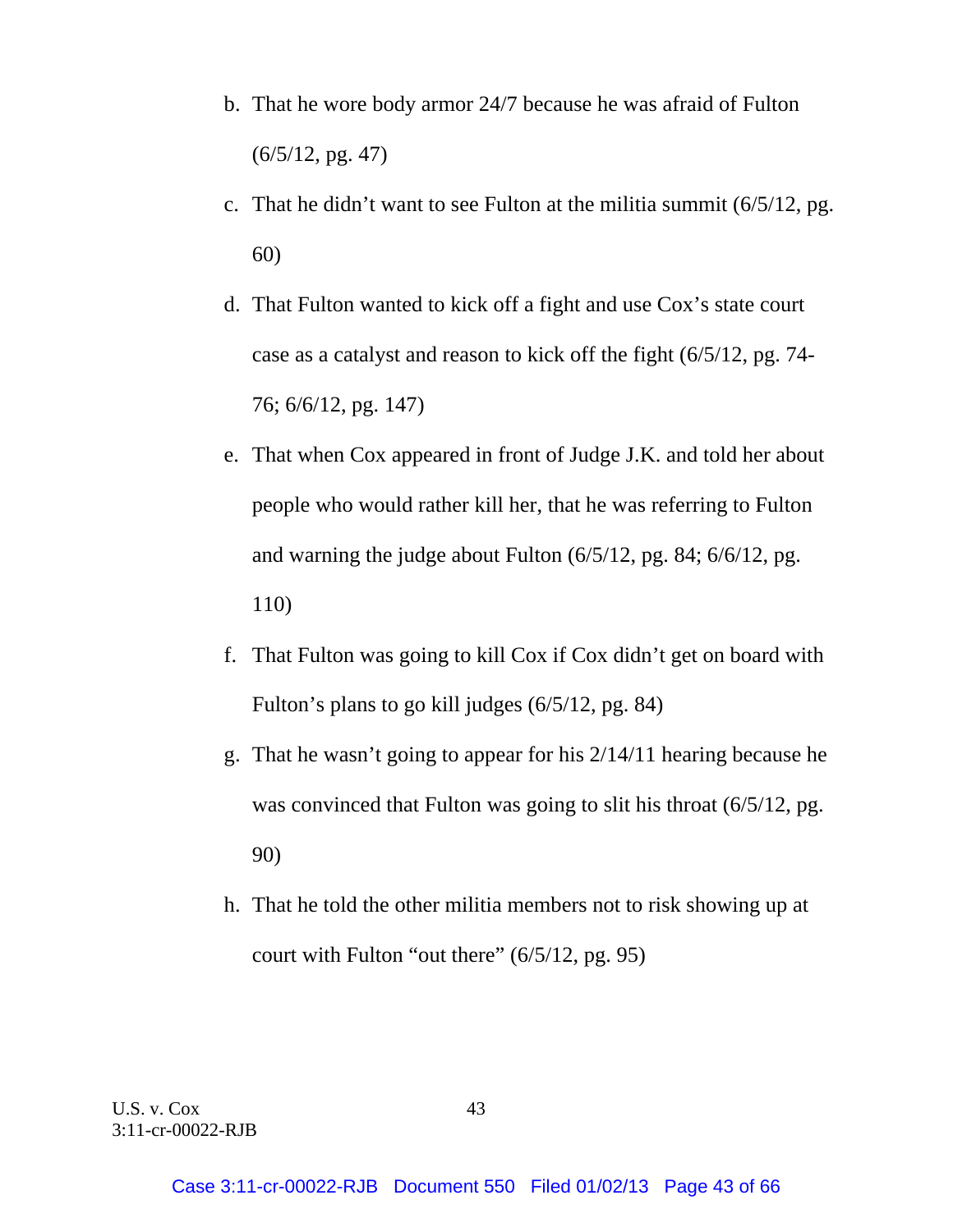- i. That he had a moral obligation not to go to court because that's going to set Fulton off and Fulton's going to hurt people (6/5/12, pg. 98)
- j. That he didn't show up for the 2/14 court hearing because he thought Fulton was going to kill other people (6/6/12, pg. 115)
- k. That he called Trooper R.W. and told him to look out for Fulton  $(6/6/12, \text{pg. } 115)$
- l. That his plan was to leave and find a place where Fulton and the feds wouldn't bother him (6/5/12 pg. 146)
- m. That he continued to interact with Fulton because he had a duty to try to influence Fulton (6/6/12, pg. 135)
- n. That for KJNP he gave directions not to shoot unless life is in danger, such as if Fulton jumps out and starts blazing away (6/5/12, pg. 196)
- o. That he fled to prevent Fulton from killing local law enforcement (6/5/12, pg. 199)
- p. That his concern at KJNP was that Fulton was going to kill him  $(6/5/12, \text{pg. } 204)$
- q. That he was carrying a firearm the night of KJNP in violation of his pretrial conditions, but he was more scared of Fulton than he

U.S. v. Cox 44 3:11-cr-00022-RJB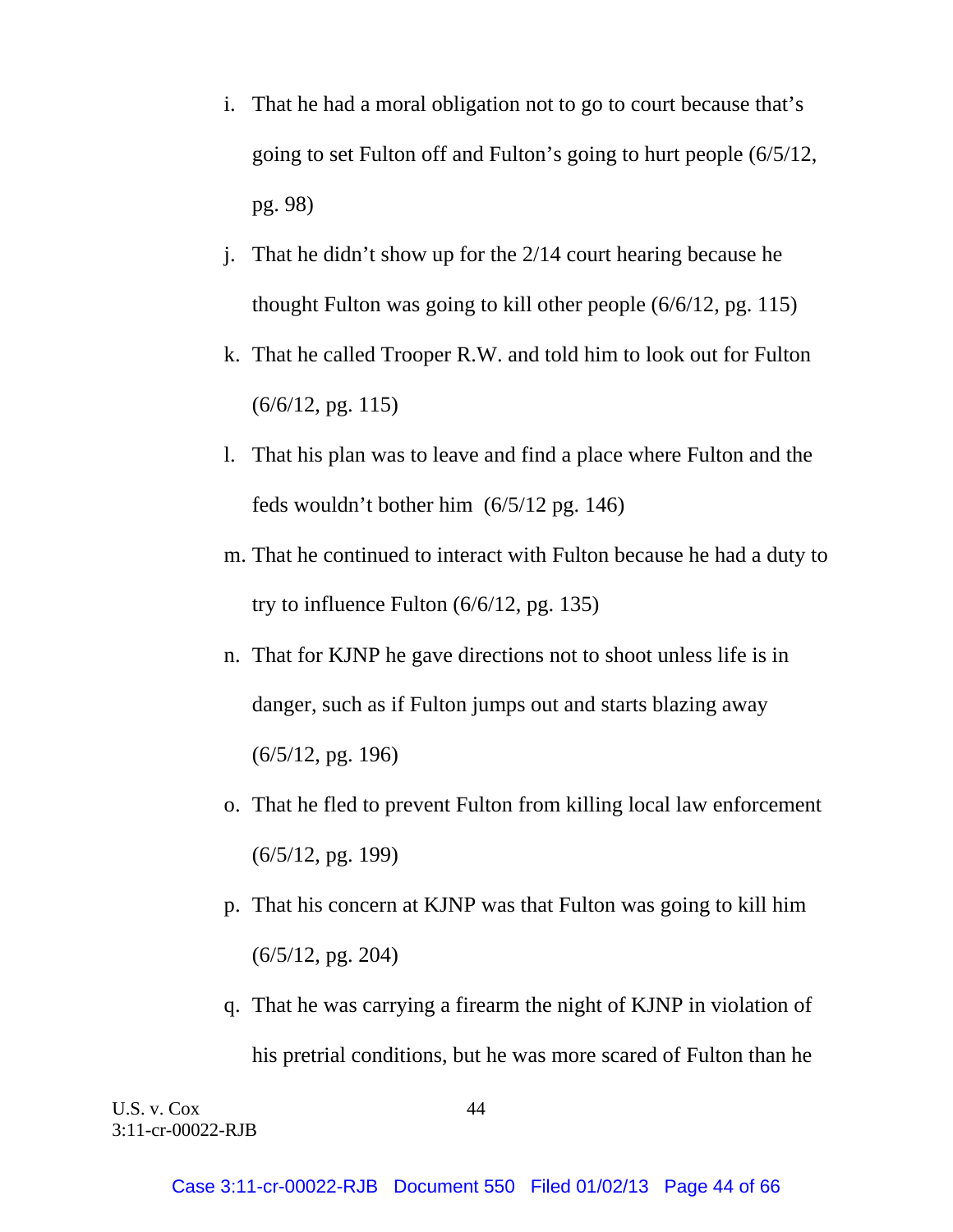was of violating his conditions and didn't want to follow those orders if it meant not being able to shoot back if he had a run-in with Fulton (6/5/12, pg. 210)

- r. That he told Trooper R.L., Trooper R.W., and AUSA S.C. about his meeting with Fulton in June 2010, told them he was afraid of Fulton, and told them that they needed to be afraid of Fulton  $(6/6/12, \text{pg. } 7-8)$
- 6. Cox's testimony regarding 3/10/11 transaction:
	- a. That he thought the 3/10 meeting was to meet the trucker, that he didn't learn that the other items Fulton was selling would be part of the meeting until he got into Olson's truck (6/5/12, pg. 128-29)
	- b. That he put gloves on in the truck because he didn't want fingerprints on anything that's going to be in possession of Fulton  $(6/5/12, \text{pg. } 131)$
	- c. That he thought the purchase from Fulton was going to be legal (6/6/12 pg. 114)
	- d. That the silencers were represented as legal (6/6/12, pg. 152; 6/6/12, pgs. 98, 104)
	- e. That upon his arrest, he said he could help stop Fulton (6/6/12 pg. 136)

U.S. v. Cox 45 3:11-cr-00022-RJB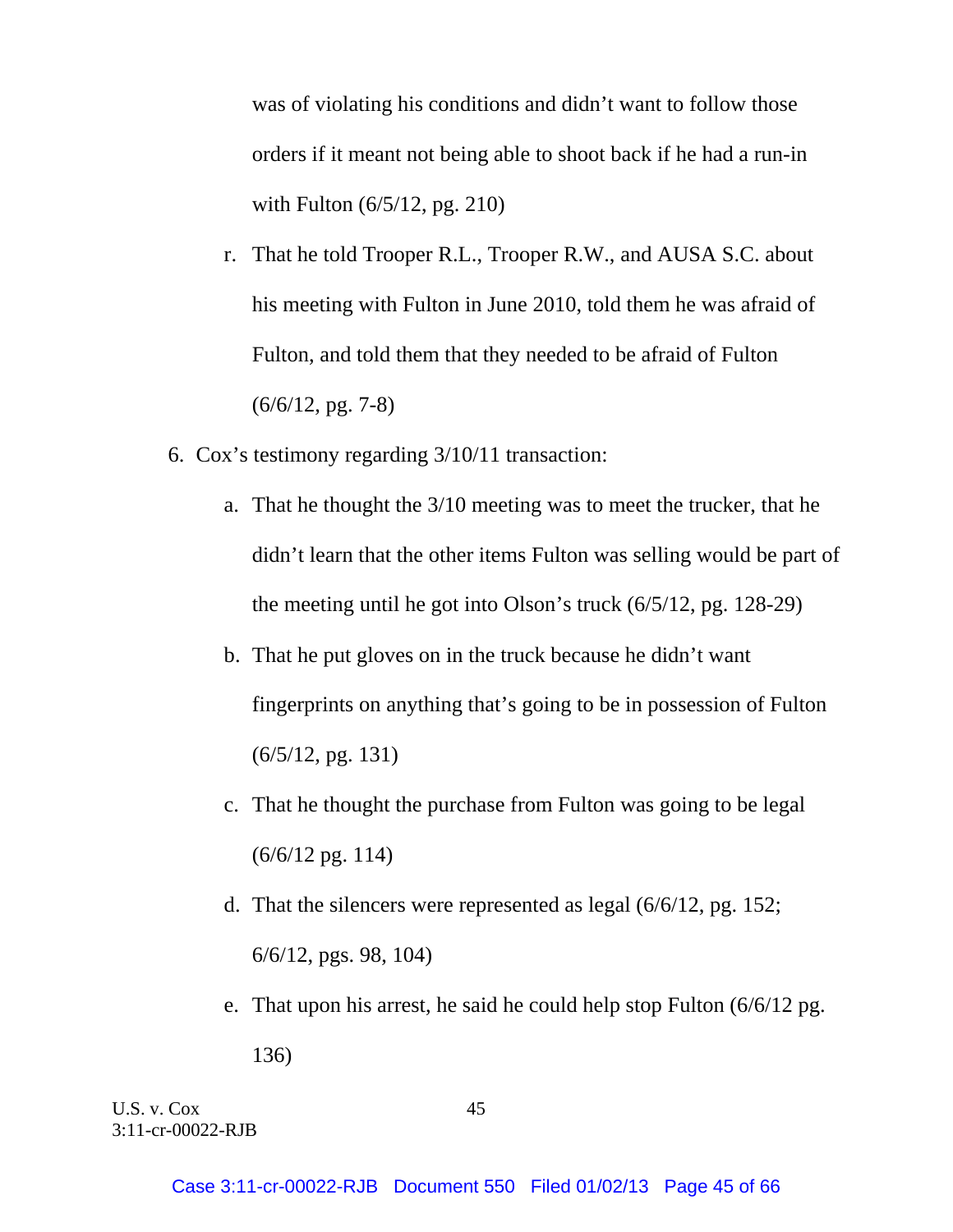- 7. Cox's testimony regarding grenades:
	- a. That he had grenade bodies just because they're cool (6/5/12, pg. 10-11) and wanted them for fun (6/6/12, pg. 114)
	- b. That he was looking for pineapple grenades because he thought a grenade toss would be a fun activity with training fuses (6/5/12, pg. 66)
	- c. That he didn't arrange to get grenades from Olson on 3/1/11 (6/5/12, pg. 123-24)
	- d. That he never made arrangements to have real grenades (6/5/12, pg. 123-24)
	- e. That he didn't really want 8 second fuses and powder that burns (like he said on the recording), that he was not going to make explosives, and that was just macho talk (6/6/12, pg. 83-84)
	- f. That he was just using grenades for fun (6/6/12, pg. 85)
	- g. That the JB weld in the trailer was not with the grenade bodies  $(6/6/12, \text{pg. } 86)$
	- h. That he never agreed to buy grenades, never ordered real grenades, never told Olson that he wanted those grenades (6/6/12, pg. 97-98, 102)
	- i. That he wasn't interested in the grenades (6/6/12, pg. 105-06)

U.S. v. Cox 46 3:11-cr-00022-RJB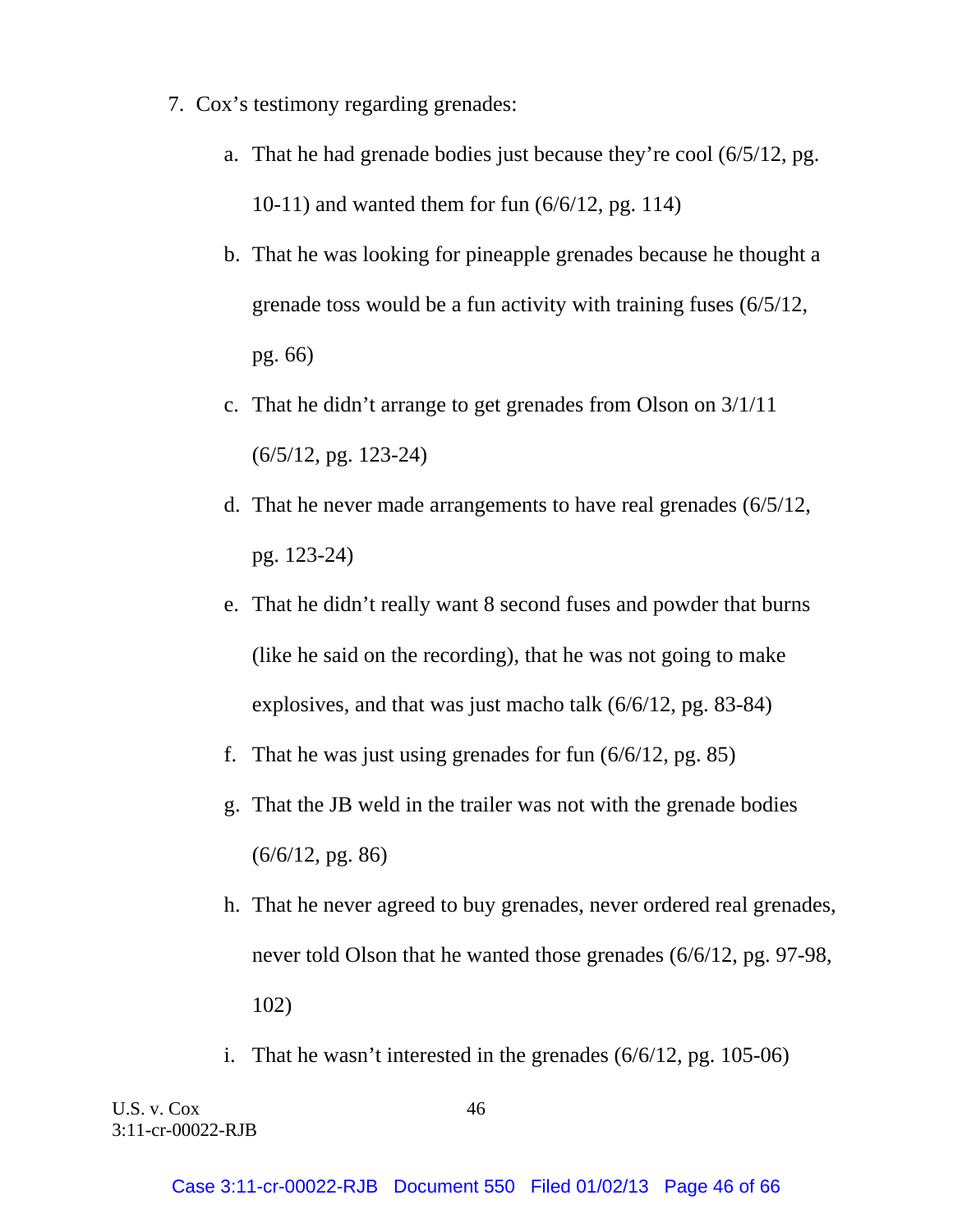- 8. Cox's testimony regarding 37mm launchers:
	- a. That he had them for his tree business, for sailing, and golf (6/5/12, pg. 110-12)
- 9. Cox's testimony regarding the silencer was as follows:
	- a. That he just built it because it was cool (6/5/12, pg. 10-11)
	- b. That the silencer was for foxes getting in his chicken shed (6/6/12, pg. 138)
	- c. That the silencer dvd found in his home wouldn't work for him (6/5/12, pg. 10-11; 6/6/12, pg. 112; 6/6/12, pg. 92)
	- d. That the other dvds found in his home (conversion manuals) must have been given to him or belonged to people living in the house after they moved out and he didn't go through them (6/6/12, pg. 113; 6/6/12, pg. 94)
- 10. Cox's testimony regarding the Sten machinegun was as follows:
	- a. That he made the Sten himself, including the parts, starting when he was 16 years old (6/5/12, pg. 8-10)
	- b. That the Sten didn't work for him, it was just made for display (6/5/12, pg. 8-10; 6/6/12, pg. 112; 6/6/12, pg. 65; 6/6/12, pg. 76)

U.S. v. Cox 47 3:11-cr-00022-RJB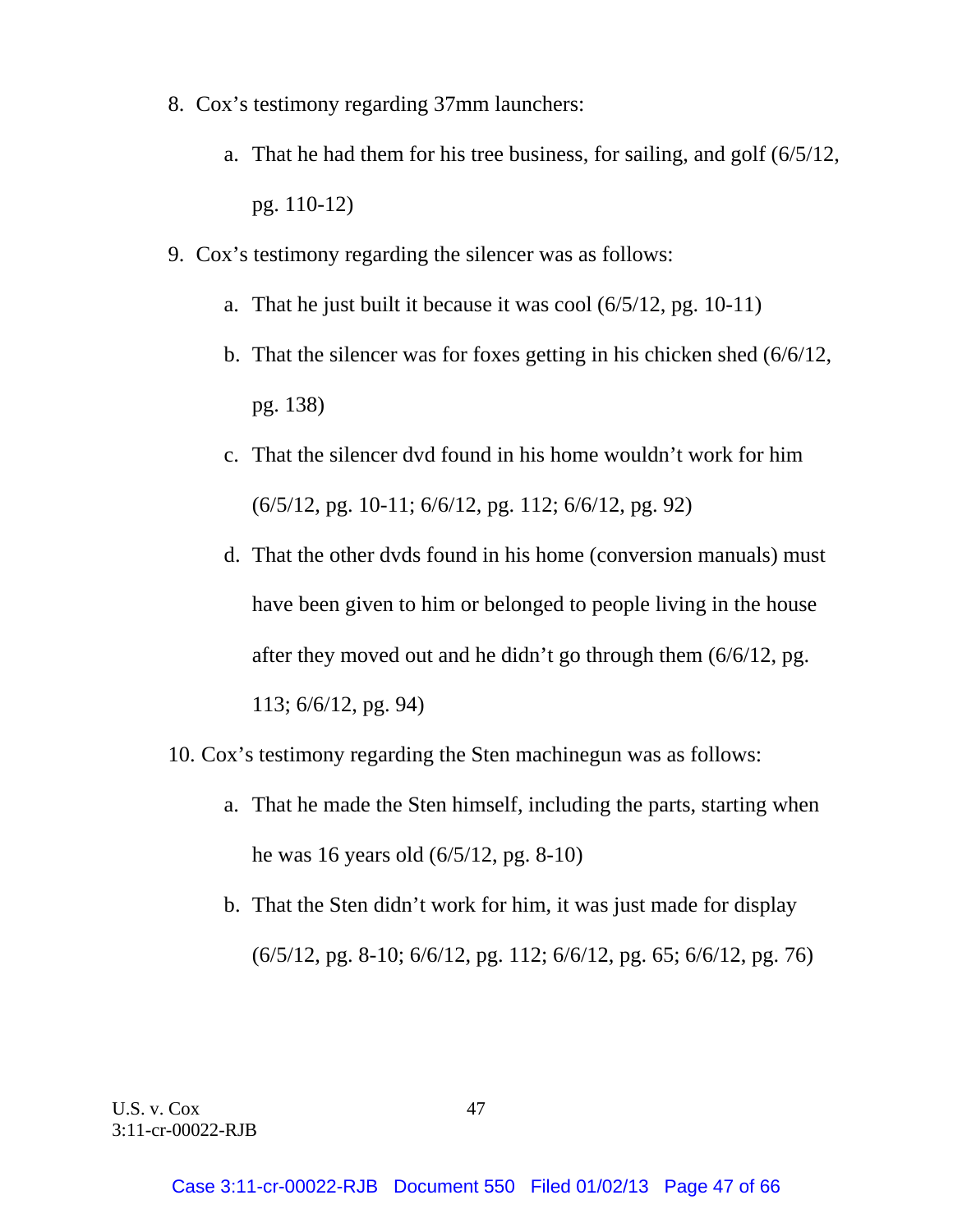- c. That based on a conversation with an ATF agent, he thought it was okay to have his unregistered silencer and machinegun (6/6/12, pg. 136-37)
- d. That neither the machinegun nor the silencer were going to be used to kill people (6/6/12, pg. 139)
- e. That he didn't own any weapons that were illegal (6/6/12, pg. 83)
- 11. Cox's testimony was that he had a police duty belt because it's a good holster for a Glock (6/5/12, pg. 8)
- 12. Cox's testimony was that the militia's a good thing to have around every spring when the ice dams up the Tanana and floods the Salcha (6/4/12, pg. 171)
- 13. Cox's testimony was that he did not represent himself to be an attorney when he was on the phone with Trooper M.J. (6/5/12, pg. 58)
- 14. Cox's testimony was that he did not threaten Trooper T.S., that he told Trooper T.S., referring to the people versus the government, that we've got you outmanned and outgunned, and we could probably have everybody dead in – in one night. But what would – what good would that do? 6/5/12, pg. 88. The recording of that interaction reflects that Cox told Trooper T.S., "We've got you guys out-manned and outgunned, and we could probably have *you guys* all dead in one night" (emphasis

U.S. v. Cox 48 3:11-cr-00022-RJB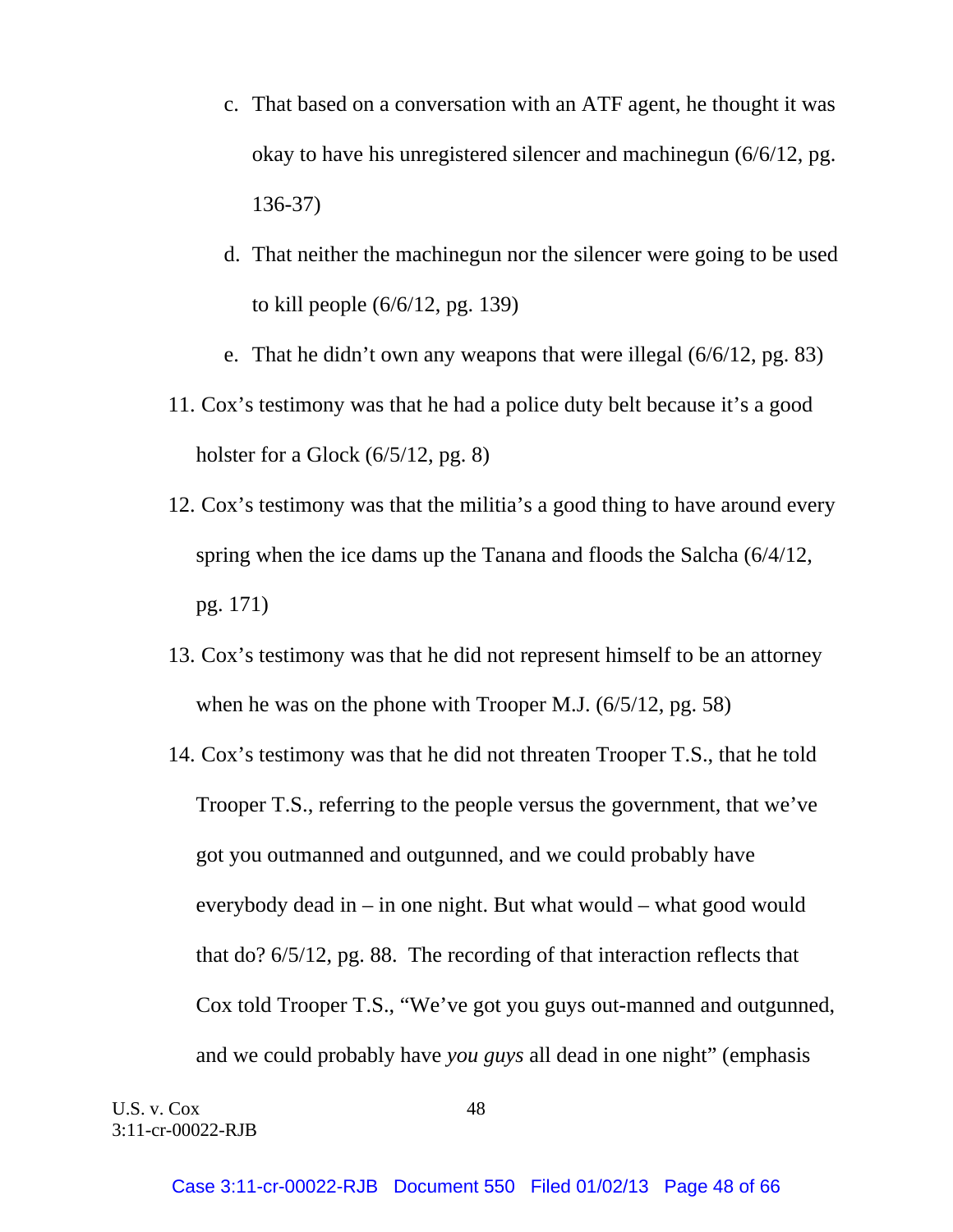added). Cox's addition of "what good would that do" is not heard on the recording. Ex. 927.

- 15. Cox's testimony was that the only time he would use a weapon on somebody was if he absolutely had to and there was no other possible option to avoid conflict (6/6/12, pg. 69)
- 16. Cox's testimony was that handcuffs were just a cool addition to ranger uniforms (6/6/12, pg. 69)

 Cox's false testimony contradicted virtually all of the physical evidence introduced against him. In that respect Cox lied to the jury with respect to the following:

-As to his homemade silencer, "he didn't know the law."

-As to the list, "it was Mike Anderson's idea."

-The silencer DVD would not work on Cox's laptop

 -The Sten did not fire fully automatic for him, along with he was misled by ATF and the FBI rigged the test enabling it fire in full automatic. Cox's own statements about the Sten, where he admitted to it being fully automatic, contradict this claim, as does Anderson's testimony.

 -The JB Weld was not located where investigators said it was located in Barney's trailer.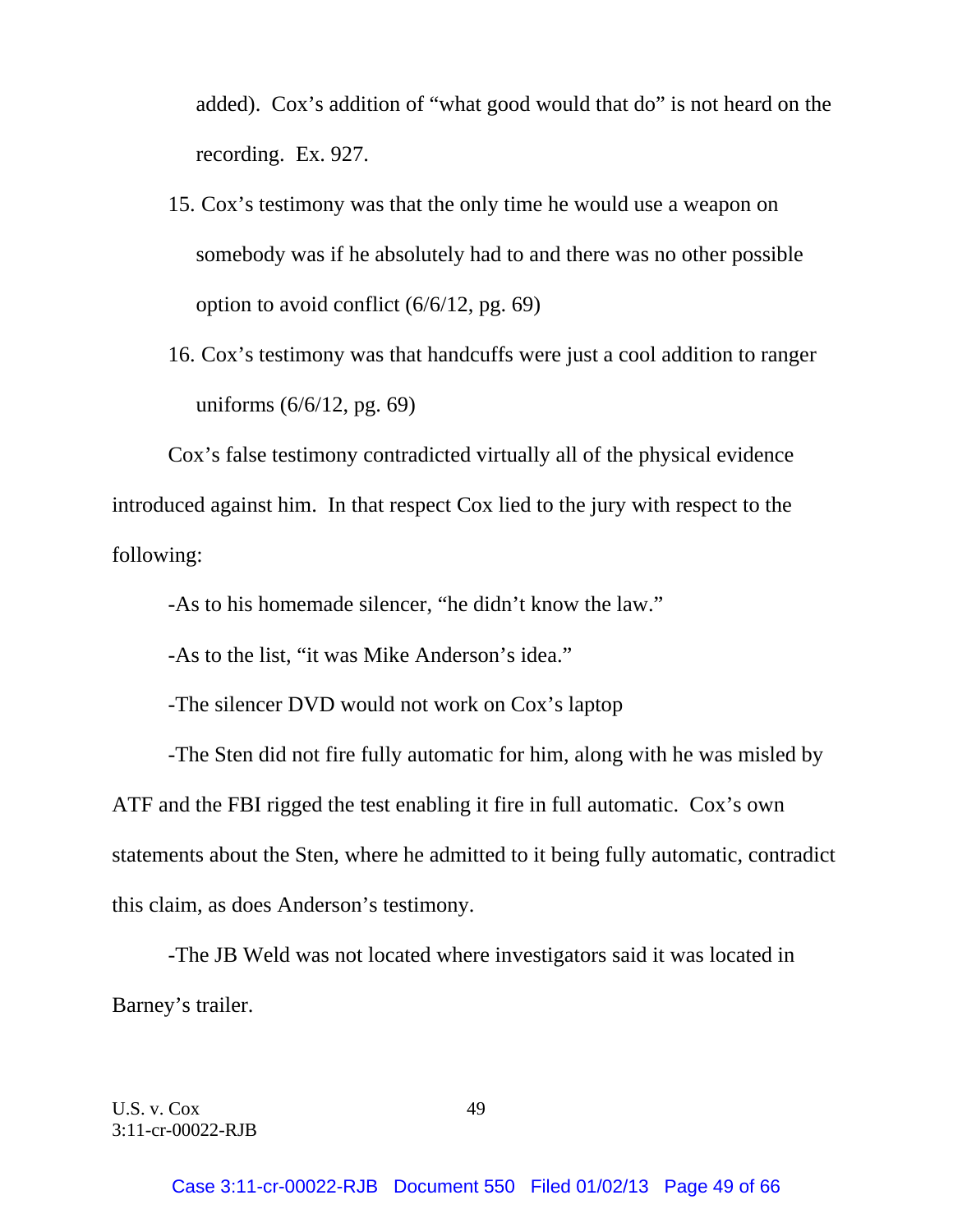- The CDs with the full auto conversion manuals, silencer instructions and explosive destructions were not his, but were "somebody else's spam" left in his home.

-The internet searches for ammonium nitrate bombs were "for fun."

-The silencer/grenade deal on March 10, 2011 was Olson's fault.

-He didn't know what a Hornet's Nest was.

 -241 was blamed first on Olson, and then Cox added to it saying the idea came from Bill Fulton.<sup>8</sup>

 Cox's testimony was clearly over the threshold necessary for a finding of perjury. Here, there is no innocent mistake or accident, but a clear attempt at manipulating the jury and this Court.

 "The commission of perjury is of obvious relevance [to the extent of punishment], because it reflects on a defendant's criminal history, on her willingness to accept the commands of the law and the authority of the court, and on her character in general." *United States v. Dunnigan*, 507 U.S. 87, 94 (1993). Perjury is "false testimony concerning a material matter with the willful intent to provide false testimony, rather than as a result of confusion, mistake, or faulty memory." *Id.* "Material" testimony is that which "if believed, would tend to

l

 $8\,$  It is clear from his testimony at trial that Cox is simply incapable of telling the truth and his lies were calculatingly telling as they were directed toward specific elements of the crimes which, if believed, may have exonerated them. In several respects, his lying is sociopathic.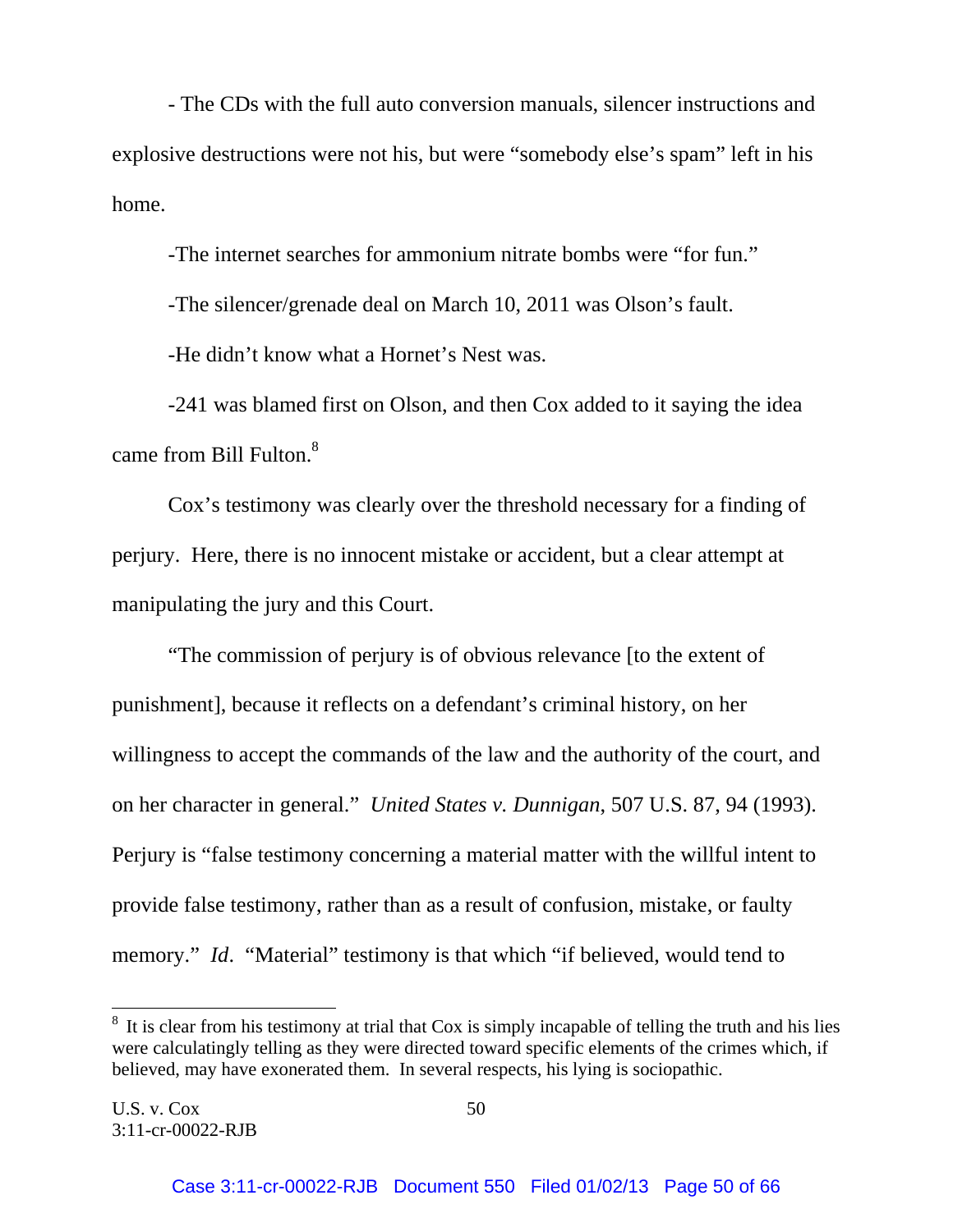influence or affect the issue under determination." U.S.S.G. § 3C1.1, Application Note 6. An obstruction enhancement is mandatory once a proper supporting factual finding is made. *United States v. Luca,* 183 F.3d 1018, 1023 (9th Cir. 1999); *United States v. Ancheta*, 38 F.3d 1114, 1117-18 (9th Cir. 1994). False testimony before the court can provide a basis for an obstruction enhancement. *See United States v. Sherwood*, 98 F.3d 402, 415 (9th Cir. 1996) (upholding 3C1.1. enhancement based on suppression hearing testimony). Cox, like Barney, provided false affidavits with the court, and while they can be used as a basis for obstruction, *see United States v. Hernandez-Ramirez,* 254 F.3d 841, 843-44 (9th Cir. 2001) (upholding 3C1.1 enhancement based on false financial affidavit); *United States v. Tidwell*, 191 F.3d 976, 982 (9th Cir. 1999) (upholding 3C1.1 enhancement where defendant "willfully created affidavits with the expectation that they would mislead the court"); *see also United States v. Munoz*, 101 Fed. Appx. 216, 217 (9th Cir. 2004) (upholding 3C1.1 enhancement where "in a sworn affidavit submitted in connection with a motion to suppress, [defendant] committed perjury pertaining to alleged threats made to her by an investigating officer"), Cox's trial testimony was a clear, transparent and blatant attempt to perjure himself in the hopes of an acquittal. Clearly, the jury saw through this attempt, convicting Cox of every charge save for the 924(c) charges concerning the carrying of firearms.

U.S. v.  $Cox$  51 3:11-cr-00022-RJB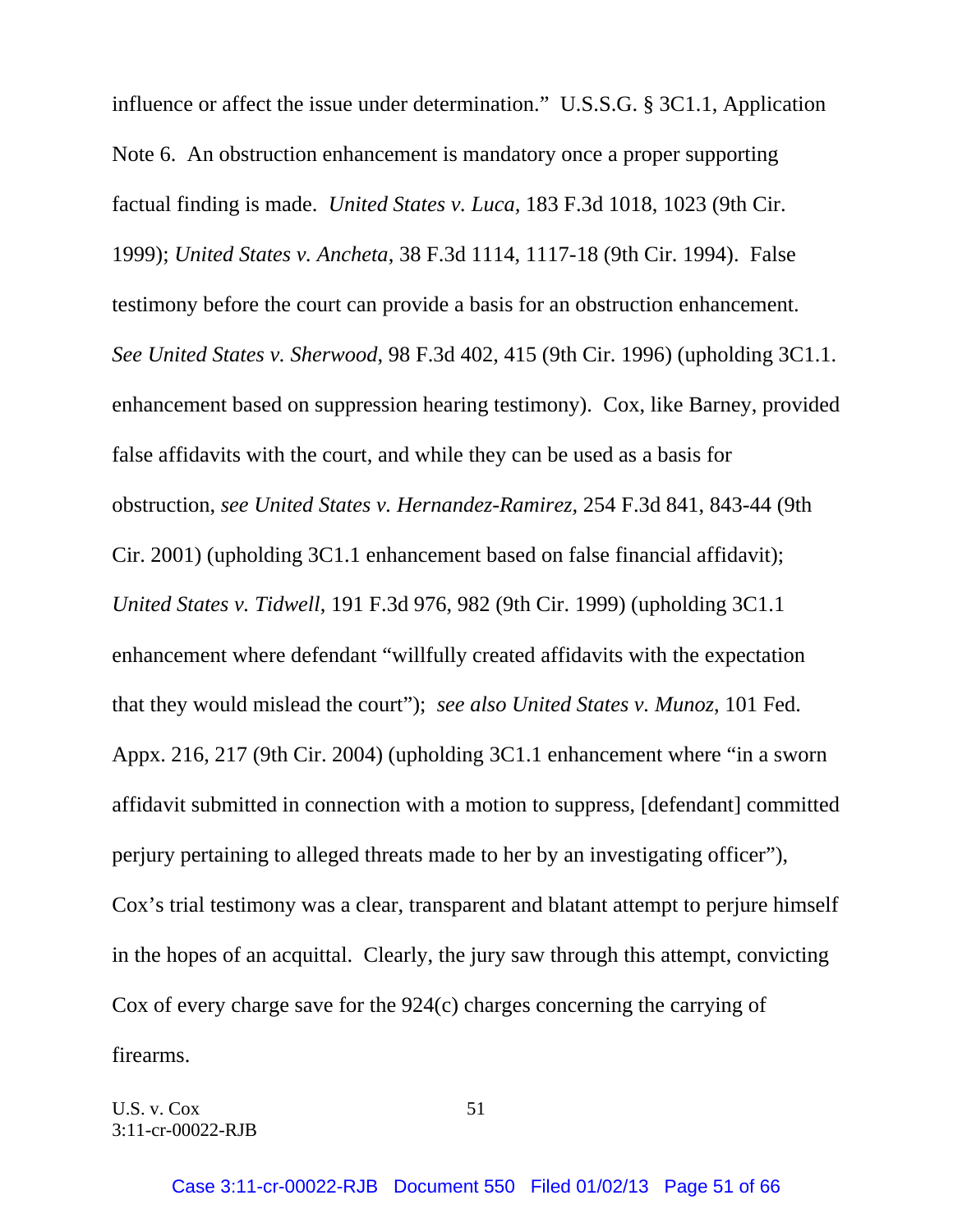#### **F. Acceptance of Responsibility**

 The PSR correctly found that the defendant is not entitled to a reduction for acceptance of responsibility under U.S.S.G. § 3E1.1. PSR ¶ 152. Cox claimed "partial acceptance of responsibility" in his objections to the draft pre-sentence report regarding PSR ¶ 127, claiming possession of the Sten machine gun, the silencer, and the grenade launchers and Hornet's Nest cartridges and responsibility for same. It is not clear whether Cox maintains this objection regarding no reduction for acceptance of responsibility as to Counts 12 and 16 in PSR ¶ 152. Cox's actions with others, during trial and in opposing the facts of the presentence report, combined with his continued claims of innocence, establish that Cox has not demonstrated acceptance of responsibility for the offenses.

 It should be clear to this Court that it has before it a manipulative, conning and self-aggrandizing individual with severe sociopathic tendencies. Cox lies easily, and often, and while on the stand wove as a defense a fanciful tale (which the jury ignored and was thoroughly discredited by his own words and actions) about a vast government conspiracy composed of a hit team, government informants and others. When confronted with evidence found in his home, Cox denied knowledge of the existence of the items or that they would not work. He blamed unknown other individuals for leaving CDs full of files ranging from fully automatic weapons conversions manuals to the how to pick locks. A CD on

U.S. v.  $Cox$  52 3:11-cr-00022-RJB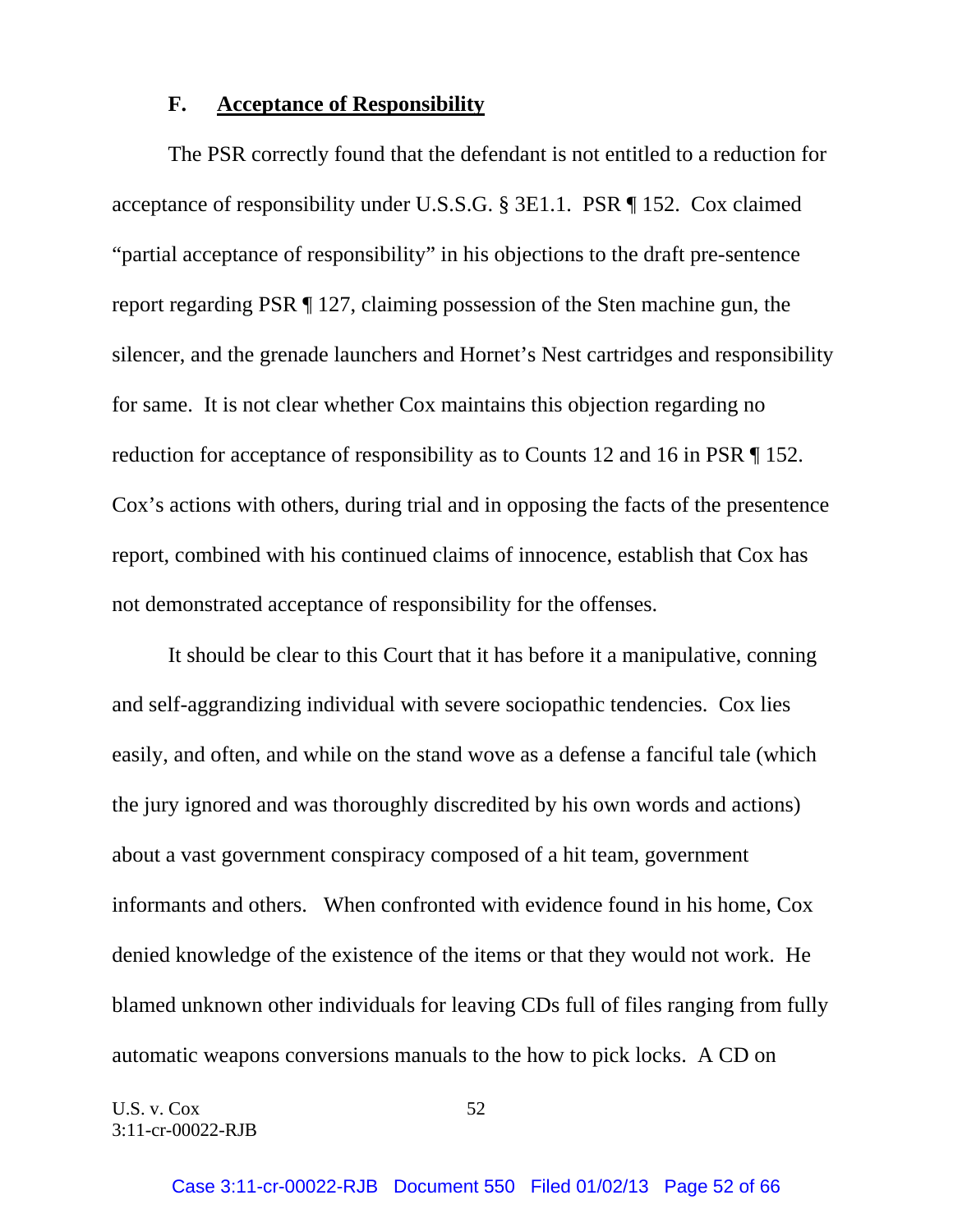making homemade silencers "wouldn't work on his laptop." The grenades and silencers were Olson's fault. The Sten machine gun would not fire fully automatic for him, and if it did, he was misled by ATF. The list was Mike Anderson's idea. He didn't know the law about possessing silencers.

 Cox's lies to Agent Sutherland, some of which were played at trial, and testified to by him at trial are just as revealing.

- The domestic violence charges were an attempt at character assassination
- "Cans and Produce" were references to dried food
- He was not aware what a Hornets Nest and stingball was
- He didn't recall asking Vernon and Olson to get "pineapples"
- He would only be speculating as to where he left Barney's trailer that morning
- He denied knowing where "anyone lived" except his friends
- He wouldn't possess explosive devices because he was afraid of them and never planned to possess grenades
- His twitter account was a general communication tool and not for a specific purpose
- He had not been in contact with Mike Anderson for a long time
- He did not agree to barter the C-93 and the full auto lower trigger group to Olson for a silenced pistol

U.S. v.  $Cox$  53 3:11-cr-00022-RJB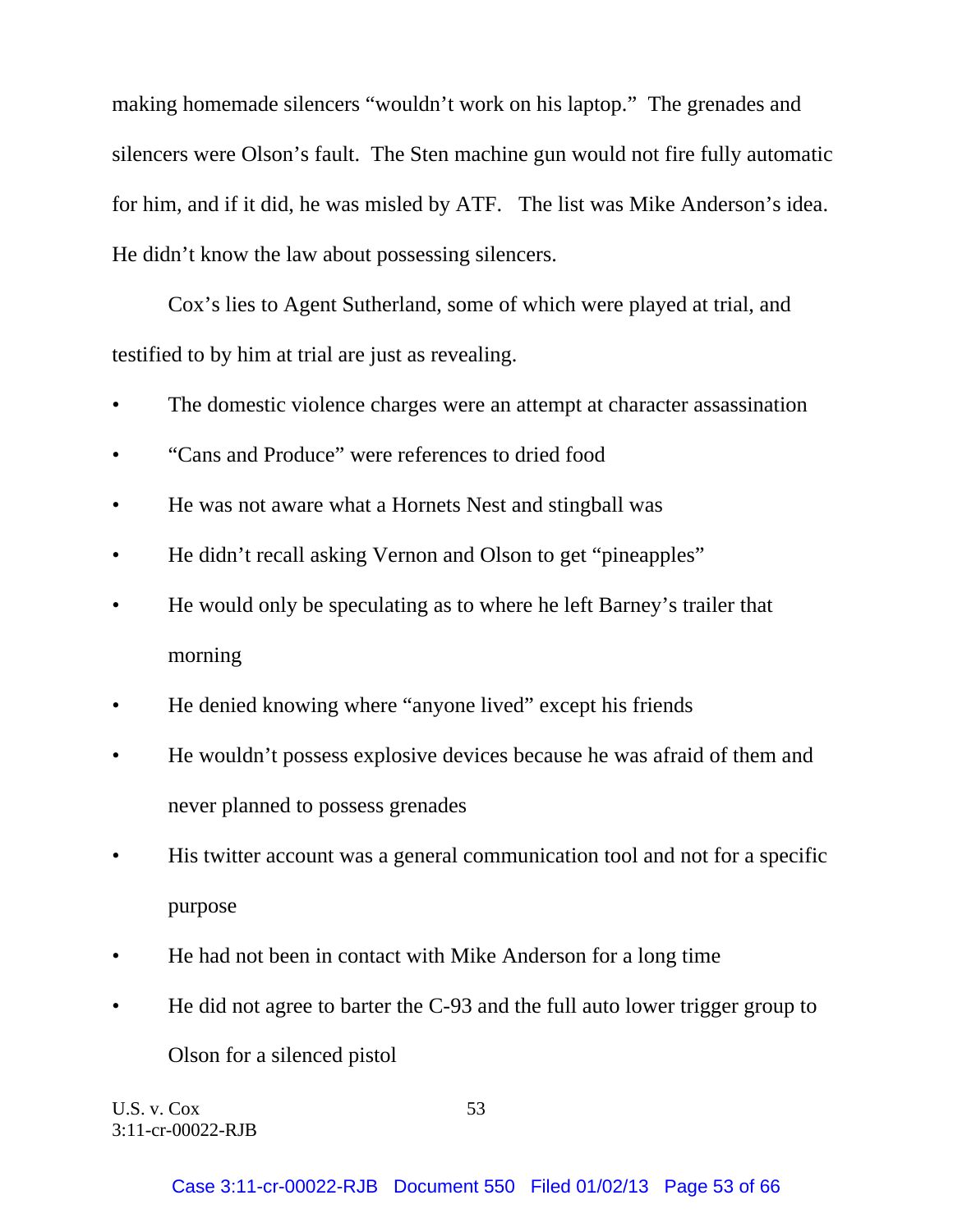- He only wanted a silenced pistol because it was cool
- Seeing Mike Anderson on March 7, 2011 was not about getting the list

 Cox's trial testimony in the face of the evidence against him vastly outweighs any conceivable benefit he seeks, and, as argued and shown here, amounts to obstruction of justice. His plea to the jury, upon conviction, "but they held evidence from you" illustrates the depth of his denial. As set forth in his objections to the PSR, Cox continues to deny that he directed Anderson to add T.B. to the list, or that he made threats regarding T.B. and W.W. Cox's denials in his objections squarely contradict testimony of numerous witnesses at trial, and recordings and physical evidence introduced at trial. In addition, Cox sent a letter from jail during the summer of 2012 alleging that the government "manufactured a case against him" and that the "criminal charges that were brought by man are lies." Exhibit A (Cox letter, together with Fairbanks Daily News Miner article). It is obvious that Cox continues to refuse to accept responsibility. The Final Presentence Report is correct in not awarding Cox a two-point reduction for acceptance of responsibility.

#### **G. Criminal History Category Computation**

There is no dispute that Cox's criminal history category is Category II.

U.S. v. Cox 54 3:11-cr-00022-RJB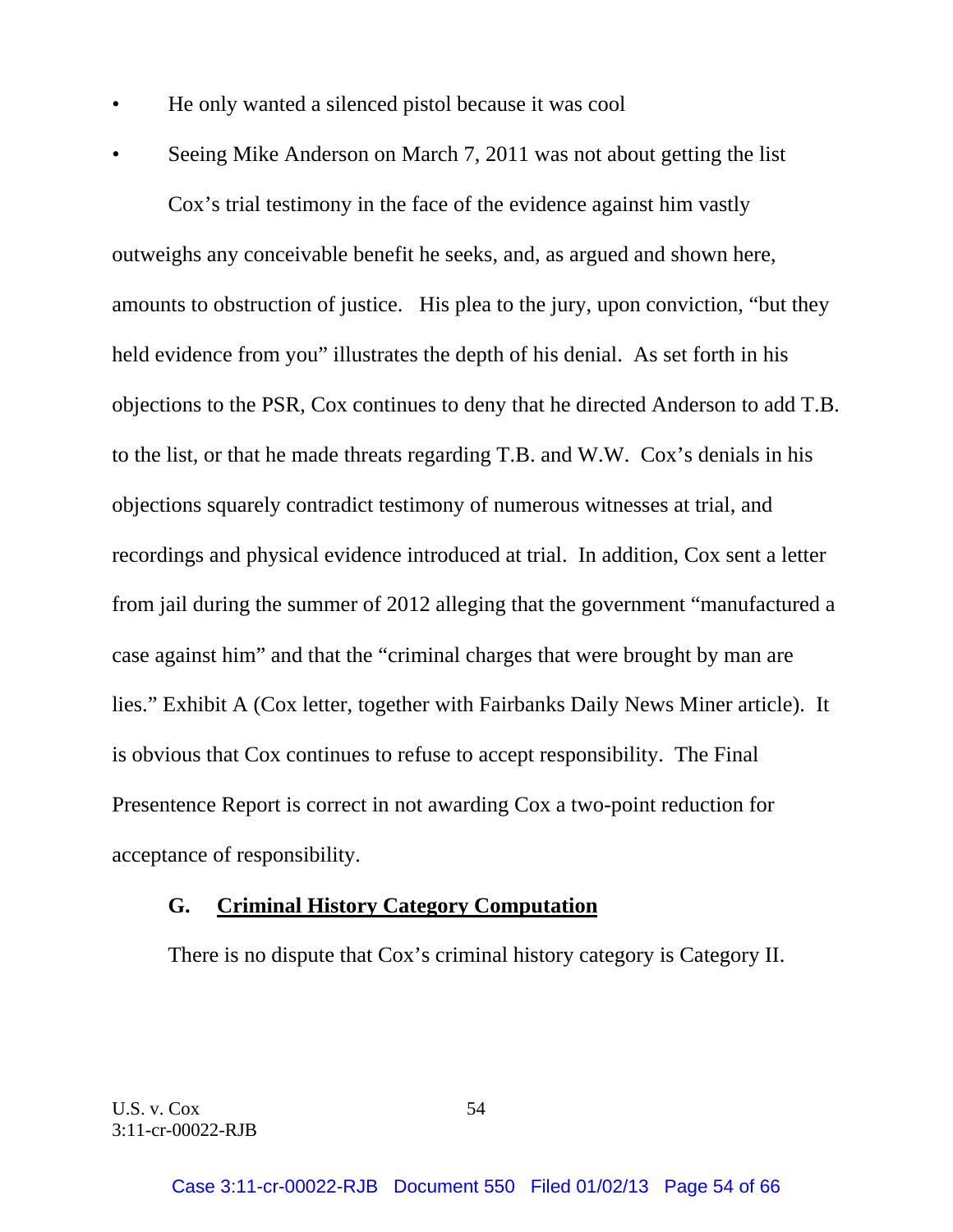## **IV. APPLICATION OF 18 U.S.C. § 3553(a)**

 In addition to the Guidelines, the following sentencing factors set forth in 18 U.S.C. § 3553(a) apply: (1) the nature and circumstances of the offense and history and characteristics of the defendant; (2) the need for the sentence to reflect the seriousness of the offense, afford deterrence, protect the public from further crimes and provide the defendant training and treatment; (3) the kinds of sentences available; (4) the established Guidelines sentencing ranges; (5) any pertinent Guidelines policy statements; (6) the need to avoid unwarranted sentence disparity between defendants with similar records convicted of similar crimes; and (7) the need to provide restitution to victims of the offense. 18 U.S.C. § 3553(a)(1) through (7). Each sentencing factor is addressed in turn:

# **A. Nature and Circumstances of Offense and the History and Characteristics of the Defendant.**

## **1. History and Characteristics of the Defendant**

 Cox's history and background are characterized by a correspondence school education, a scattered work history primarily circulating around self-employment in outside home repair, landscape or labor trades. It is of no real surprise, given the investigation, that Cox's scholastic and professional path were those of his own choosing. Up until his arrest, Cox chose to increasingly ignore, disregard and thwart the state's legal system, again, through his own choices, by failing to appear

U.S. v.  $Cox$  55 3:11-cr-00022-RJB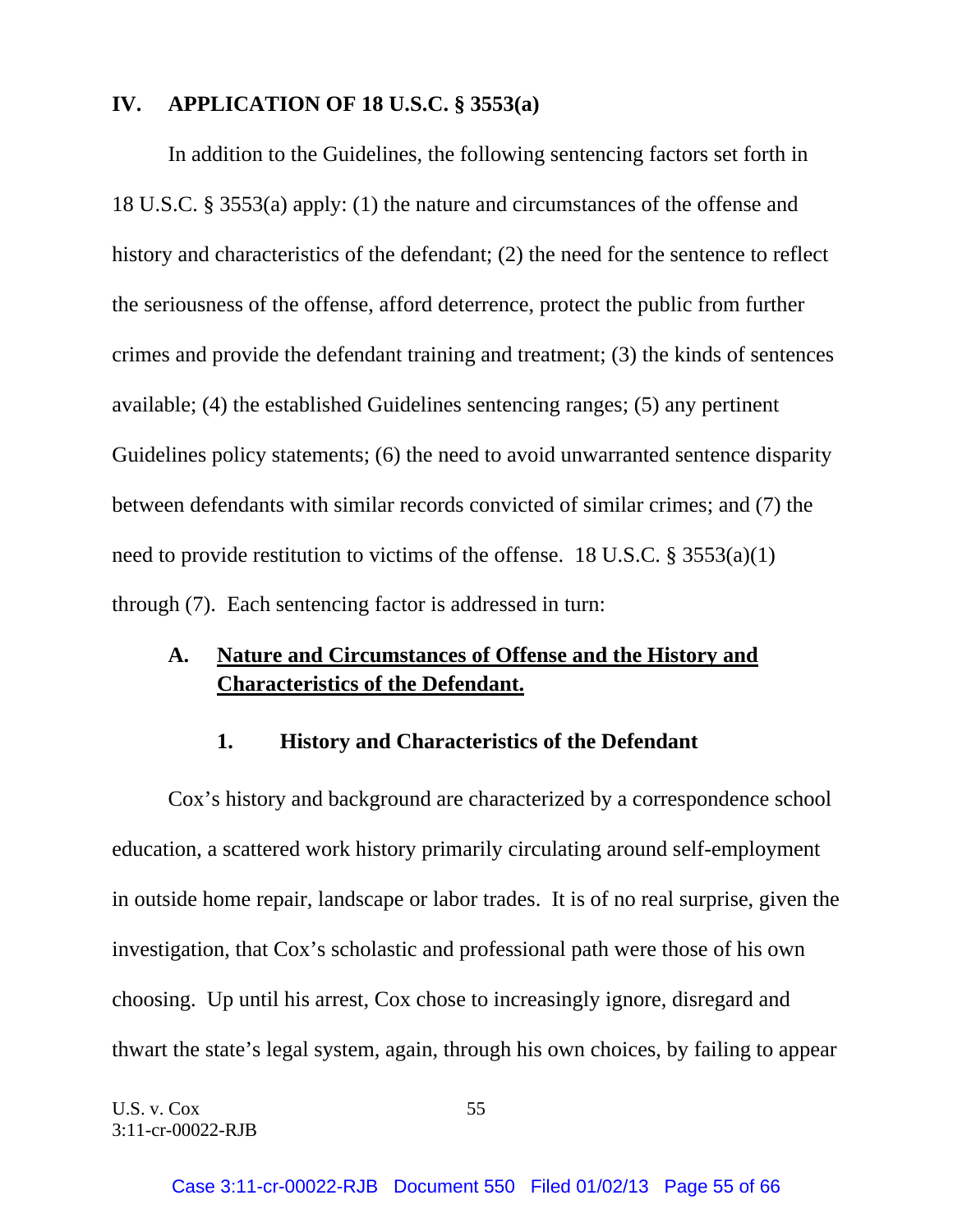for his misdemeanor weapons charge, or, by claiming that the assault charges filed against him were part of a character assassination scheme orchestrated by the government.

 It is abundantly clear that Cox views himself above the law and that he lives by his own set of rules which he expects others to abide by. His conduct with members of the militia is controlling, his speeches self-aggrandizing. He fails to accept responsibility for anything or any of his actions, from weapons possession to striking and choking his spouse. His testimony at trial was utterly perjurious, primarily because there is no history of Schaeffer Cox ever accepting responsibility for his own actions.

#### **2. The Instant Offense(s)**

 The facts of the instant offense are well known to the Court through the trial of this case and Cox's own testimony. The offenses involved the following serious charges:

- Conspiracy to Murder Federal Officials
- Solicitation to Commit a Crime of Violence (Murder)
- Conspiracy to Possess Silencers and Hand Grenades (Unregistered)
- Possession of a Machine Gun and a Silencer (Unregistered)
- Possession of Hand Grenades (Unregistered Destructive Devices)

U.S. v.  $Cox$  56 3:11-cr-00022-RJB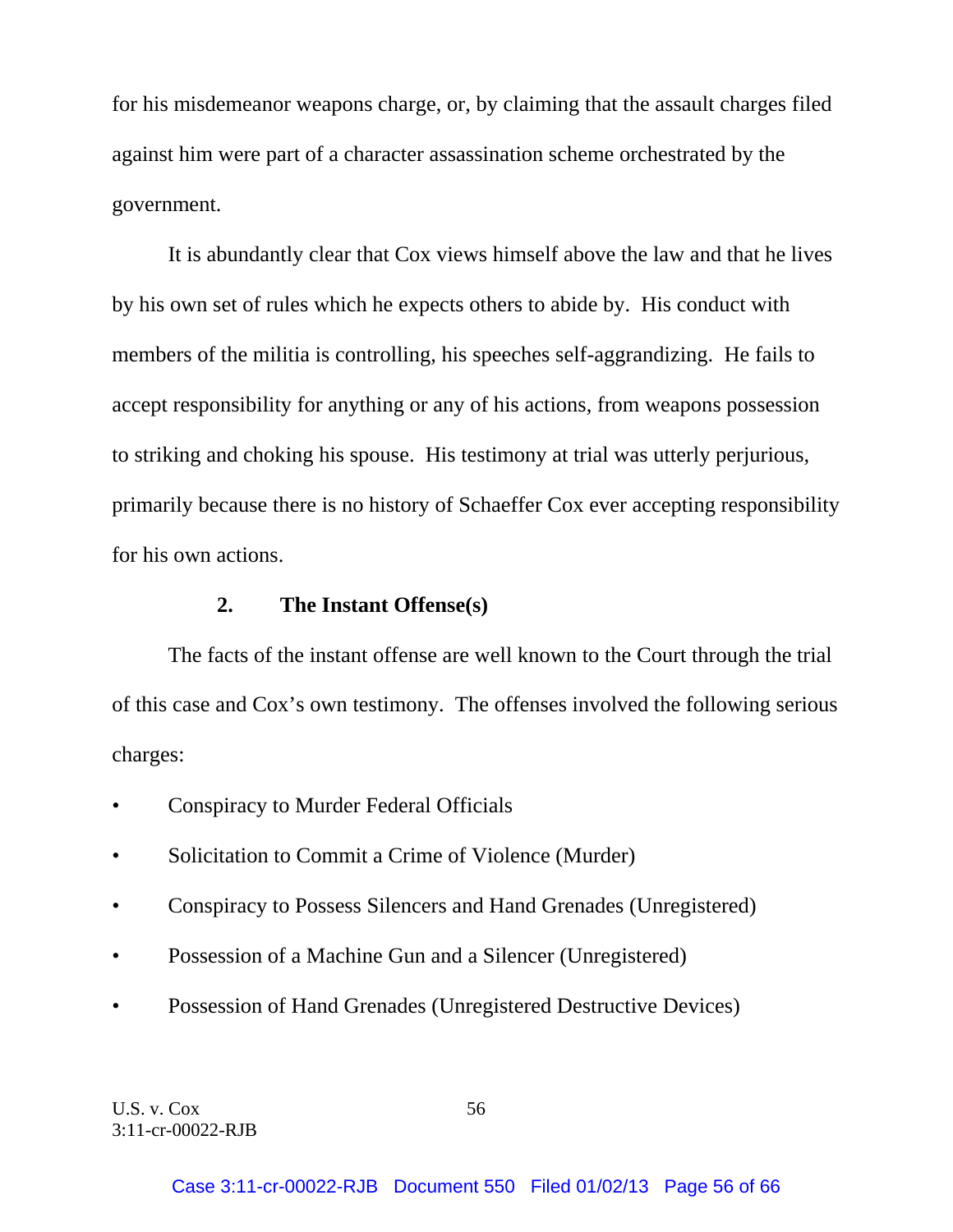# **B. Need for the Sentence to Reflect the Seriousness of the Offense, Afford Deterrence, Protect the Public, and Rehabilitate the Defendant.**

 The sentence must reflect the seriousness of the offense, promote general respect for the law, and provide just punishment. In addition, the sentence must be sufficient to adequately deter criminal conduct, both for the defendant and the general community.

 Cox promoted himself as the leader of a militia, a leader of the Second Amendment Task Force and the de facto leader of the so-called "Liberty Bell Network." He also organized and promoted flyers challenging the legitimacy of the Alaska Court system and the Alaska Bar Association, claiming both entities were under "criminal investigation." He urged those interested to attend his meetings to "overturn" judgments and recover compensation. Each of his entities, taken alone, was directed to or toward supplanting or challenging government. Taken together, they formed a political movement with Cox as the indisputable leader. He would have it no other way.

U.S. v. Cox 57 3:11-cr-00022-RJB The crimes of conspiracy to commit murder, solicitation to commit crimes of violence (murder) and the weapons offenses proven by the government are significant, serious and a danger to the public. Cox and his associates possessed a veritable arsenal of tactical firearms and ammunition, including body armor and tactical scopes for their assault rifles, they made attempts at training, and amassed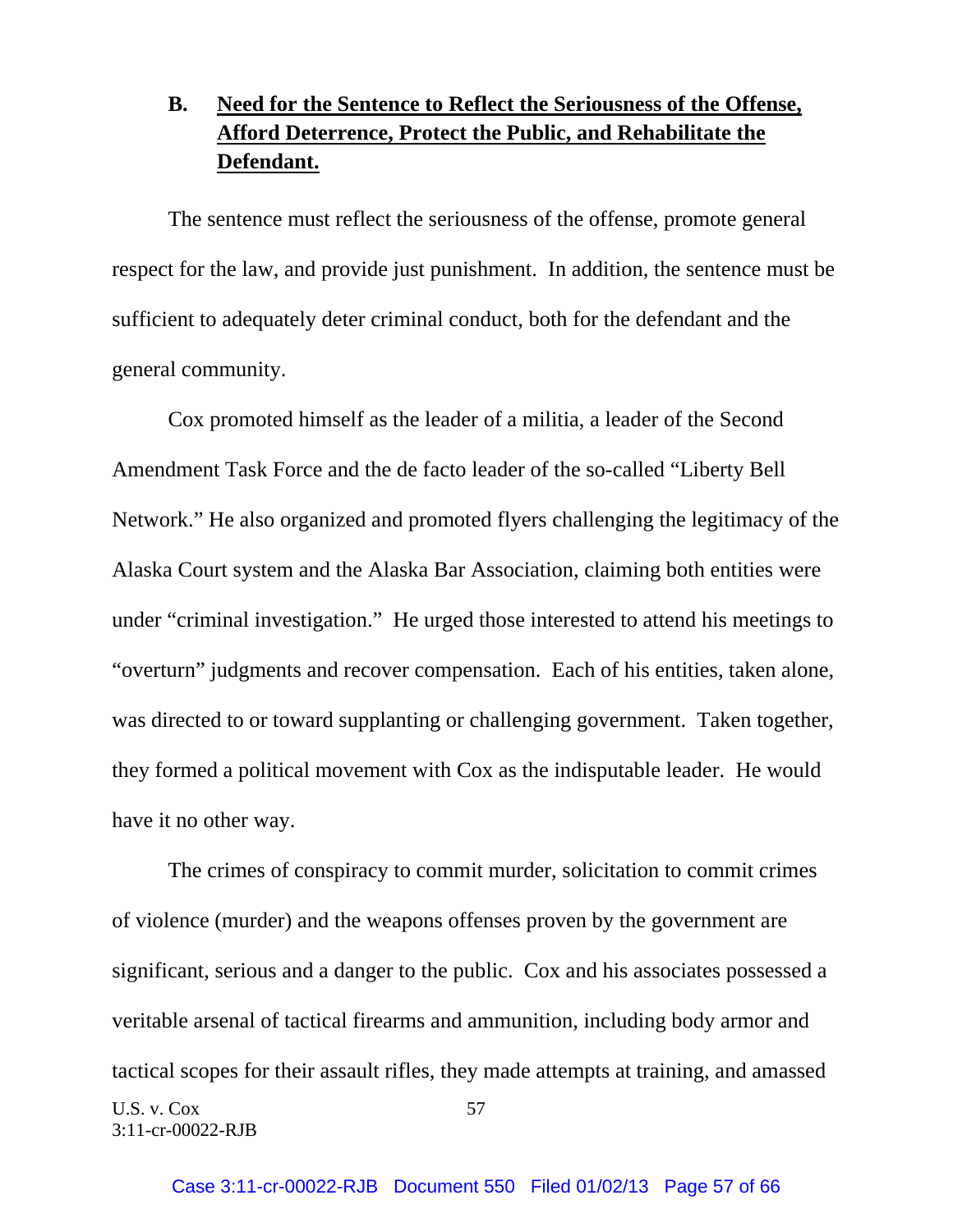enough OC and CS gas in the form of grenade-type or grenade launcher rounds to incapacitate a small police force, more than 40 rounds of the stuff. Why so much gas was purchased was something that the investigation never revealed.

What it did reveal though was Cox's willingness to urge his men to use it, being so bold and unconcerned with the public that he, for his own narcissistic reasons, organized heavily armed, body armor attired "security details" to protect him. But for bad weather, one of these details would have appeared in downtown Fairbanks with instructions to kill "plain clothes" agents. At KJNP, the security detail did manifest itself, with at least five members, all armed with tactical weapons, and with at a minimum Barney and Vernon wearing body armor. Cox's inability, and indeed continued inability to see the danger to the public of his actions speaks volumes as to his understanding or concerns about his actions.

 The same holds true for the convictions on Counts 12 and 16. Cox professes absolute innocence with respect to these charges. The evidence however is overwhelming with respect to Cox's expressed intentions to kill. Like most sociopathic personalities, Cox attempts to distinguish his actions by blame shifting, qualifications or other guilt-avoidance mechanisms. The fact remains that a jury found him guilty beyond a reasonable doubt of these extremely serious acts which were part and parcel of Cox's political movement against the government, both state and federal. For Cox to take such steps speaks volumes as to his lack of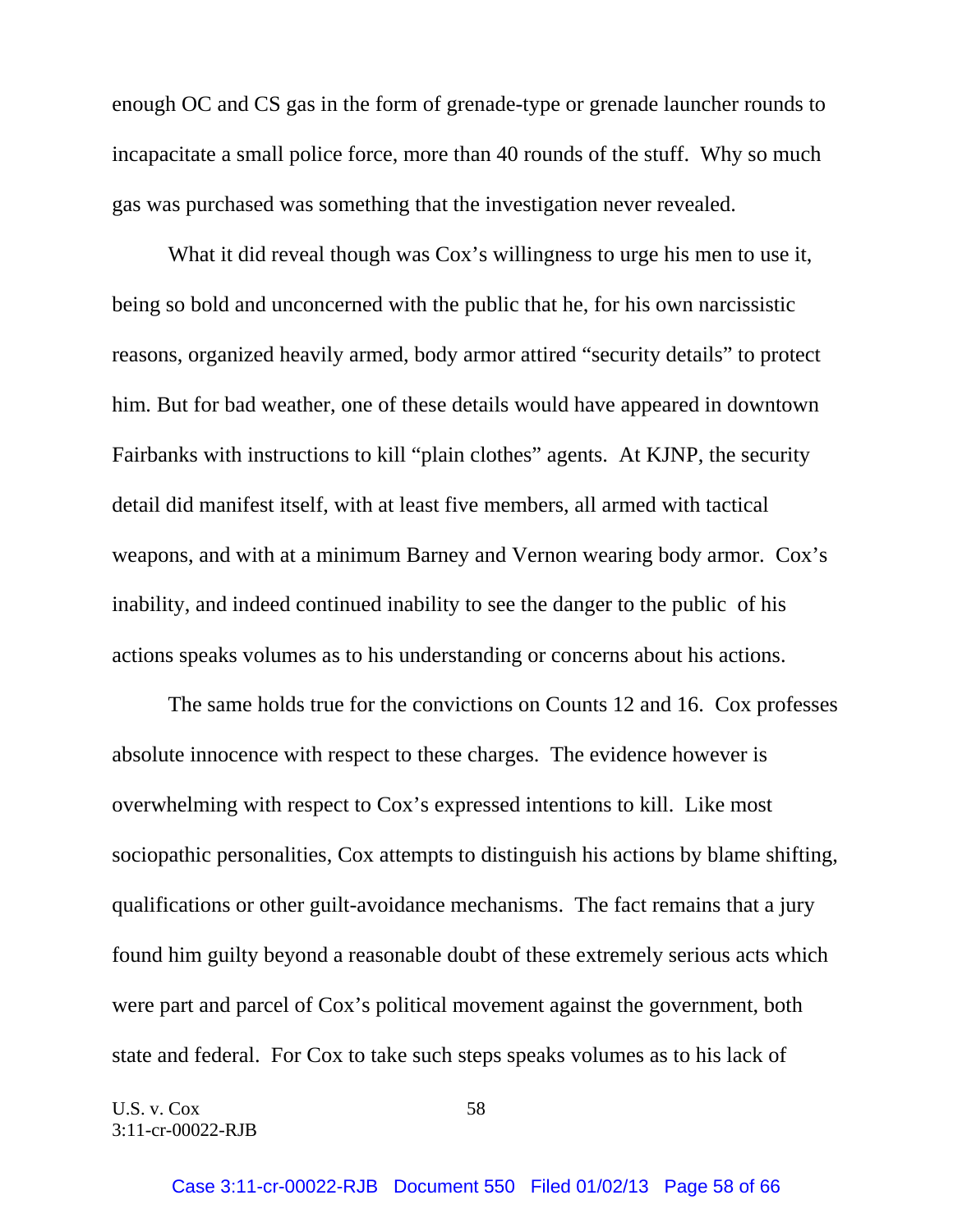empathy for the public or concern, to have a heavily armed, untrained group of men open fire in a public area for his own protection (whether in downtown Fairbanks or at KJNP). It is just another manifestation of Cox holding his own sense of self-importance higher than that of the public or law enforcement. The irony is Cox could have avoided the entire spectacle and kept his men and the public safe by doing one simple thing: staying home. Once again, his ego and his story got in the way. Compiling personal information about government employees, combined with his arsenal of weapons and his own recorded words about killing, demonstrate the extreme danger Cox was to the public.

 As to the final factor, the government's view is that Cox is beyond rehabilitation. The simple truth is he believes "man's law" is of no application to him. This type of belief, akin to a subscription to a particular religion or political belief, cannot be remedied.

 Indeed, even after conviction, Cox sent "A Letter From Schaeffer." Exhibit A. In the letter, Cox calls the case against him "manufactured" and the federal government a "godless, corrupt federal government." He further states that, "I know these events are from the Lord–they are just too bizarre to be explained any other way." Finally, he asks, "Please pray that God bring out the truth in this case so that I can be reunited with my family quickly." These are not the words of a remorseful man.

U.S. v. Cox 59 3:11-cr-00022-RJB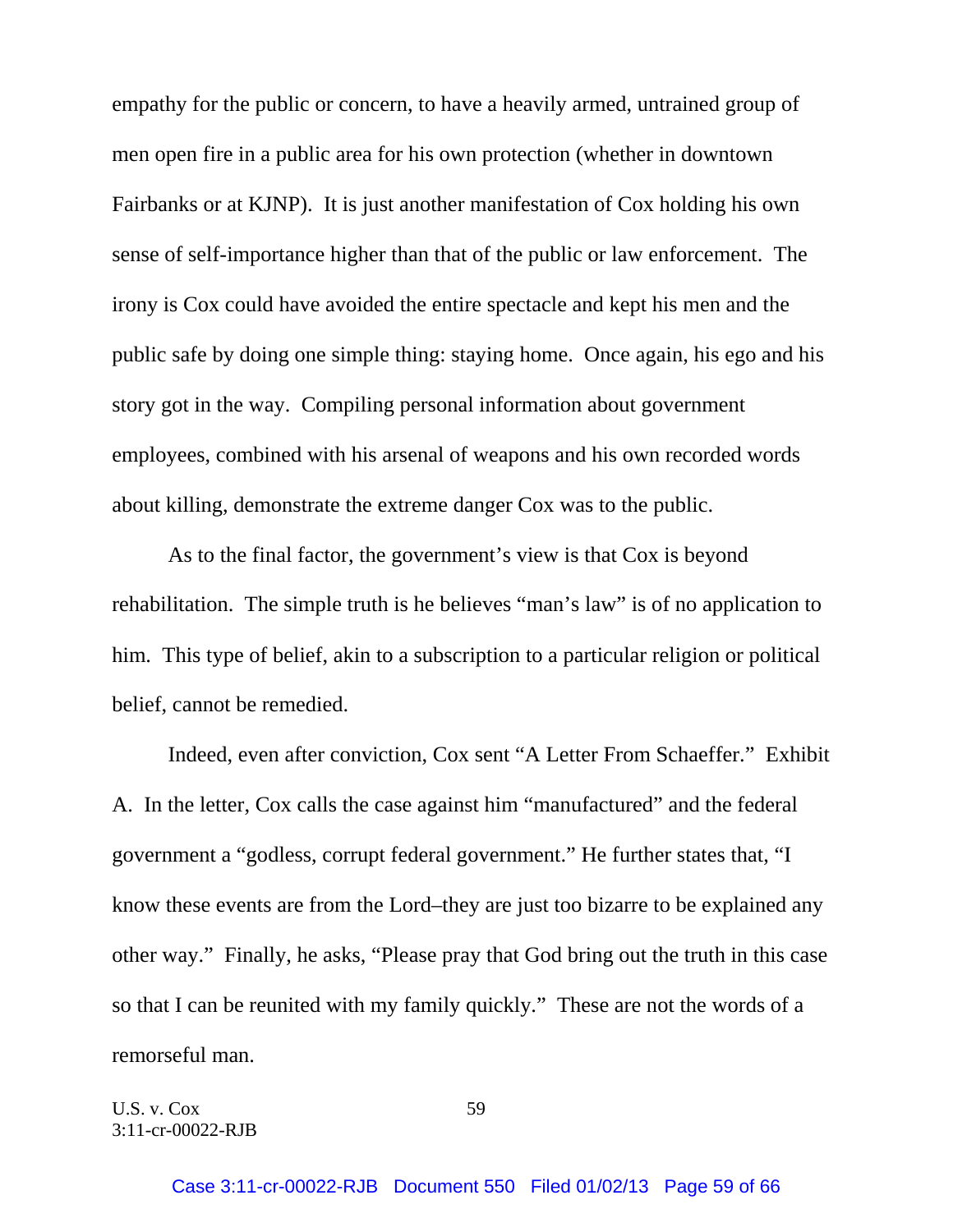## **C. Kinds of Sentences Available.**

 Given the defendant's position on the sentencing guidelines scale, there are not other types of sentences available aside from significant imprisonment. Cox's offense level is six levels higher than the highest level contemplated by the Sentencing Commission. An offense level of 43 renders a Guideline range of life. Here, Cox's offense level of 49 also results in an advisory range of life imprisonment.

## **D. Sentencing Ranges Available.**

 The Guidelines are advisory, not mandatory, *United States v. Booker*, 543 U.S. 220 (2005), and the sentencing court may not simply presume that the Guideline range is reasonable. *Nelson v. United States*, 555 U.S. 350, 352 (2009); *Rita v. United States*, 551 U.S. 338, 351 (2007). However, the sentencing court must still carefully and correctly calculate the Guideline range, and this "remains the starting point" for any sentencing determination. *United States v. Ameline*, 409 F.3d 1073, 186 (9th Cir. 2005).

## **E. Pertinent Policy Statements.**

 There are two policy statements pertinent here: Weapons and Dangerous Instrumentalities under U.S.S.G. § 5K2.6 and Public Welfare under U.S.S.G. § 5K2.14.

U.S. v.  $Cox$  60 3:11-cr-00022-RJB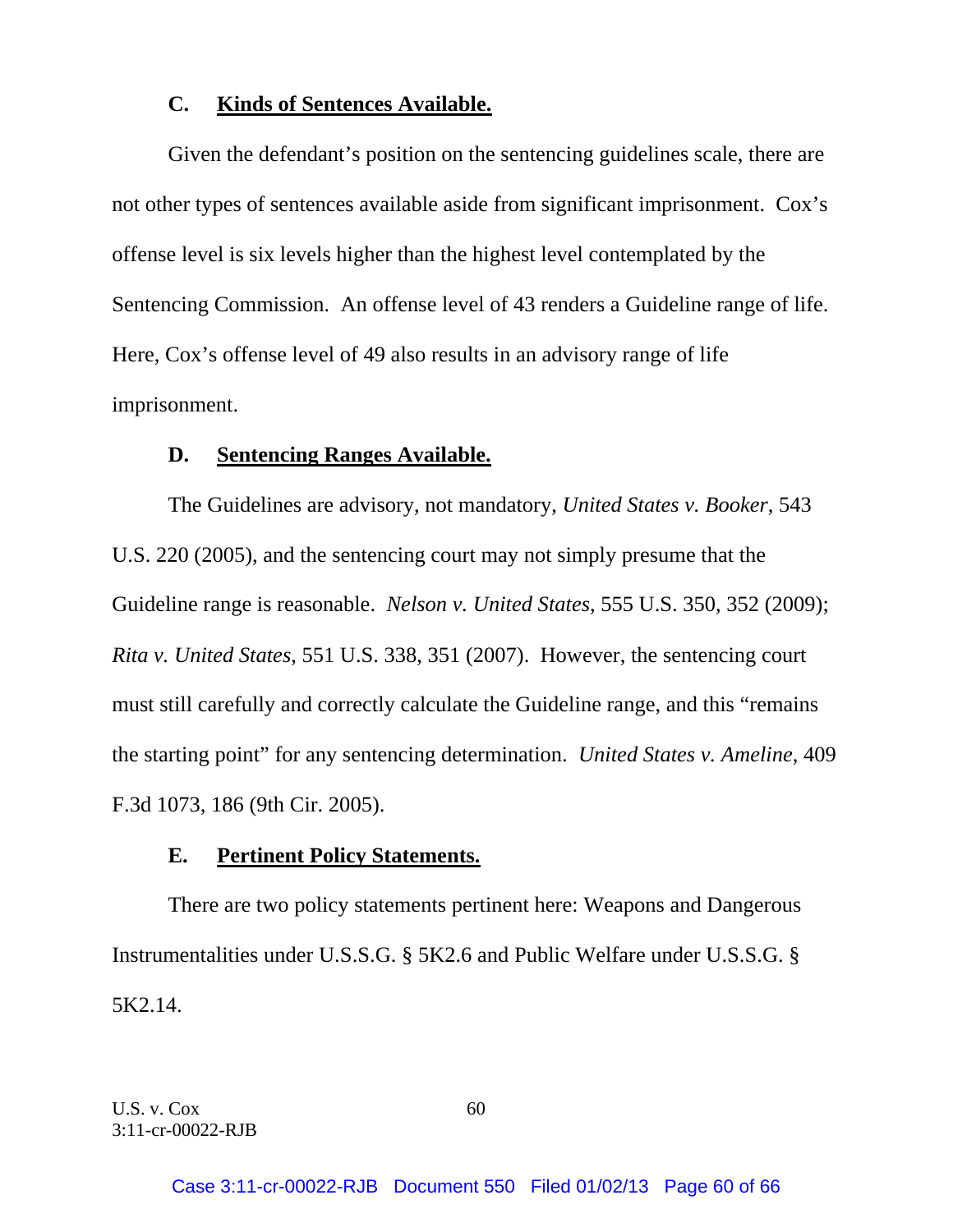## **F. Need to Avoid Sentence Disparity.**

 The sentence sought takes into account the full range of offense conduct performed by Cox during the course of this investigation, case and trial. Cox's coconspirator, Coleman Barney, benefitted from a hung jury as to Count 12 and Barney was far less instrumental in terms of leadership as to these offenses. Barney's sentence of five years should be no bar to the Court's consideration of Cox's sentence, particularly given the different offenses of conviction. Cox's other co-conspirator, Vernon, who faces sentencing the day before Cox, was in many ways on his own "track" with respect to his own actions. Vernon was clearly a team player in Cox's militia, and was anxious to acquire additional weaponry for the militia. He was, as seen by the evidence and his plea, just as keen and anxious to follow through with his plans to murder Chief Judge Beistline and members of his family. Vernon is facing a binding sentencing range of 262-327 months, a range of 21 to 27 years. His spouse and co-defendant in Case 28, Karen Vernon, is facing an advisory sentencing range of 188-235 months. Both of these sentences, due to the defendants' ages, are essentially life sentences for both.

 The government's recommendation of 35 years for Schaeffer Cox is based on the totality of the offense conduct, the history and characteristics of the defendant, together with the statutory maximum sentences for the offenses of conviction which provide for terms of life, twenty years, ten and five years,

U.S. v.  $Cox$  61 3:11-cr-00022-RJB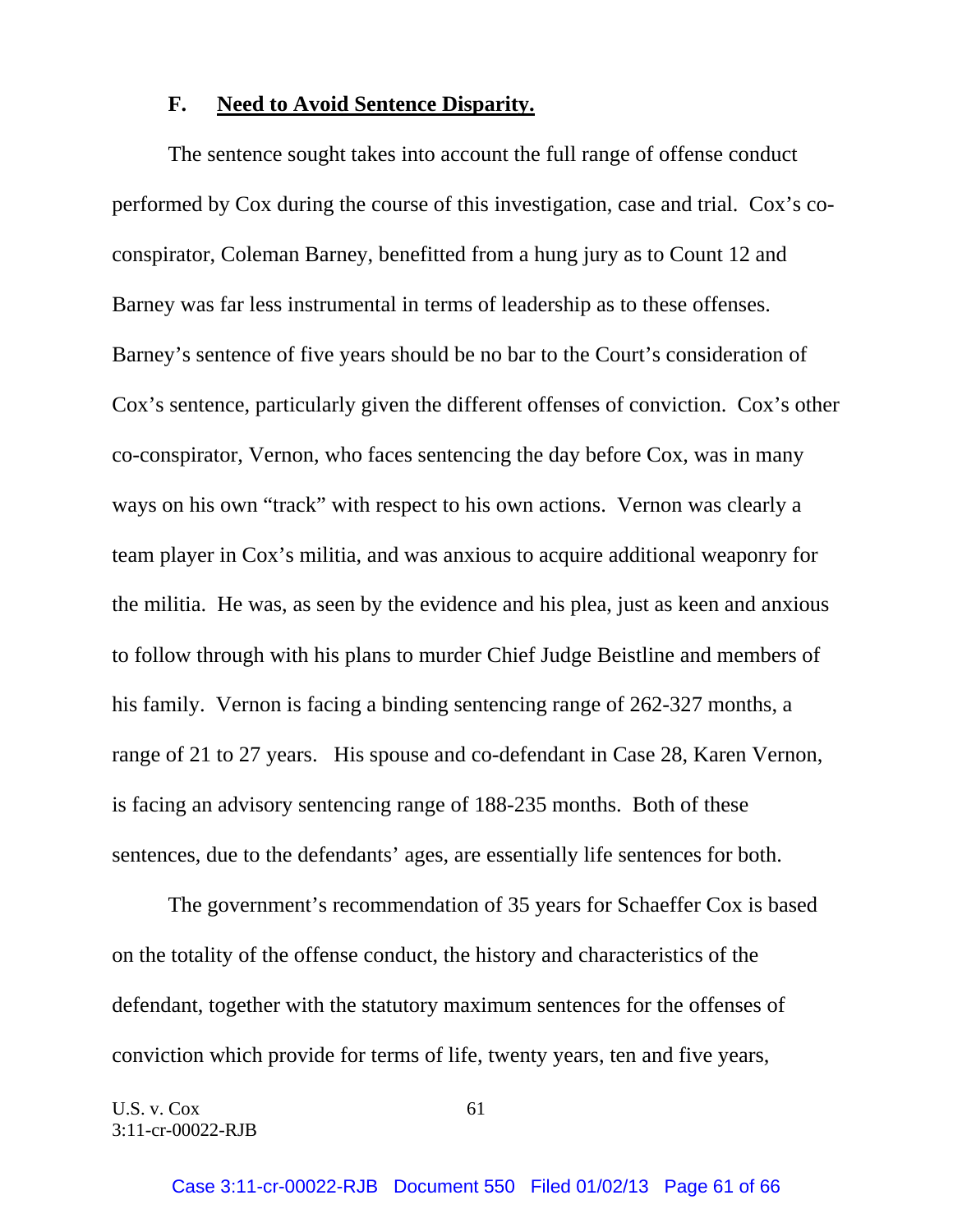respectively, for the counts of conviction. Cox's actions and his leadership role justify a significantly higher sentence than the Vernons' sentences. As leader of the Alaska "Peacemaker" Militia, among other titles, Cox could have taken his lumps in state court, accepted responsibility for his acts and urged peace. Cox could have gone "Gandhi" (as he testified about), but that was simply lip service to fill in the time up to when the militia amassed enough strength to murder. In the end, Cox could have simply told his men to go home to their families and their lives. That never happened. It was the one thought that never entered into his mind.

#### **G. Fine, Restitution, Forfeiture.**

 While it appears that Cox does not have the ability to pay a fine, Cox possessed a significant amount of cash and precious metals of an unknown amount. Given his clear propensity to lie, his claims of poverty are likely overblown. Restitution is not an issue in this case. As to forfeiture, there is a non-opposed motion for forfeiture of the hand grenade parts, silencer attached to .22 Walther, Sten machine gun, and 37mm launcher and Hornet's Nest anti-personnel round at docket 462. This Court entered a Preliminary Order of Forfeiture at docket 468 and a Final Order of Forfeiture at docket 534.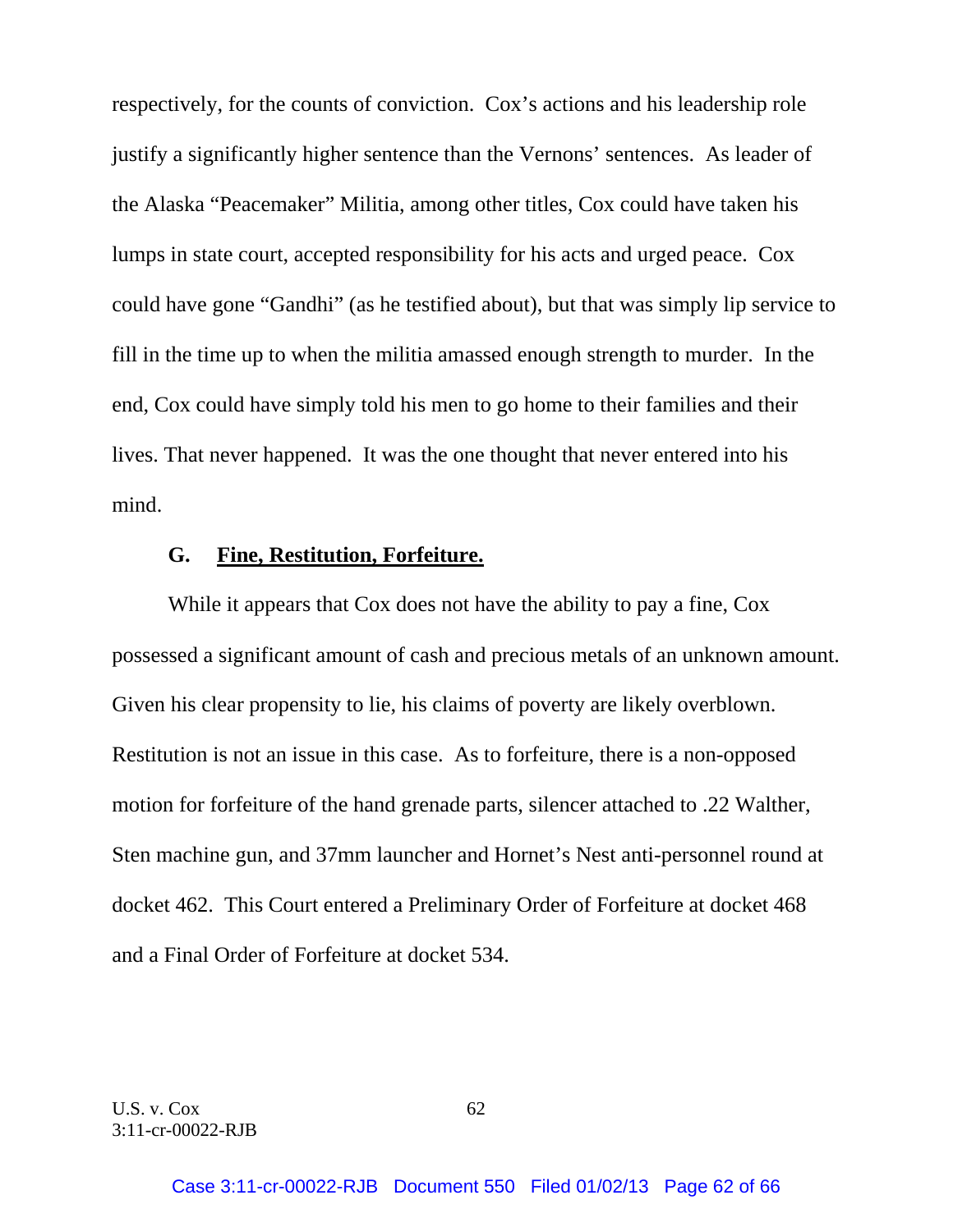## **H. Victim Impact.**

 The PSR includes two victim impact statements. The letters provide the Court with real and personal information as to the impact Cox's actions had and continue to have both on officials targeted by Cox and their family members. The sentence sought here will ensure that Cox will remain incarcerated for an extensive period of time, thus nullifying the threat he posed to the victims in this case.

#### **V. CONCLUSION**

 The Court has before it a defendant who, after more than a month of trial, stands convicted of conspiracy to murder federal officials, solicitation of murder, conspiracy to possess unregistered silencers and destructive devices, and possession of unregistered silencer, machine gun, and hand grenades. His guideline range for these offenses, along with a Criminal History Category of II, is half a dozen levels higher than the top level of the Guideline range, Level 43. In order to simply attain a sentence of "life" at level 43, Cox will have to convince the Court to downward depart six levels.

 The United States recognizes that a sentence of 35 years is a significant sentence. It is no less significant than the crimes Cox stands convicted of committing. At sentencing, the Court will strive to strike a balance between rehabilitation and the safety of the public, among other things. Schaeffer Cox is not, in the government's view, a candidate for rehabilitation. Cox has shown this

U.S. v.  $Cox$  63 3:11-cr-00022-RJB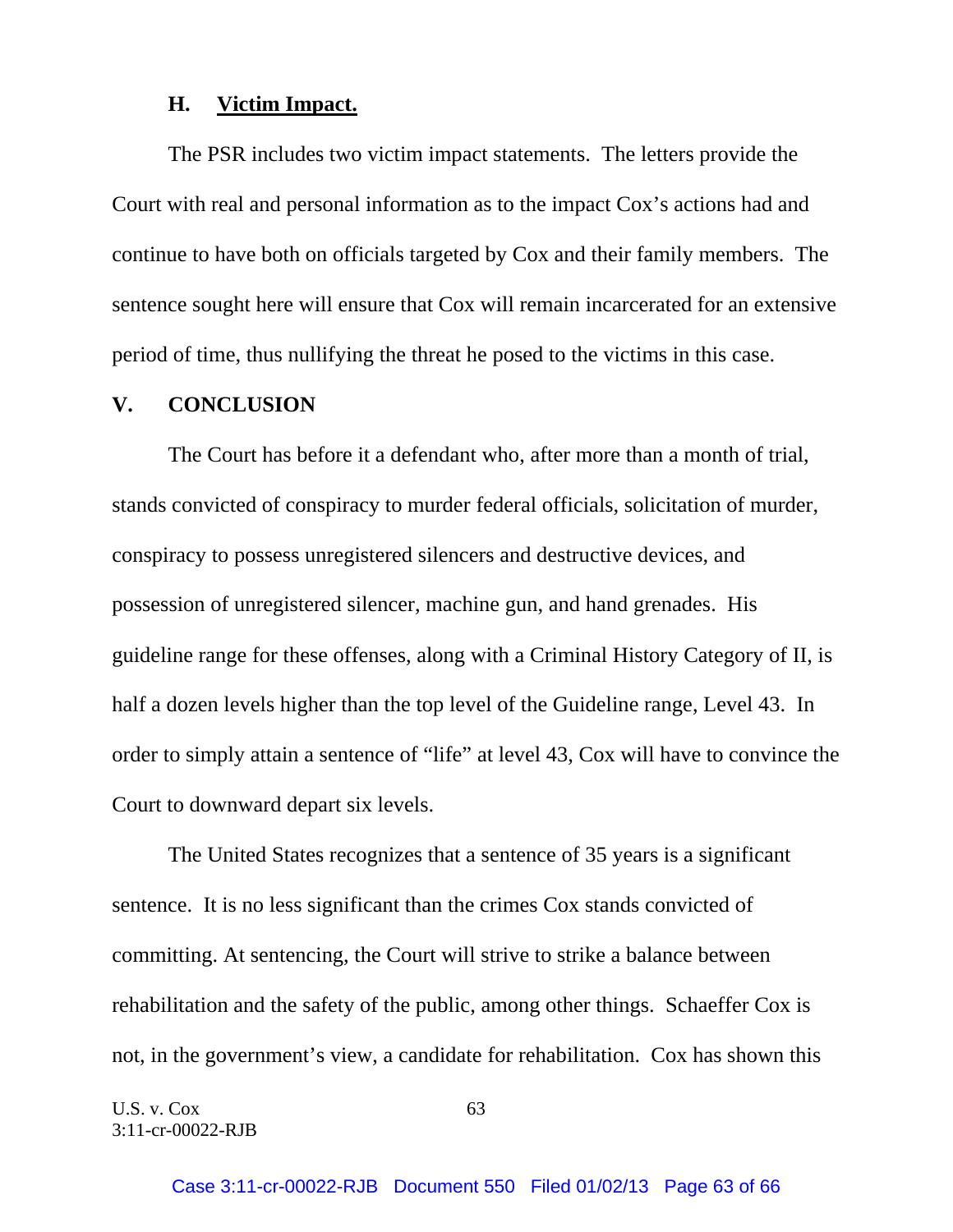Court his ability to lie and deceive for his agenda, and his ability to lead others through lies, deceit and misrepresentation. In the end, Cox would be happy for his troops to do his bidding, while he remained comfortably behind giving orders.

 The Court also has before it a defendant whom the government's case has demonstrated is without remorse. Cox attempted to manipulate witnesses who testified against him (witness TB) and has manipulated others to his own ends. Cox is contemptuous of this state's and this country's legal system. He possesses a clear disrespect for all law and cares not for the individual rights of others when their rights clash with his own. Cox is of the belief that his actions transcend law.

 Cox also speaks easily of planning to kill and the act of killing without hesitation, as a means justifying an end. Of his targets, he held no sympathy nor compassion, despite one being a long-time family friend. Of others, whom he didn't know, they were to be "hanged as wind chimes of liberty", "heads" were to be sent in boxes, or children killed as collateral damage. Any armament available, from hand grenades to machine guns and devices to silence them were in the offing. He directed and led the members of this conspiracy in the direction of killing, who to kill, and when the circumstances would be right. The killing was to be justified by political reasons, or as retribution simply because the targets were public servants doing their jobs as judges, clerks of court, state child welfare workers, Alaska State Troopers, U.S. Marshals, or other federal officers. It is clear

U.S. v.  $Cox$  64 3:11-cr-00022-RJB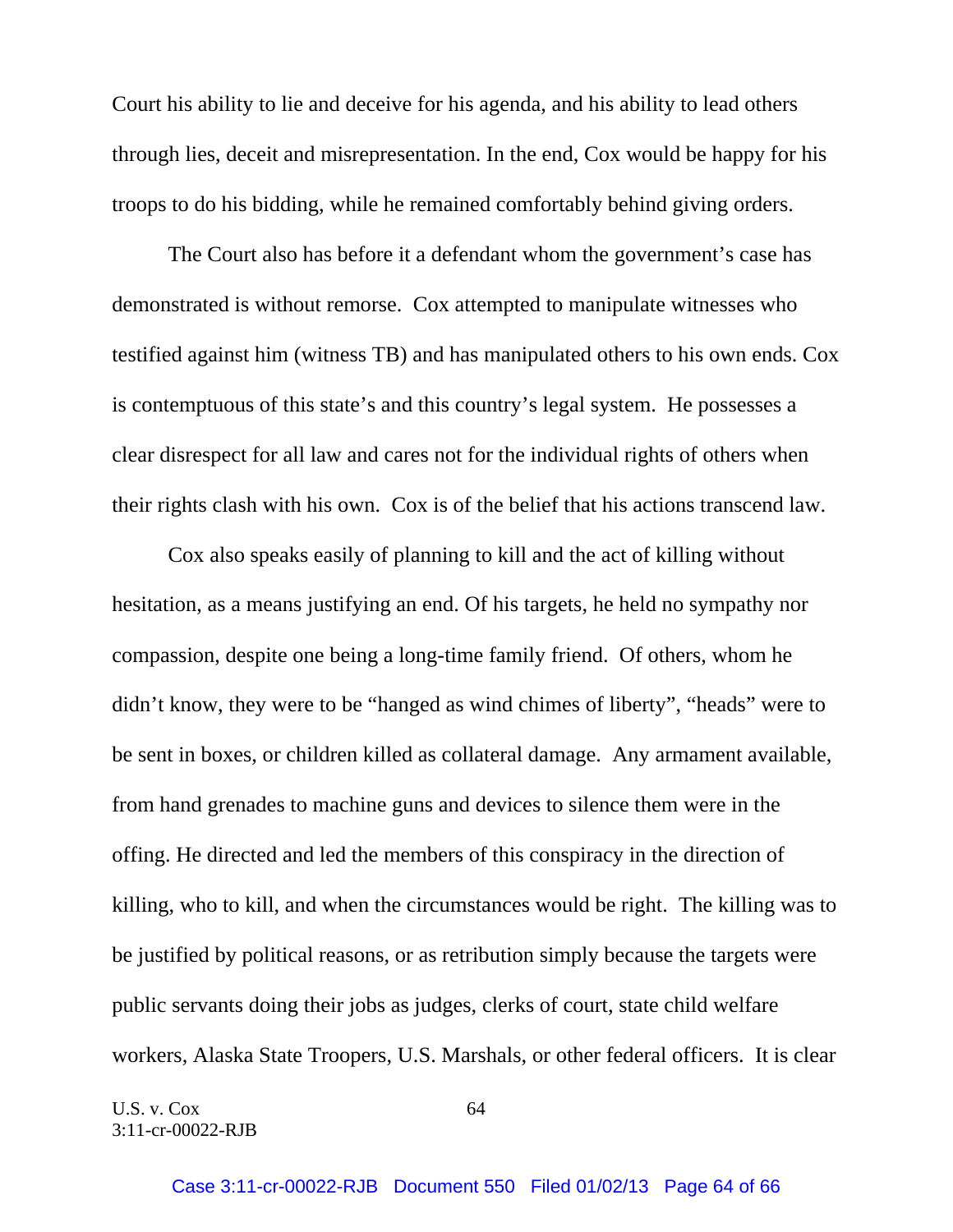that a term of imprisonment will have no rehabilitative nor reformative effect on Cox. The crimes for which he stands convicted are as serious as they come, and the penalties just as harsh. While Cox is just shy of thirty years of age, his actions demonstrate a clear commitment to form his own style of government through the use of force, intimidation, and murder. He actively sought to recruit others in this cause and prosthelytized to others outside of Alaska that they should follow his model. He ultimately deviated from that cause and used the threat of his own private army to challenge and threaten law enforcement and the judiciary.

 There is, understandably, a fine line between what is pure speech and what is actionable conduct. In this case, Cox leaped across that line in seeking explosives and unregistered weapons while conversationally and easily articulating an intent to kill while threatening law enforcement that they were "outmanned and outgunned and would be dead in one night," while soliciting others to kill for him. Because of this, Cox's own actions, and how he has elected to respond to them over the last several years has demonstrated that a lengthy sentence is the only way of protecting the public and its officials from a delusionally dangerous man who instead of advocating peace advocated the use of the gun.

 Schaeffer Cox is a clear danger to society. A sentence of 35 years satisfies the statutory goals of sentencing, which at their core, provide for recognition of the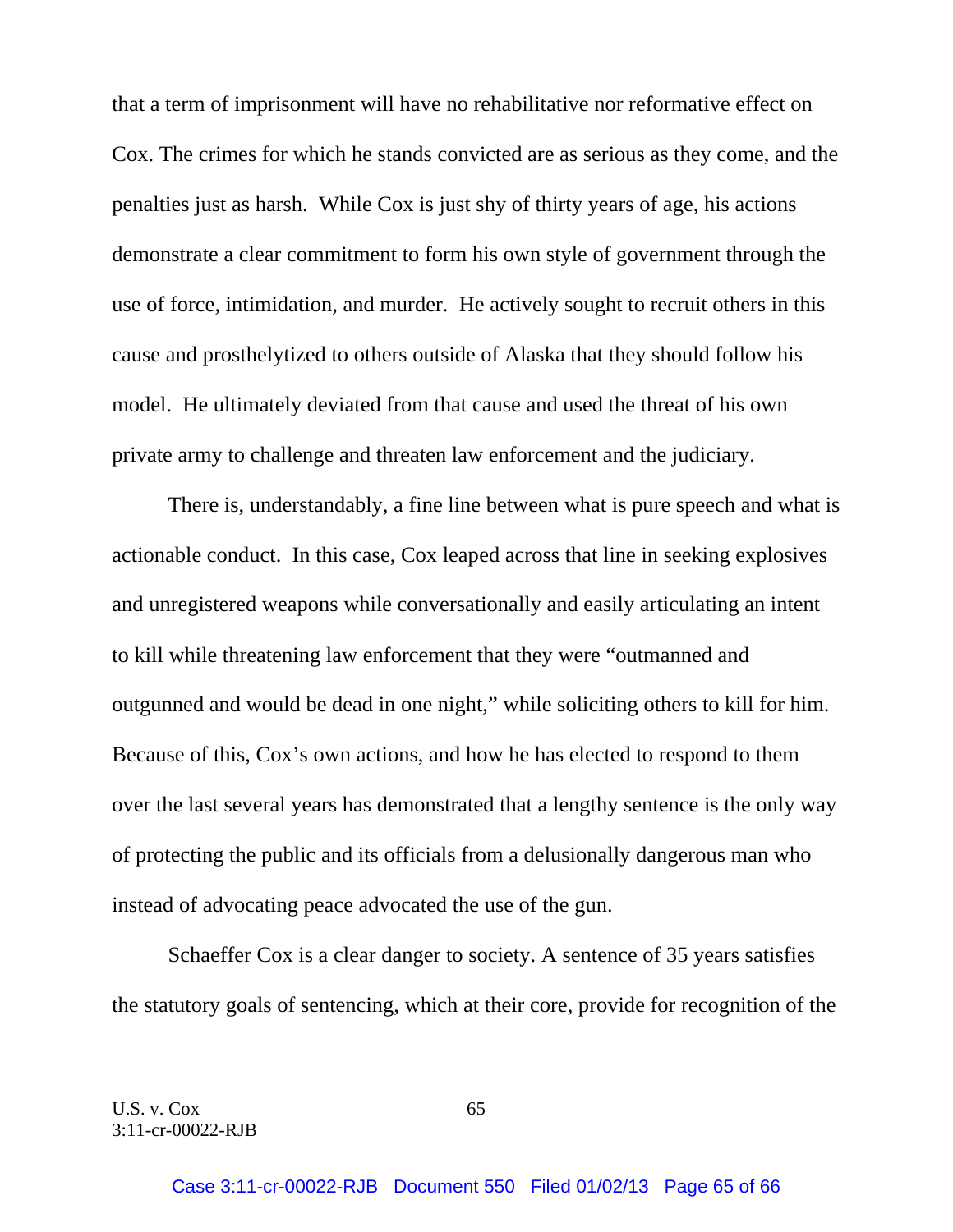seriousness of the offense, and, just as importantly, provide for the protection of the public.

## RESPECTFULLY SUBMITTED this 2nd day of January, 2013, in

Anchorage, Alaska.

 KAREN L. LOEFFLER United States Attorney

 s/ Steven E. Skrocki STEVEN E. SKROCKI Assistant U.S. Attorney United States of America

 s/ Yvonne Lamoureux YVONNE LAMOUREUX Assistant U.S. Attorney United States of America

#### **CERTIFICATE OF SERVICE**

I hereby certify that on January 2, 2013, a copy of the foregoing was served electronically on:

Peter Camiel

s/ Steven E. Skrocki Office of the U.S. Attorney

U.S. v.  $Cox$  66 3:11-cr-00022-RJB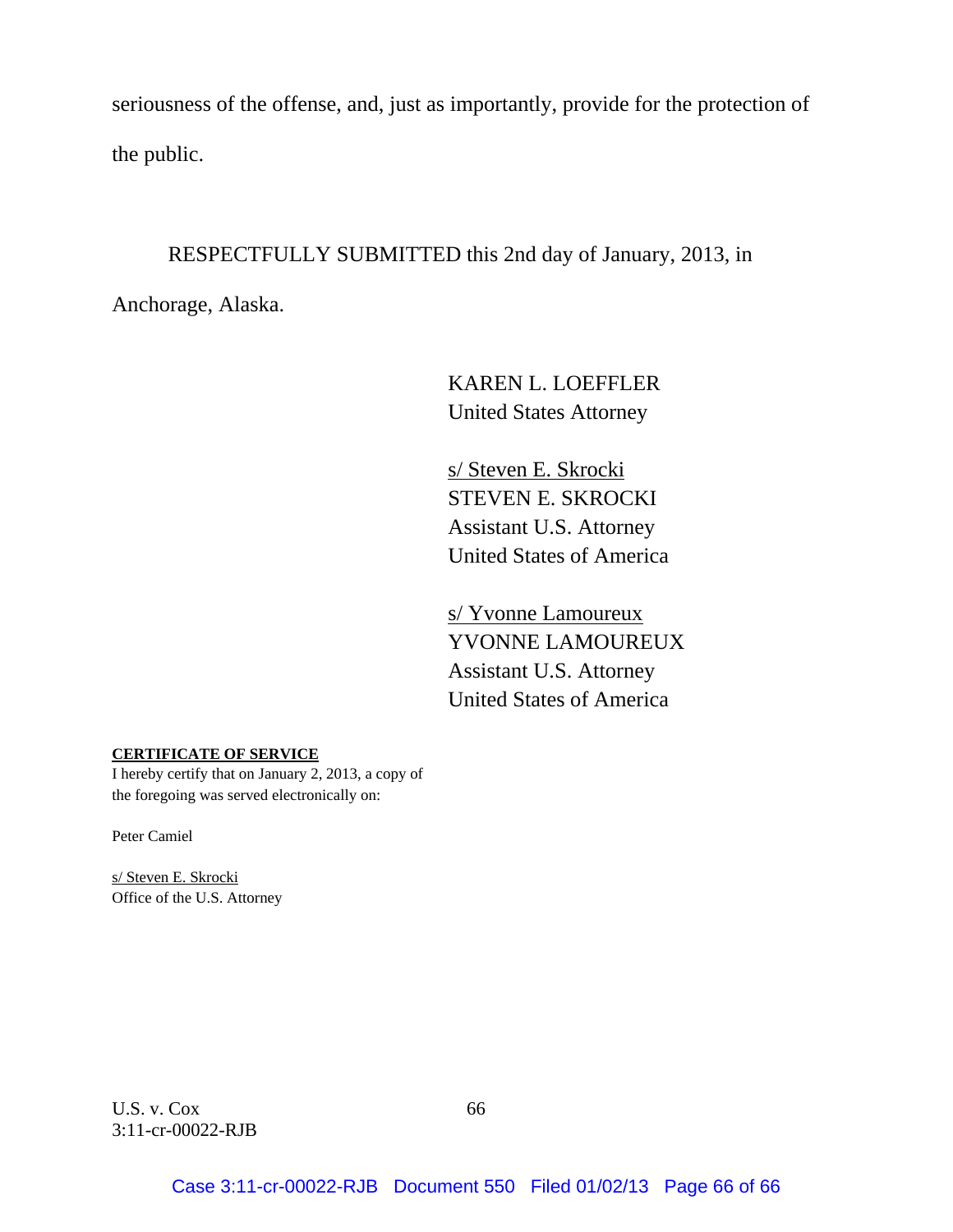# **A LETTER FROM SCHAEFFER**

To all my friends and family who have been hurt and burdened by the nightmare that has transpired:

I am writing to confess my shortcomings, seek your forgiveness for how it has affected you and ask for your prayers, fellowship and encouragement as I try to follow God and do the right thing. I confess my sinful pride and attitude and ask for your love and forgiveness as I learn what God is teaching me. God will share His glory with no one. In as much as I am a glory-seeker, I miss out on His work. Not only that, but when I suffer under the humbling hand of God, the people closest to me suffer too.

I love God and I love my country. To be passionate and full of zeal is good, but I was foolish and full of pride. In my foolish pride, I got on my soapbox to wag my finger at the Government for every little thing they did wrong. I taunted them until they had enough and manufactured a case against me. While the criminal charges that were brought by man are lies, the spiritual charges brought before God are true. I know when Satan, who is the original prosecutor and accuser of the brethren, brought my pride, arrogance and self-absorbed, cocky attitude before my God and King, I was instantly found guilty. I am sure it was at that moment the ball started rolling for a godless, corrupt federal government to become the humbling hand of God. I was as passionate as I was naïve. I'm not suggesting that it is OK or acceptable in anyway for our government to disregard the Constitution and peoples' God-given rights. However, it was stupid of me to think the root problem of our national and individual moral decay could be fixed if the government obeyed the Constitution. And it was double-stupid for me to think that I, through my own efforts, could make a difference.

Yahweh is the Supreme Judge of the universe and "the one who opens prison doors". He tells us reassuringly that "the steps of a good man are ordered by the Lord and He delighteth in his way. Though he fall, he shall not be utterly cast down for the Lord upholdeth him with His hand." I know that these events are from the Lord --- they are just too bizarre to be explained any other way. I trust Him completely and want to be humble and teachable in this tribulation.

Please show compassion and care for my wife and children, my parents

Exhibit A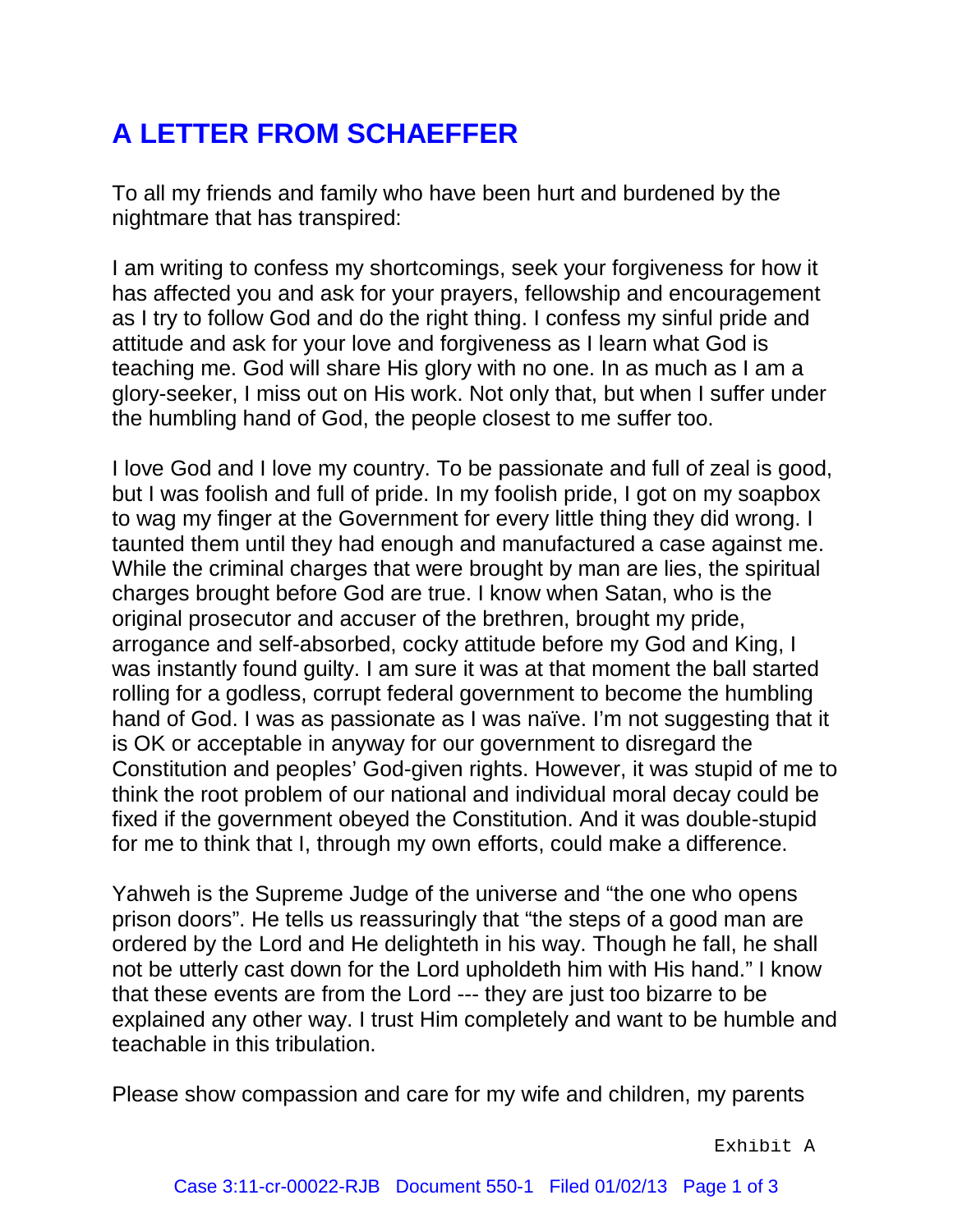and my brothers and sisters. I want so badly to be there for my wife and especially for my children at this young age when they need their daddy so much. Please pray that God would bring the truth out in this case so that I could be reunited with my family quickly. Please try to encourage and bless them during this time of painful separation.

Thank you – I love you all, **Schaeffer**